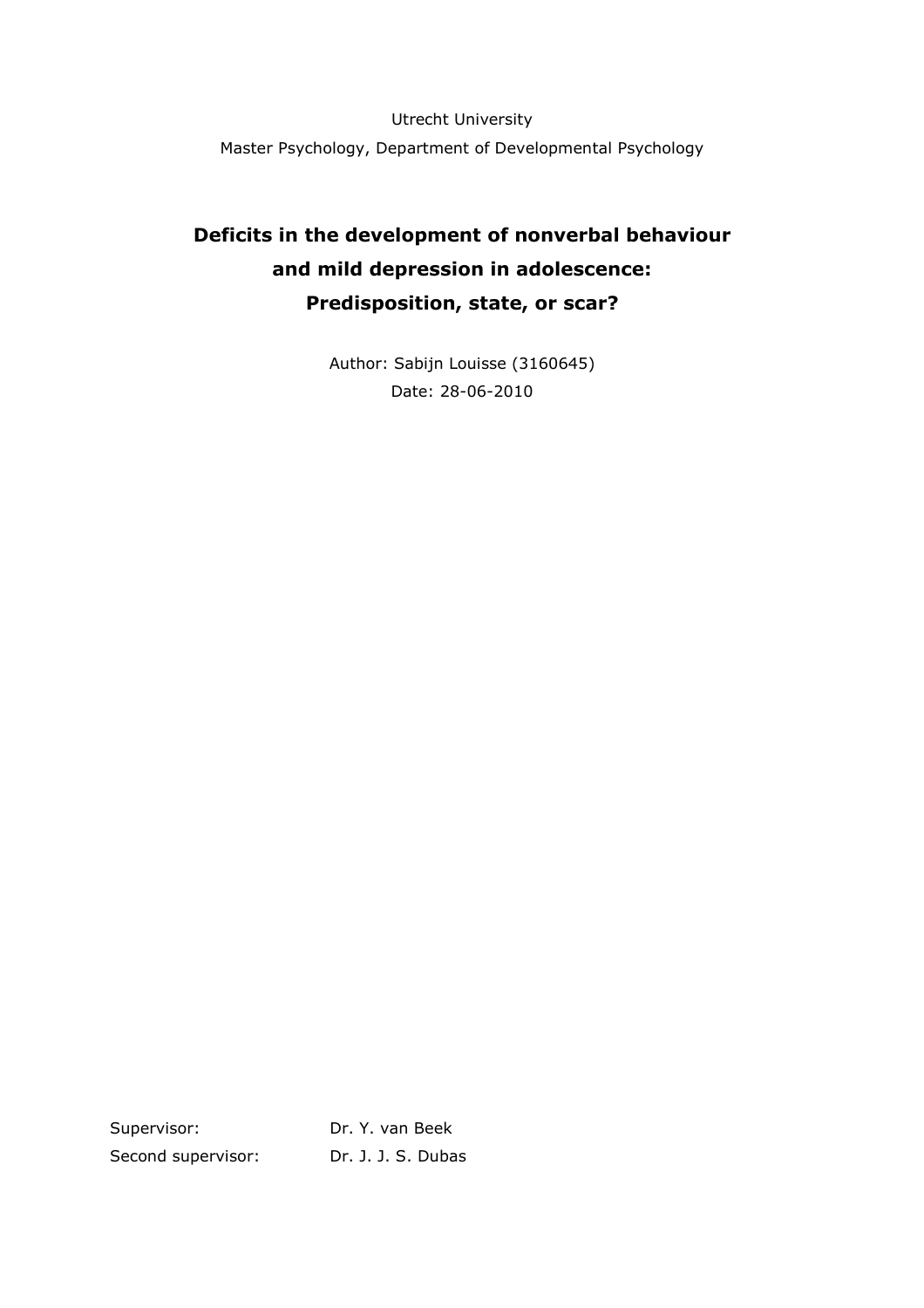#### Abstract

*Introduction.* Deficits in gender-specific nonverbal behaviours have been linked to depressive symptoms in adolescence. The present research examines differences between (mildly) depressed and nondepressed adolescents in conversation with nondepressed same-age, same-sex peers. The research is limited to the differences in 'gazing while speaking', 'gazing while listening' and 'smiling'. These behaviours have been examined before, during and after the expression of a depression.

*Methods.* Firstly, longitudinal three-wave data of never depressed 12-16-year-old adolescents  $(N = 42)$  are reported. Secondly, observations of adolescents before and during the expression of a depression  $(N = 28)$  are compared to matched controls. Thirdly, observations of adolescents during and after  $(N = 29)$  the expression of a depression are compared to matched controls.

*Results.* Girls behaved more other oriented compared to boys. They gazed more while speaking and while listening and smiled more. Little development was detected. In addition, both depressed boys and girls demonstrated a deviation from gender role expectations in gazing, especially in gazing while listening compared to controls. The deviation was independent of conditions (before-during-after).

*Discussion.* The deviation can be seen before, during and after the expression of a depression, which is in line with the predisposition theory and the social skills deficits model. The deviation in gender-specific nonverbal behaviour constitutes a possible risk factor for the development of a depression. However, further steps should be made to inquire *how* these deviations can lead to a depression, and especially in females.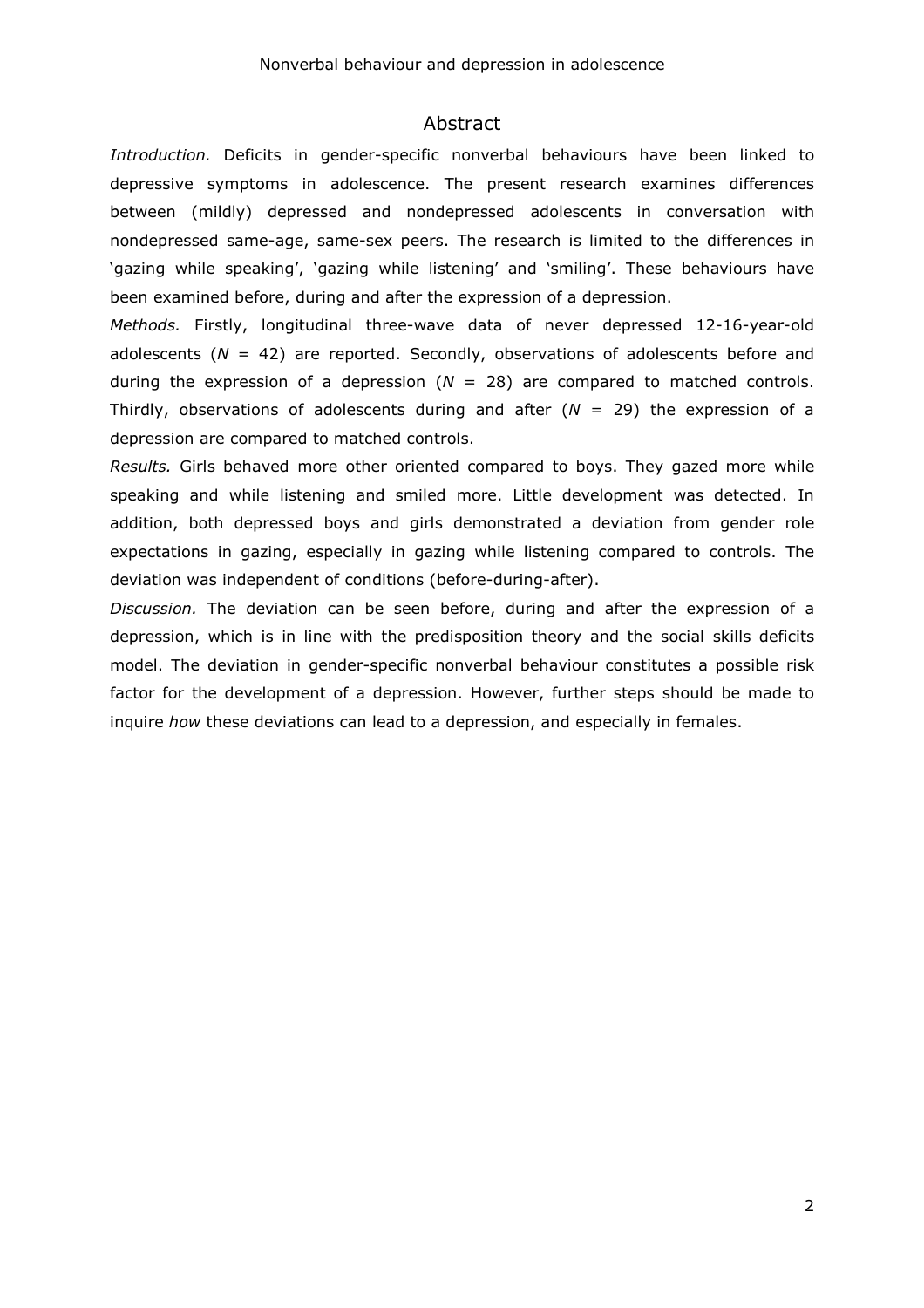## Introduction

During midadolescence, i.e. between the age of 13 to 15 years old, there is a substantial increase in the rate of depressed girls compared to depressed boys (Hankin et al., 1988; Petersen, Sarigiani, & Kennedy, 1991; Wichstrøm, 1999). At the age of 16 approximately twice as many females are depressed compared to males (Hankin et al., 1988). These findings are remarkable, since in preadolescence boys are equally or even slightly more likely to be depressed than girls (Hankin et al., 1988; Petersen et al., 1991). The increase in depressive symptoms has been found both in clinical and in normative samples (Hankin et al., 1988). Several theoretical explanations exist, e.g. cognitive (Nolen-Hoeksema & Girgus, 1994; Petersen et al., 1991), developmental (Petersen et al., 1991), biological (Nolen-Hoeksema & Girgus, 1994), ecological (Gutman & Sameroff, 2004), stressfull life events (Petersen et al., 1991) and social explanations (Kupersmidt & Patterson, 1991; Leach, Christensen, Mackinnon, Windsor, & Butterworth, 2008; Nolan, Flynn, & Garber, 2003)

The present research is part of a larger study that investigates a social explanation for the emergence of gender differences in depression in adolescence and the increase in depression in female adolescents.

Numerous studies have been conducted on the association between social relationships and depression (Connoly, Geller, Marton, & Kutcher, 1992; Dalley, Bolocofsky, & Karlin, 1994; Klein, Lewinsohn, & Seeley, 1997; Puig-Antich et al., 1985a; Puig-Antich et al., 1985b). Positive social relationships can function as a buffer against the development of depression, enhance mental health and prevent recurrence (Buhrmester, 1990). Friendships fulfill universal psychological needs, i.e. for companionship and intimacy and friends can offer support when facing challenges (Demir & Özdemir, 2009). Problems in the interpersonal sphere are related to stress, withdrawal and a negative self-image (Bos, Geerts, & Bouhuys, 2002; Kupersmidt & Patterson, 1991; Lefkowitz & Testiny, 1980; Rudolph, Hammen, & Burge, 1994), which in turn are known to be vulnerabilities for the development of depression (Abramson, Metalsky, & Alloy, 1989).

The social skills deficit model (SSDM) describes the interaction between an insufficiency in social skills and depression (Coyne, 1976; Libet & Lewinsohn, 1973; Segrin, 2000). The model suggests that an individual with less optimal social skills composes an unattractive conversational partner and therefore will receive less positive feedback or even rejection, which may lead to a negative self-image, social isolation and depression. In turn, a depression may have a negative influence on social skills. The SSDM has mainly been used to research adults. Little is known about the relationship between insufficient social skills and depression in adolescence. Van Beek et al. (2006) were the first to apply the SSDM to adolescence. The present research builds on the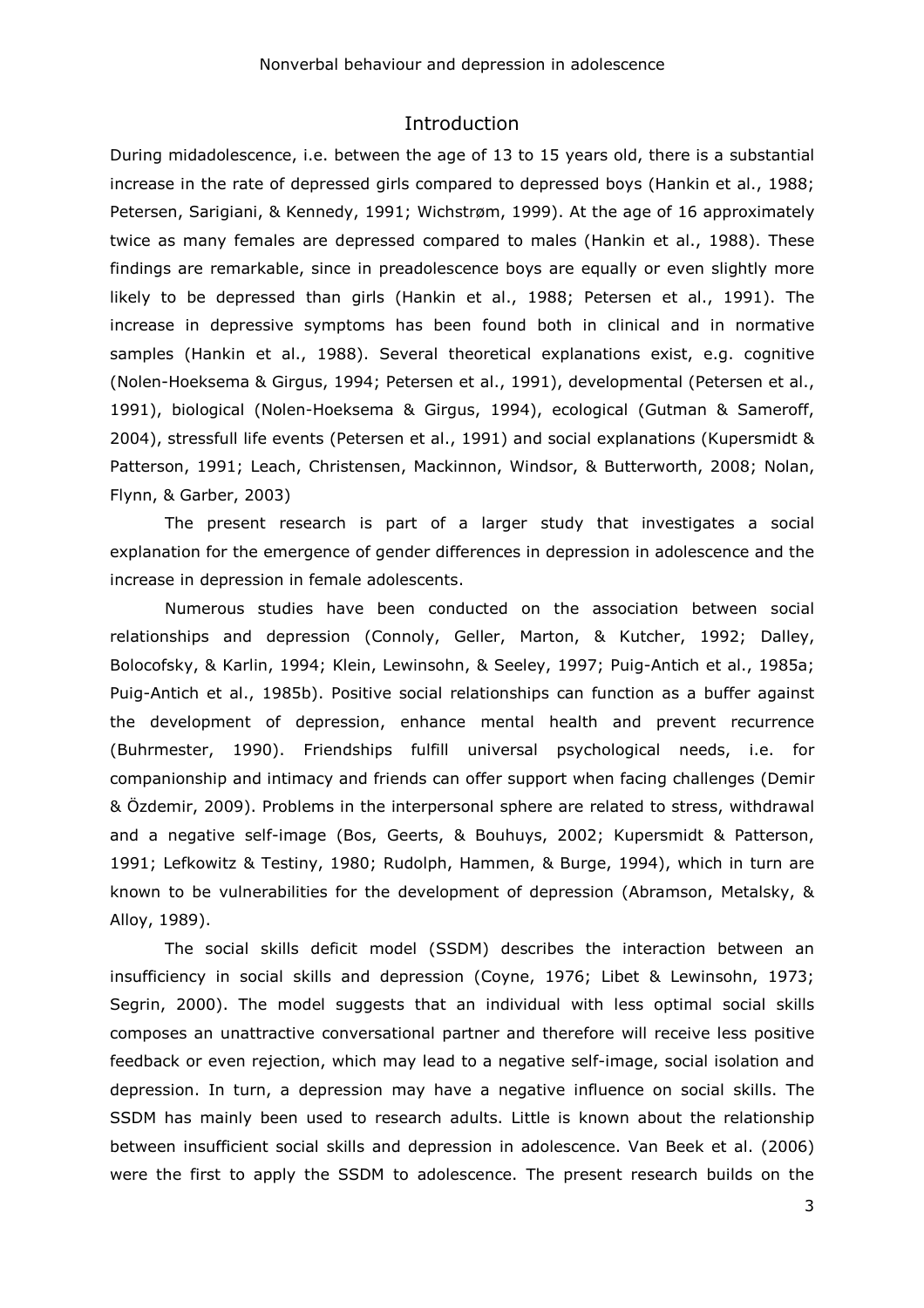research of Van Beek et al. (2006).

It is relevant to use the SSDM to study the relationship between an insufficiency in social skills and depression in adolescence, because social relationship (and therefore social skills) are of increasing importance in adolescence: Adolescents spend more time with peers and these contacts replace the family sphere as key influential field (Windle, 1994). Moreover, adolescents are highly receptive to others' opinions about themselves (Elkind, 1978). Secondly, the content of relationships changes. In childhood, friendships are mostly based on shared activities, while in adolescence the main aspect of friendships is intimacy: sharing emotions and thoughts and providing emotional support (Buhrmester, 1990).

The SSDM has also been used to study a possible explanation for the sudden gender difference in depression in adolescence (Van Beek et al., 2006). The impact of rejection may be different for boys and girls with regard to the development of a depression (Kupersmidt & Patterson, 1991; Reinherz et al., 2000). Low peer acceptance has been noted as a risk factor for the development of depression in both genders (Kupersmidt & Patterson, 1991; Reinherz et al., 2000), while peer problems at age nine (Reinherz et al., 2000), a lack of same-aged school friendships and neglect (Kupersmidt & Patterson, 1991) have been found to be riskfactors for females only.

In puberty sex differences in both the importance and content of friendships emerge (Windle 1994). Girls attach more value to relationships, compared to boys (Gutman & Sameroff, 2004). In addition, female relationships are characterized by a higher need for intimacy and more sensitivity for the opinion of others (Rudolph, 2002), while competition, agression and opposition are more common in relationships between males (Windle, 1994). As a result, other aspects of social skills are needed in women relative to men. All these processes are at stake in puberty and can be included in the social skills deficit model to explore a deviation in the development of social skills as a possible vulnerability for the development of depression, and particularly in girls.

#### *Other oriented nonverbal behaviour*

*"Because of the general increase in depression during adolescence and the reversal of gender differences the present study was designed to specifically focus on social skills that are gender and/or age specific, or that show a gender- or age-specific link with depressive symptoms"* (Van Beek et al., 2006, p. 1273). There is a gender-specific development visible in nonverbal behaviours in adolescence (Van Beek et al., 2006). Nonverbal behaviours express internal states, for instance emotions and traits (DePaulo, 1992). Secondly, nonverbal behaviours convey social information with regard to interpersonal relationships, including intimacy (Dovidio, Brown, Heltman, Ellyson, & Keating, 1988; Lakin, Jefferis, Cheng, & Chartrand, 2003). As a consequence, nonverbal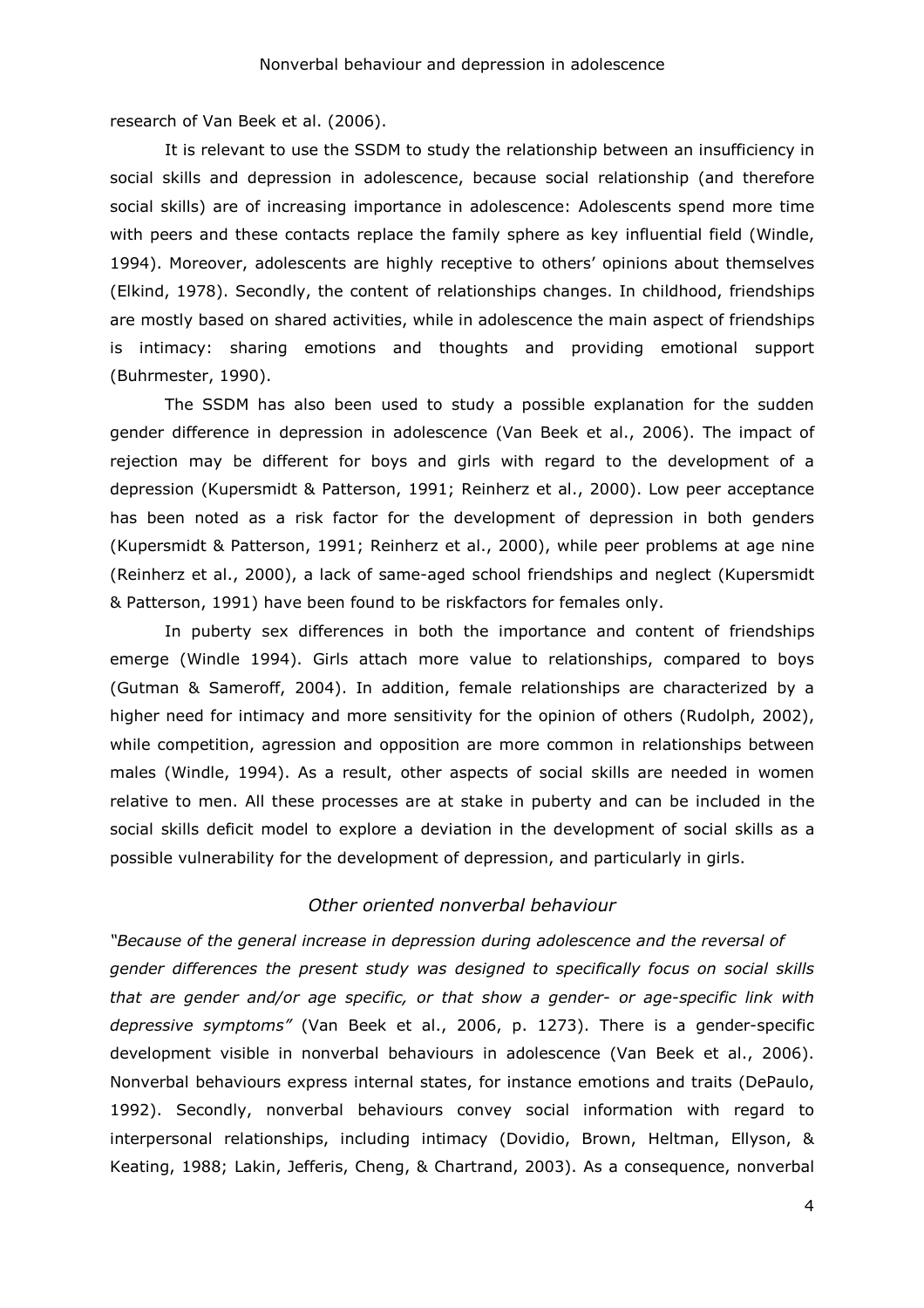behaviours are very important in the formation of friendships (Buhrmester, 1990; Lakin et al., 2003). In particular, they are important for female relationships, since friendships between women are defined by a higher need for intimacy (Rudolph, 2002).

Children learn to regulate their nonverbal behaviour according to gender specific display rules, e.g. according to social conventions on how males and females should behave (Saarni, 1979). Gender differences in the displayal of nonverbal behaviours have genetic roots (Golombok & Hines, 2004). Furthermore, they are strengthened by social processes, such as socialization and gendersegregation (Maccoby, 1988; Polivy et al., 2006).

In adolescence boys and girls are increasingly pressured by both parents (Block, 1979) and peers (Gove & Herb, 1974) to assume sex role demands. Boys are encouraged to be independent and to pursue powerful careers and goals (Gove & Herb, 1974). They receive more negative consequences for expessing sadness and pain compared to girls (Zeman & Garber, 1996). Girls are encouraged to submit to others needs and to narrow their aspirations (Nolen-Hoeksema, 1994). They receive more support for the expression of emotions and helpseeking compared to boys (Zeman & Garber, 1996). Research has indicated that not assuming sex role demands will lead to rejection and consitutes a risk factor for emotional health (Gove & Herb, 1974).

As a result of gender specific display rules women demonstrate noticeably more 'other oriented behaviour' compared to men (DePaulo, 1992). Other oriented behaviour can be defined as acting sociable and attentive towards others and is considered to be distinctive feminine behaviour, i.e. conform the female gender role (DePaulo, 1992; Stier & Hall, 1984). Women show more expressive faces, they smile more, they gaze at their communication partners more and are gazed at more. They approach others more closely and are approached more closely, they have more physical body contact and their body movements are more involved (Stier & Hall, 1984).

Other oriented behaviours are still developing in adolescence. Girls increase the amount of other oriented behaviours, while boys demonstrate an equal level or even decrease the displayal of these behaviours during adolescence (Van Beek, Van Dolderen, & Dubas, 2006). Given the increased importance of obliging to gender role expectations and other oriented behaviours being distinctive feminine behaviour, the main focus of the current study is placed on the possible role of other oriented behaviours in the development of a depression in adolescence. Other oriented behaviours can be included in the social skills deficits model to examine if a deviation in this behaviour leads to rejection and eventually to the development of a depression*.*

The concept of other oriented behaviour is rather extensive, hence exceeding the reach of the current research. Therefore, the present research focuses on the other oriented behaviours 'gazing' and 'smiling'. Other student researchers are simultaniously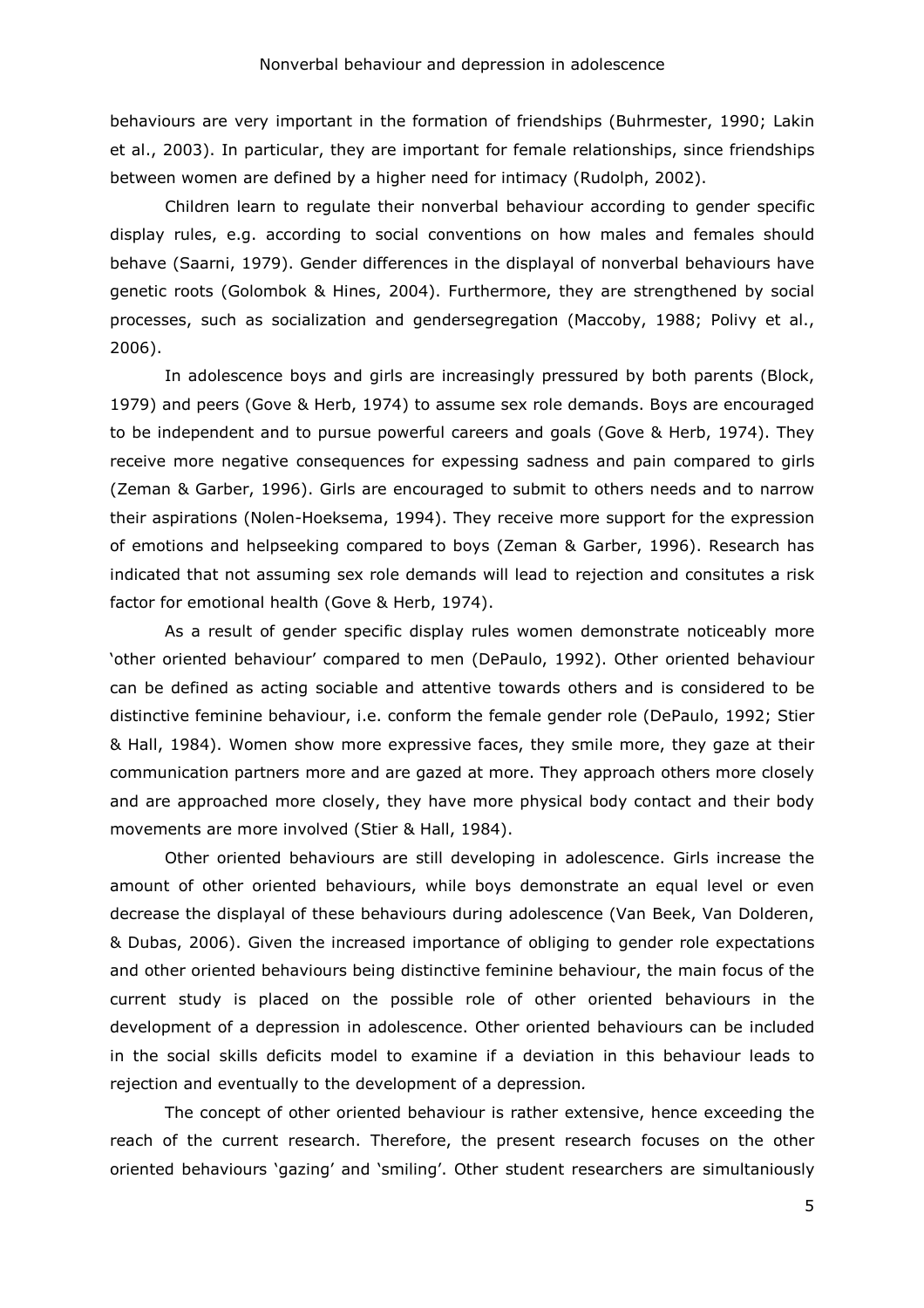#### Nonverbal behaviour and depression in adolescence

studying the same dataset and investigate the other oriented behaviours 'backchanneling' and 'positive emotional responsitivity' (Andringa, 2010; Bouwman, 2010).

#### *Other oriented nonverbal behaviours 'gazing' and 'smiling'*

'Gazing' is a sign of a willingness to become involved with one another or to strengthen an existing relationship (Cherulnik, Neely, Flanagan, & Zachau, 1978). Overall, research has demonstrated adult females to gaze more compared to males (Hall, 1984). A differentiation between 'gazing while listening' and 'gazing while speaking' is made. 'Gazing while listening' is an indication of positive interest for the conversational partner. Adult females gaze more while listening compared to adult males (Dovidio, Keating, Heltman, Ellyson, & Brown, 1988). 'Gazing while speaking' is related to enthusiasm, dominance and confidence when high and anxiety when low (Farabee, Holcom, Ramsey, & Cole, 1993).

Adult males and females display equal levels of gazing while speaking (Dovidio, Keating et al., 1988). The visual dominance ratio has been developed to summarize visual dominance behaviour (Exline, Ellyson, & Long, 1975). The ratio consists of the percentage of gazing while speaking relative to the percentage of gazing while listening. In the current society men, as a group, are considered to have more status in life compared to women (Berger, Rosenholtz, & Zelditch, 1972). Observational research has revealed that men display comparable levels of gazing while speaking and gazing while listening, resulting in a relatively high visual dominance ratio. Women gaze more while listening than while speaking, resulting in a comparatively low visual dominance ratio (Dovidio, Keating et al., 1988). The same pattern has been found with regard to the visual dominance ratio in adolescents (Van Beek et al., 2006). However, female adolescents displayed higher percentages of gazing while speaking compared to males (Van Beek et al., 2006).

Gender differences have also been found in 'smiling'. Smiles are important interpersonal cues. Smiling is a sign of hapiness and positive interest. Smiles can evoke positive emotional responses and more favorable attittudes in conversational partners (Sullivan & Masters, 1988). Smiling is distinctive feminine behaviour. A sex difference in smiling has been noted in laboratory settings (Dovidio, Brown et al., 1988), in naturalistic settings and even in depictions of men and women in advertisements (Halberstadt & Saitta, 1987). That is to say, women smile more compared to men (Halberstadt & Saitta, 1987). The same pattern has been found in male and female adolescents (Van Beek et al., 2006).

Little is known about the development of other oriented behaviours in adolescence. Van Beek et al. (2006) conducted a crosssectional comparison of other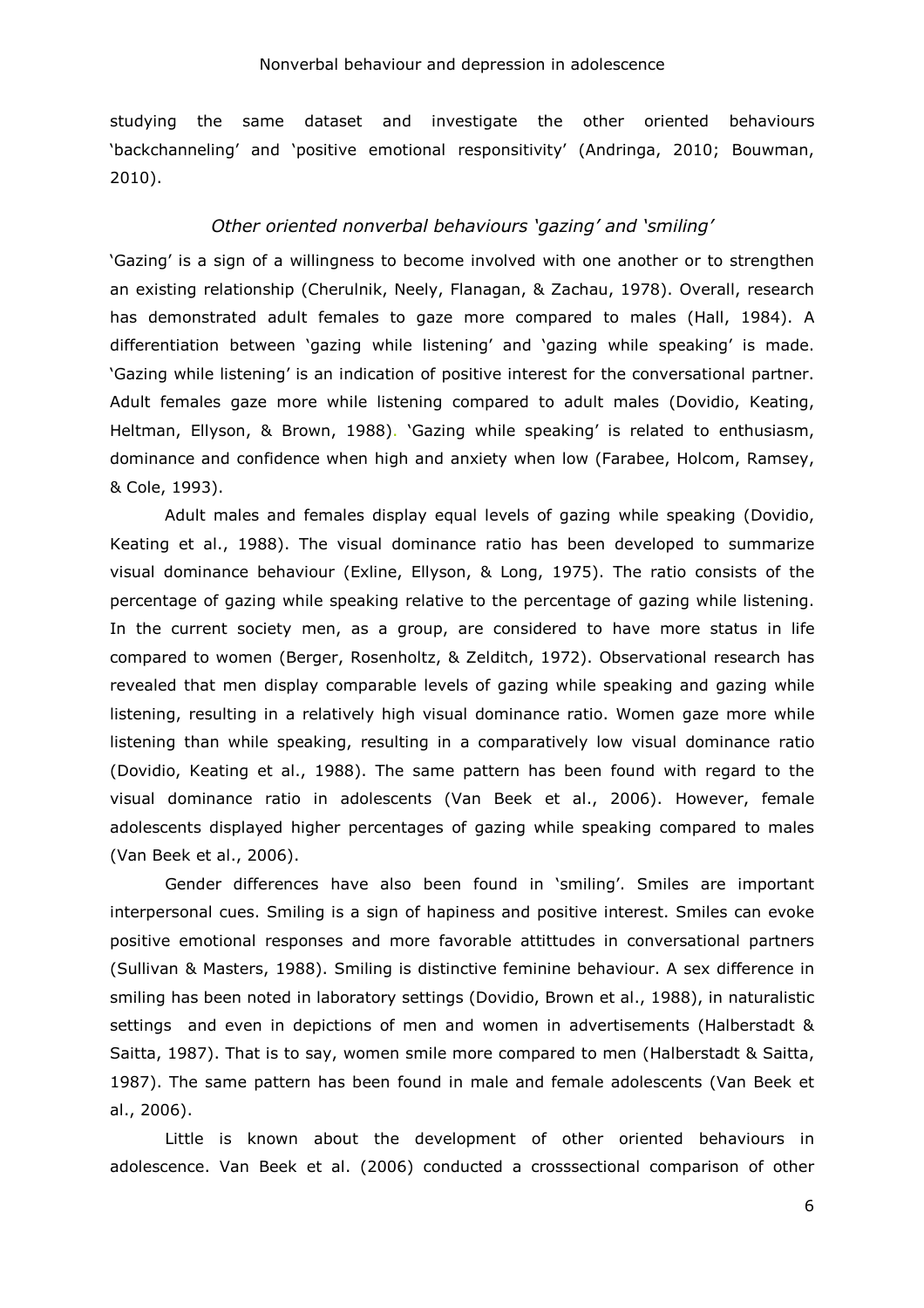oriented behaviours, including the behaviours 'gazing' and 'smiling', between 13-yearsold and 16-years-old. The study concluded that adolescent girls smile more and display more gazing while speaking and more gazing while listening compared to boys. In addition, older girls smile and gaze more while speaking and while listening, compared to younger ones, whereas older boys demonstrated slighly less of these behaviours compard to younger ones (Van Beek et al., 2006). The research of Van Beek et al. (2006) is crosssectional and inherently only compares different age groups. Further research is needed to examine the development of other oriented behaviours in adolescence longitudinally.

The first aim of this study is to partially replicate the research of Van Beek et al. (2006) with the use of a longitudinal dataset (three waves, nine months interval).

The second aim of this study is to examine the relationship between a deviation in other oriented nonverbal behaviour and (mild) depression in adolescence.

## *Deviations in 'gazing' and 'smiling' and depression*

There are several indications that depressed individuals display deficits in gazing and smiling. Depressed adults engage in less eyecontact with others (Dow & Craighead, 1987; Segrin, 1992) - in particulair they are less likely than controls to be gazing while speaking (Rutter & Stephenson, 1972) - and they smile less compared to nondepressed individuals (see review by Segrin, 2000). Overall, depressed adults produce approximately one-half of the actions in social situations compared to nondepressed adults (Libet & Lewinsohn, 1973).

In contrast to the wealth of studies on nonverbal deficits and depression in adulthood, little is known about children. A single study indicated that depressed children (ages 7 to 12 years) demonstrate less smiling and less eyecontact compared to nondepressed children (Kazdin, Sherick, Esveldt-Dawson, & Rancurello, 1985). Only one study has been conducted on deficits in genderspecific nonverbal behaviour in adolescence: the study of Van Beek et al. (2006). This study demonstrated that mildly depressed female adolescents (age groups 13 and 16) gaze less while listening and while speaking in peer-peer interactions, whereas no differences between mildly depressed and nondepressed males were found. In addition, there are indications that depressed adolescents from both sexes smile less compared to controls in peer-peer interactions, although this finding just missed significance (Van Beek et al., 2006).

Excluding the research of Van Beek et al. (2006), none of the described readings controlled for gender differences. Consequently, these studies can not be used to explain the sudden gender difference in depression (Hankin et al., 1988; Petersen et al., 1991; Wichstrøm, 1999). In addition, the studies examined covariation, i.e. they were executed while the participants were already (mildly) depressed, or were crosssectional, i.e. they

7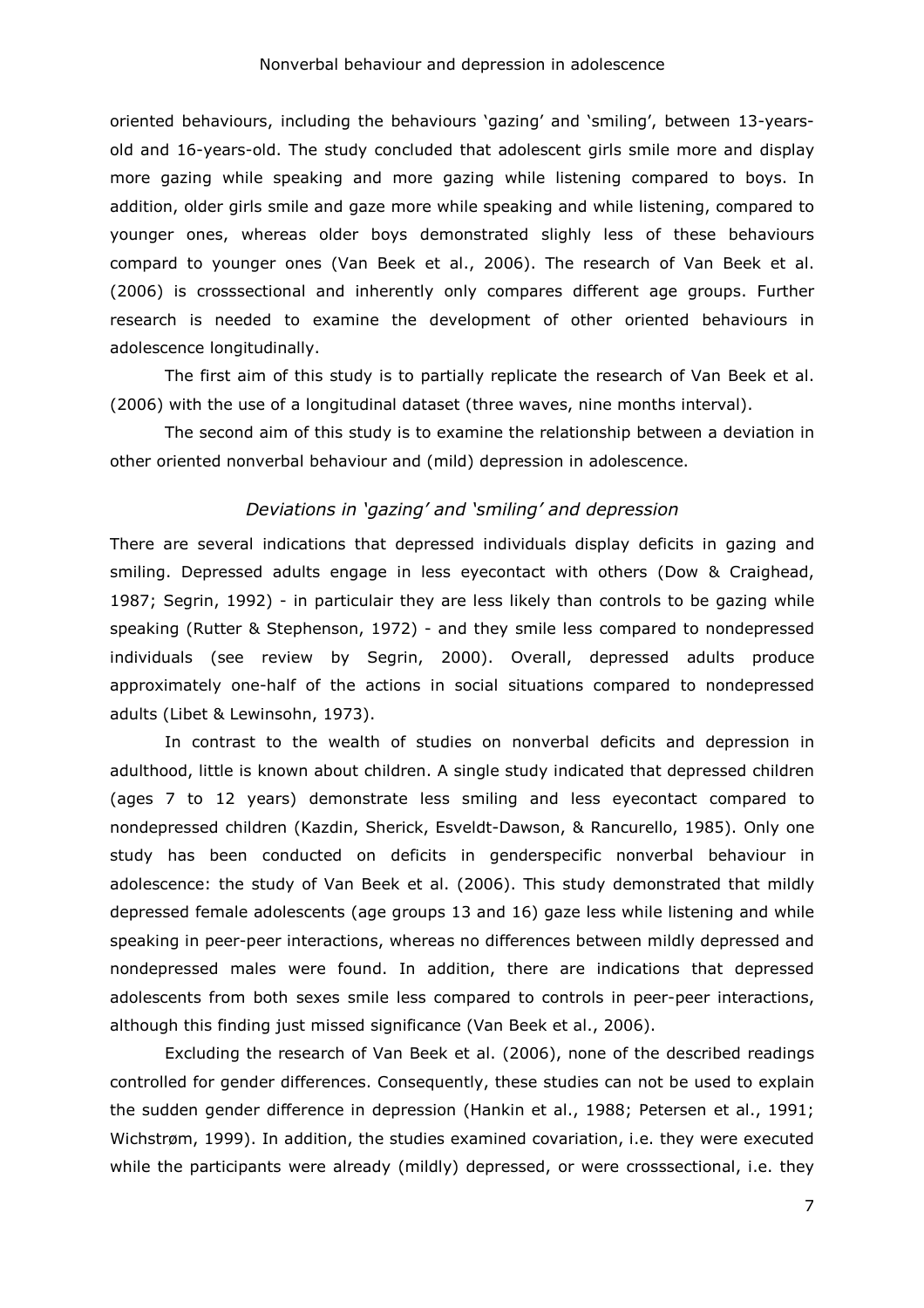examined group differences between (mildly) depressed and nondepressed individuals. The question remains whether a deviation in genderspecific nonverbal behaviour is a predisposition, state or scar with regard to the development of mild depression.

#### *State, scar and predisposition theory*

Three theories are discussed below to explain the relationship between social skills and depression: the state theory, the scar hypothesis and the predisposition theory.

 According to the *state theory* a depression merely affects individuals while being presently depressed. A wealth of research has demonstrated the association between depression and a wide array of deficitis in social skills (Segrin, 2000).

According to the *scar hypothesis* symptoms of a depression have not only immediate implications for present social skills but alsof for the future production of social behaviour (Sobin & Sackeim, 1997). Individuals develop certain characteristics throughout a depression. These characteristics remain, even when the depression has been resolved and enhance the risk to relapse (Lewinsohn, Steinmetz, Larson, & Franklin, 1981). Retrospective studies have demonstrated that low social support of familiy (Lewinsohn et al., 1994), a pessimistic attribution style (Nolen-Hoeksema, Girgus, & Seligman, 1992), internalizing behaviour, stressfull life events and excessive emotional dependence (Rohde, Lewinsohn, & Seeley, 1994) are possible 'scars' that remain in adults after a depression has been resolved.

Only one study critically examined the scar hypothesis (Beevers, Stice, Rohde, & Nolen-Hoeksema, 2007). This study focused on female adolescents with no prior history of psychopathology who developed a depression and recovered during the study. All participants repeatedly completed questionnaires on thirteen characteristics, which are known to be associated to depression. Three questionnaires were included to measure social aspects: parental and peer support, social adjustment and antisocial behaviour. None of these characteristics developed solely during or after the expression of depressive symptoms. The depressed individuals already displayed a deviation in the characteristics before the expression of a depression, when compared to neverdepressed controls. The deviation became more pronounced during the expression of a depression and returned to baseline after the depression declined, but remained high in comparison to the baseline of nondepressed individuals (Beevers et al., 2007). Thus, the results provided little support for the scar hypothesis and in stead suggested that risk variables are elevated both before, during and after the expression of a depression.

There are some limitations to the study. Firstly, the sample of Beevers et al. (2007) consisted solely of adolescent *girls*. Therefore the findings cannot be generalized to adolescent boys. Secondly, this study design has never been used for the investigation of in vivo behaviour, since it relied on questionnaires. Thirdly, Beevers et al. (2007) have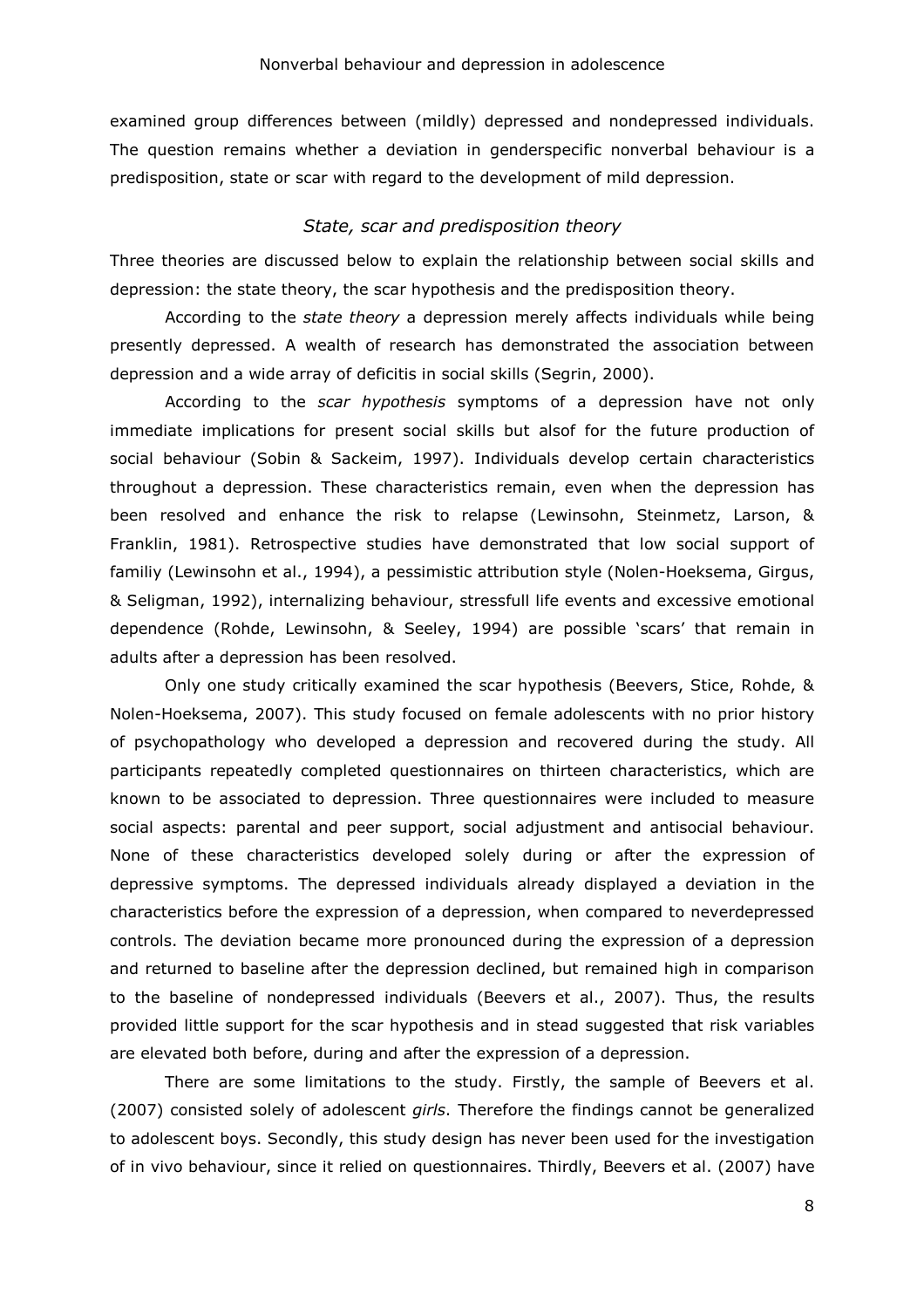not matched their experimental and control group based on their baseline depressive symptomatology, i.e. while being nondepressed both before and after the expression of a depression. The participants who turned depressed during the study may have allready demonstrated an elevated level of depressive symptomatology before the actual experience of the mood disorder. An elevation in depressive symptomatology can have influenced the characteristics associated to depression even before and after the expression of a depression.

According to the *predispostion theory* poor social skills are antecedents to the experience of depression, as described by the SSDM. Individuals with poor social skills cannot obtain helpful support from the environment and as a consequence lack the buffer to prevent negative events (Segrin & Abramson, 1994). A wide array of social skills have been studied, both with the use of questionnaire and observational studies (Hokanson, Rubert, Welker, Hollander, & Hedeen, 1989; Lewinsohn, Hoberman, & Rosenbaum, 1988; Lewinsohn et al., 1994; Segrin, 1993, 1996, 1999; Wierzbicki, 1984; Wierzbicki & McCabe, 1988). The results are mixed. A possible explanation for the incompetencies in defining deficits in social skills as predictors of future depression can be attributed to the random inclusion of these skills in the studies. Apparently, no framework has been used to guide the selection. In addition, most studies did not control for the effects of gender. Since numerous (nonverbal) social skills are gendertypical (Van Beek et al., 2006) deviations can have remained unnoticed. The present study is guided by the construct of the gendertypical development of nonverbal behaviours in adolescence and determinedly considers gender differences.

#### *Aims of the study*

The first aim of the study is to replicate the research of Van Beek et al. (2006) now longitudinal data have been collected. With the use of a longitudinal dataset (three waves, nine months interval) the gender-specific developmental pattern in the displayal of other oriented behaviours and individual differences in this developmental outline can be examined. The included participants (*N* = 42) demonstrated no prior history of psychopathology and scored "nondepressed" on all the measurements.

The following hypotheses are based on the research of Van Beek et al. (2006). Firstly, girls are expected to smile more and gaze more, especially while listening compared to boys. In addition, girls are expected to demonstrate a significantly lower visual dominance ratio compared to boys, i.e. gazing more while listening relative to gazing while speaking. On the other hand boys are expected to demonstrate a fairly equal level of gazing while speaking and gazing while listening. Secondly, the differences between boys and girls are expected to increase during adolescence. Older girls are expected to gaze and smile more in comparision to younger girls, whilst older boys are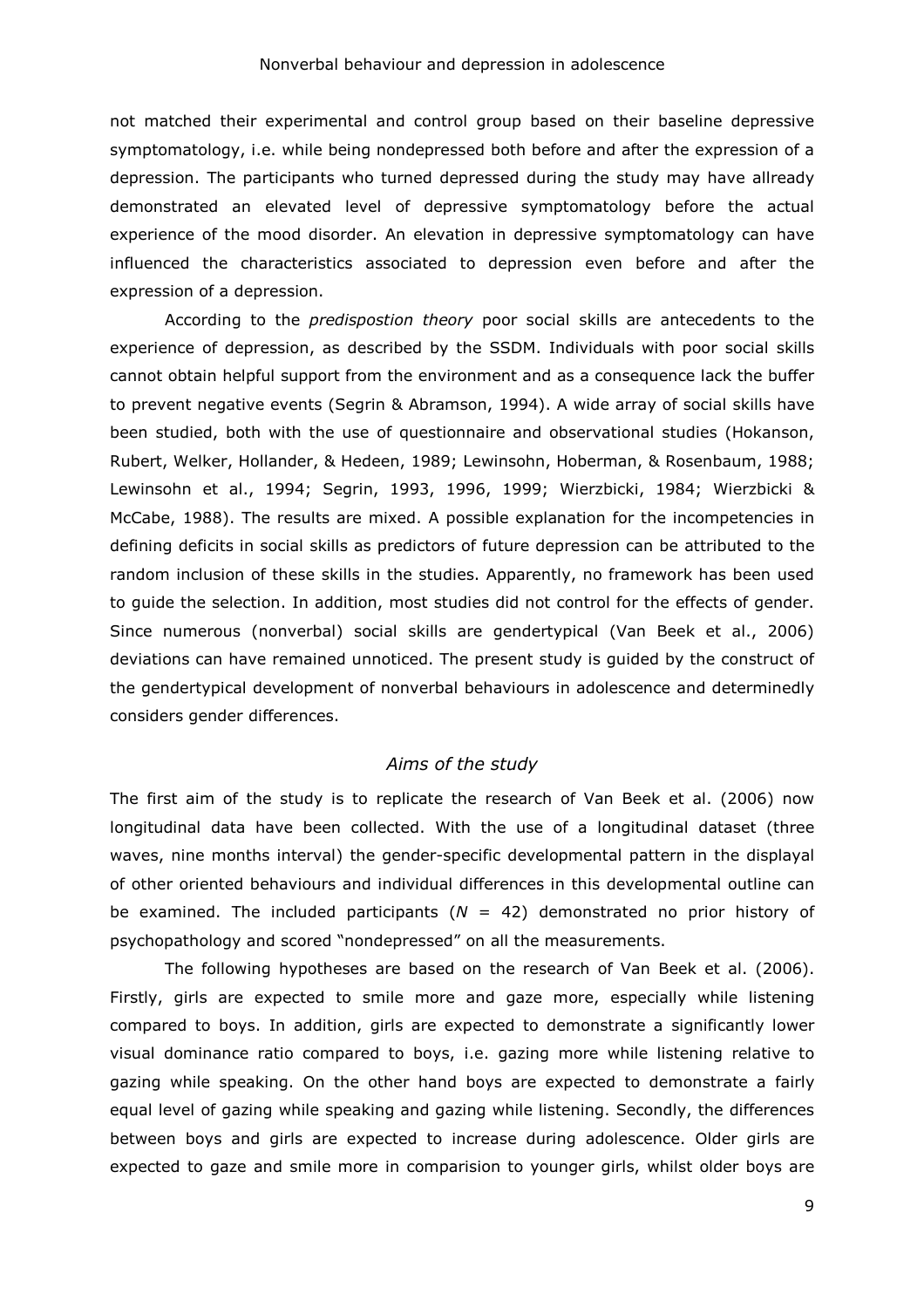expected to gaze and smile less compared to younger ones*.* Thirdly, the developmental pattern of gazing and smiling is expected to be dependent on the age of the participants at the start of the research. Most of the sex specific development in other oriented behaviours is expected to occur between the ages of 13 to 16 years old.

The second aim of the study is to examine the relationship between a deviation in other oriented nonverbal behaviour and (mild) depression in adolescence. This study researches if there is a difference in the development of the genderspecific nonverbal behaviours 'gazing while speaking', 'gazing while listening' and 'smiling' between adolescents who became mildy depressed during the study (or already were at the first wave) and a never depressed control group. Two selections of adolescents were compared to matched controls: adolescents who have been observed before and during the expression of a depression  $(N = 28)$  and adolescents who have been observed during and after the expression of a depression (*N* = 29).

The following hypotheses are based on the leading theory behind the present study, i.e. that depressed adolescents demonstrate deviations from gender specific display rules (Van Beek et al., 2006). Firstly, depressed girls are expected to demonstrate a lower frequency of smiling and less gazing, especially while listening, compared to never depressed controls while controling for the effects of age. Moreover, depressed boys are expected to smile and gaze more compared to never depressed controls while controling for the effects of age. Finally, the individuals who became mildly depressed during the study are expected to display a deviation in smiling and gazing before, during and after the expression of a depression, when compared to never depressed controls. This is in line with the predisposition theory (Segrin & Abramson, 1994) and with the research of Beevers et al. (2007). A deviation in smiling and gazing is estimated to become more pronounced during the expression of a depression and return to baseline after the depression declines, but to remain high in comparison to the baseline of nondepressed individuals. The increased deviation during the expression of a depression is in line with the state theory (Segrin, 2000). After the depression has been resolved, the deviations in smiling and gazing are expected to decline which is incompatible with the scar hypothesis.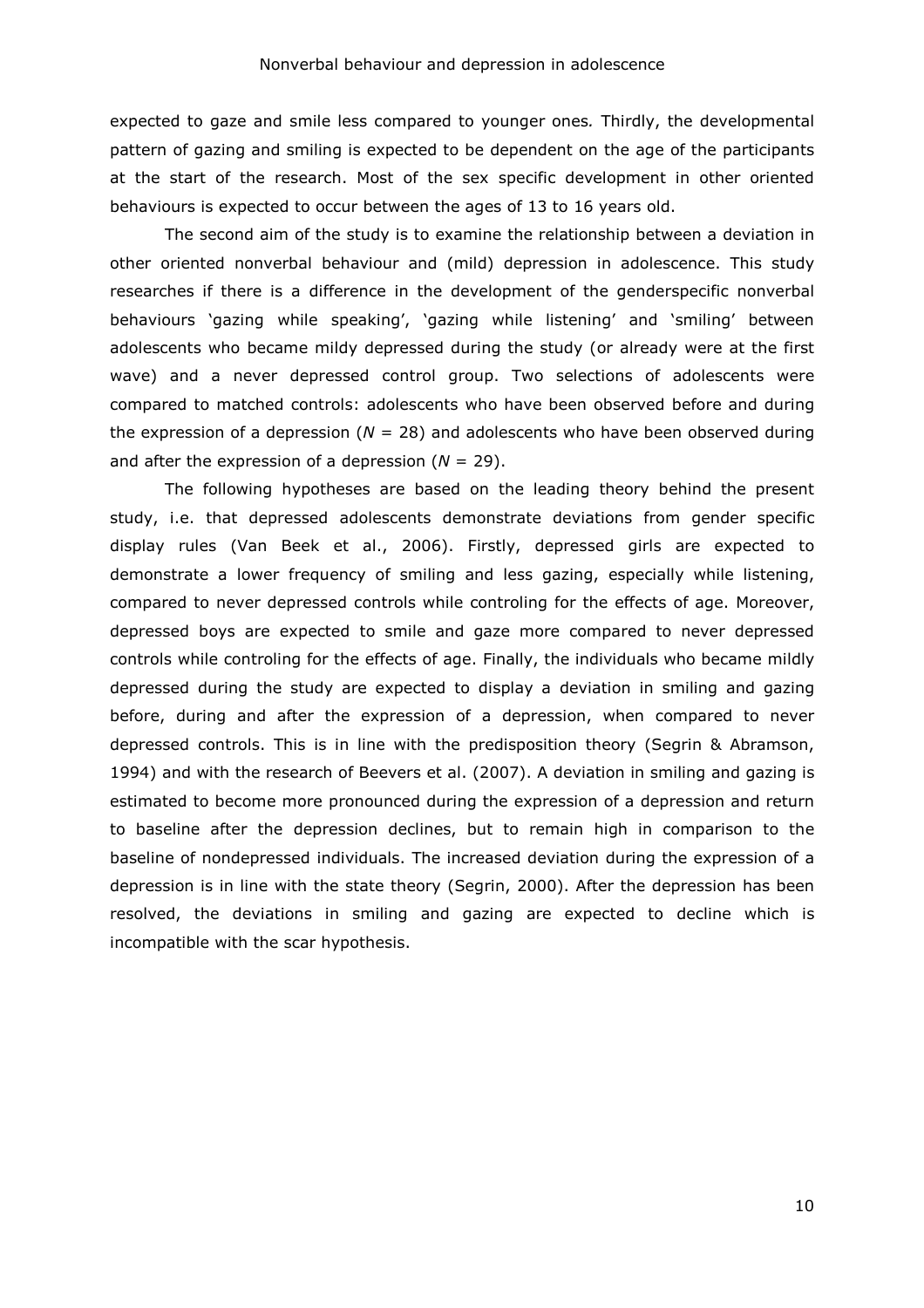## Methods

#### *Participants*

Participants were ninety-one adolescents (41 boys) selected from a larger sample (*N* = 445) of Dutch students. The participants stemm from the first to the fourth class of two secondary schools located in the cities Gouda and Voorburg, in the western part of the Netherlands. The total group had a mean age of 14.5 years at the start of the study (age range:12-16 years, *SD* = 1.02).

#### *Design*

Longitudinal data have been collected during a period of 2.5 years. Roughly every nine months a CDI score and videorecords of peer-peer conversations have been collected. The selected adolescents can be devided in two groups: a (mildly) depressed group and a nondepressed group.

*Nondepressed group.* Adolescents (*N* = 42, 20 males), with no prior history of psychopathology, a mean age of 14.5 (age range:12-16 years, *SD* = 1.12) and a CDIscore below the mildly-depressed treshhold (a cut-off score of ≤10) on a Dutch version of the Children's Depression Inventory (Leuven & Van Beek, 2000) were included in the nondepressed group. The selected participants completed three or more measurements, whereas twenty-six participants even finished four measurements (see Appendix D on the constitution of the 'three measurements group'). Since the three-measurementsgroup is larger and therefore has more statistical power, the results of the three measurements group are reported. See Table 1 for an overview of the selected participants. As can be seen from Table 1, the adolescents in the never depressed group demonstrated a relatively low mean score on the CDI (*Mage* = 3.86, *SD* = 1.98).

| Participants |      | $N =$ | Mean age | SD age | Mean CDI | SD CDI |
|--------------|------|-------|----------|--------|----------|--------|
| Class 1      | Boy  | 4     | 13.15    | .20    | 4.13     | 1.60   |
|              | Girl | 4     | 12.88    | .59    | 2.00     | .353   |
| Class 2      | Boy  | 6     | 13.98    | .52    | 3.44     | 1.87   |
|              | Girl | 6     | 13.96    | .75    | 4.00     | 1.94   |
| Class 3      | Boy  | 5     | 14.96    | .65    | 4.93     | 1.92   |
|              | Girl | 7     | 15.09    | .30    | 4.79     | 1.64   |
| Class 4      | Boy  | 5     | 15.65    | .40    | 4.27     | 1.92   |
|              | Girl | 5     | 16.00    | .49    | 2.67     | 3.00   |
| Total boys   |      | 20    | 14.48    | 1.03   | 4.16     | 1.79   |
| Total girls  |      | 22    | 14.59    | 1.22   | 3.58     | 2.15   |
| Total        |      | 42    | 14.54    | 1.12   | 3.86     | 1.98   |

**Table 1** Nondepressed group by sex, age and mean CDI scores.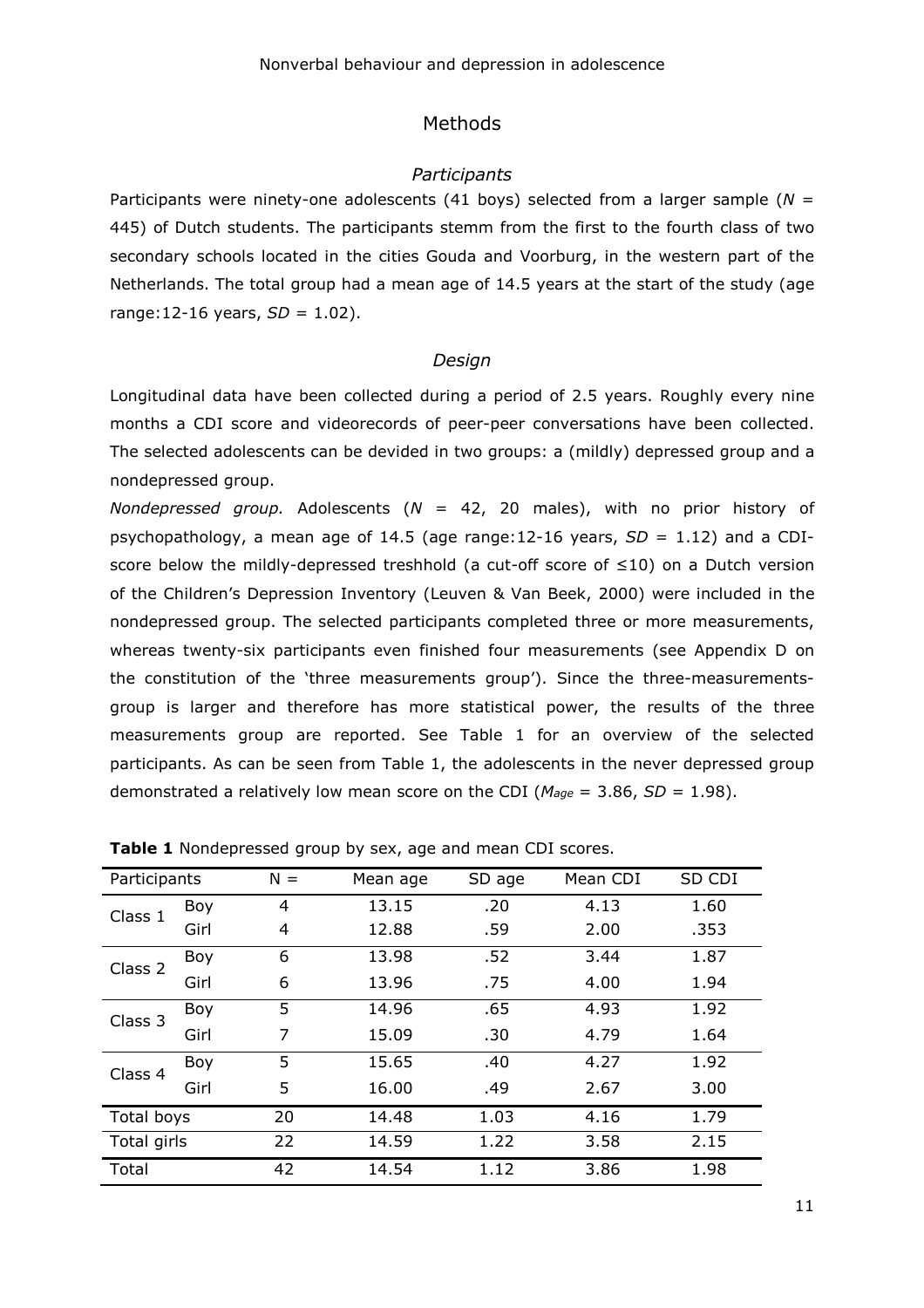*(Mildly) depressed group.* The (mildly) depressed group (*N* = 46) consisted of twenty boys and twenty-six girls, with a mean age of 14.6 (age range:13-16 years, *SD* = .96). The participants in this group were selected based on the following criteria: no prior history of psychopathology, during one or more of the measurements mildly-depressed: a score of >10<sup>1</sup> (i.e.,  $\geq$  P75) and during one or more of the measurements nondepressed (≤10). Out of forty-six participants, only eleven adolescents demonstrated the sought after pattern (before-during-after): they were not depressed at the first wave, turned depressed during consecutive waves and returned to a nondepressed level in one of the last waves. Since a groupsize of eleven is to small to conduct quantitative research, two larger selections of depressed adolescents were made: adolescents who were not depressed at the first wave and turned depressed during consecutive waves (beforeduring group, *N* = 28) and adolescents who were depressed at one of the first waves and turned nondepressed in following waves (during-after group, *N* = 29). The two selections (before-during and during-after) were matched to nondepressed controls, with no prior history of psychopathology, a mean age of 14.6 (age range:12-16 years, *SD* = .96) and during all the measurements a nondepressed CDI-score. Some of the controls (*N* = 7) were suitable as matches for more than one of the adolescents in the (mildly) depressed group and hence were used twice or three times as a control, resulting in thirty-six controls (18 males). The matching was based on age and gender. In addition, in order to minimize group differences in baseline depressive symptoms and the subsequent influence on nonverbal behaviours, the (mildly) depressed group and controls were matched based on their mean CDI-score while nondepressed. At maximum, a threepoint-difference was allowed. Thirdly, to facilitate within participant differences in behaviour due to differences in depressive symptomatology, participants were only included in the (mildly) depressed group when a criterium of at least five CDI-points between a mildly depressed score and a nondepressed score had been met. See Table 2 for an overview of the selected participants. As can be seen the mean CDI-score of the during group was relatively high (*M* = 18.31, *SD* =7.88). Upon investigation it appeared that 69.6% of the participants had met the criteria for a mild-depression, whereas 30.4% had scores in the clinical range  $(>19 =$  'clinical' level according to Kovačs, 1992).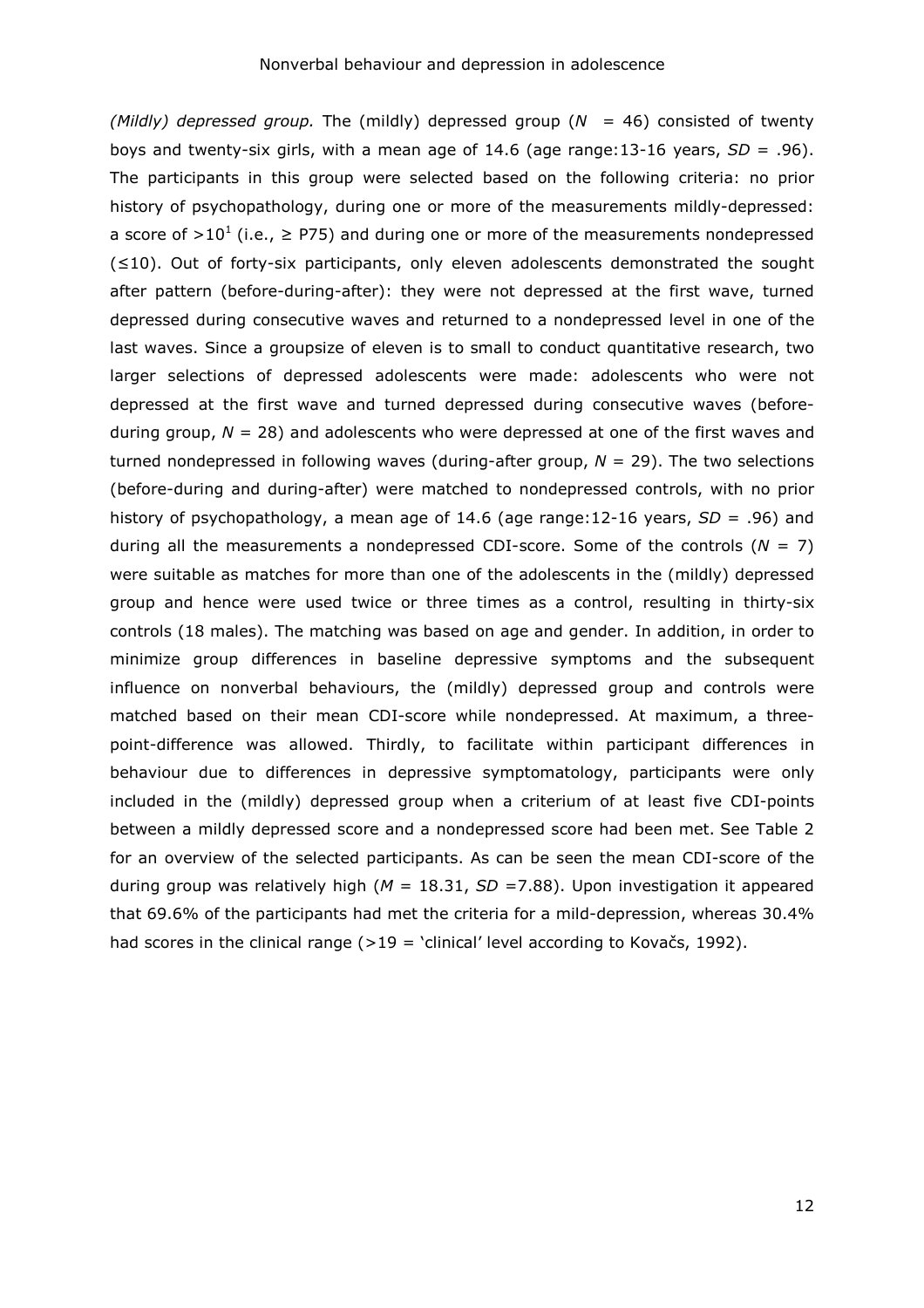|                                          |       | $N =$ | <b>Sex</b>                       | Mean | <b>SD</b> | <b>CDI</b> | <b>SD</b> | <b>CDI</b> | <b>SD</b> |
|------------------------------------------|-------|-------|----------------------------------|------|-----------|------------|-----------|------------|-----------|
| Participants                             |       |       | (m/f)                            | age  | age       | (a)        | CDI(a)    | (b)        | CDI(b)    |
| (a)<br>(b) .<br>$\overline{\phantom{a}}$ | Ctrl. |       | 28 (11/17) 14.82 1.14 5.05       |      |           |            | 2.45      | 4.72       | 2.31      |
| before - during Exp.                     |       |       | 28 (11/17) 14.65 .93 5.34        |      |           |            | 2.54      | 18.31      | 7.88      |
| (a)<br>(b)<br>$\overline{\phantom{a}}$   | Ctrl. |       | 29 (14/15) 15.32 1.08 4.73       |      |           |            | 2.27      | 4.66       | 2.12      |
| during - after                           | Exp.  |       | 29 (14/15) 15.27 1.11 17.66 6.15 |      |           |            |           | 4.30       | 2.43      |

**Table 2** Before-during and during-after selection and matched controls by sex, age and CDI scores.

#### *Procedures*

*Depression inventory*. A Dutch version (Leuven & Van Beek, 2000) of the Children's Depression Inventory (Kovačs, 1992) was used to measure depressive symptoms, *see*  Appendix A. The questionnaire is suitable for children in the age of 8 to 18 years old. The original Children's Depression Inventory consisted of 27 items. One item from the original CDI concerning suicide was deleted and replaced by two less precarious questions concerning thoughts about death. Previously, the reliability of this revision of the CDI has been demonstrated to be good (Cronbach's alpha = .81) (Van Beek et al., 2006). The questionnaire encloses 28 forced-choice items such as:

| I am sad ones in a while | ("Ik voel me af en toe verdrietig")    | (score 0) |
|--------------------------|----------------------------------------|-----------|
| I am sad many times      | ("Ik voel me vaak verdrietig")         | (score 1) |
| I am sad all the time    | ("Ik voel me de hele tijd verdrietig") | (score 2) |

*Conversations.* The exchanges were videotaped for at least five minutes in an empty (class) room. Partners were seated in chairs, placed in an angle of 90 degrees. Partners were same-age, same-sex peers. The partner was not a good friend, to avoid large differences in nonverbal behaviour caused by differences in quality of relationships. It is likely that individuals will be negatively affected by the behaviour of a (mildly) depressed conversational partner (Burgoon, 1994). Hence, all conversational partners were selected to be nondepressed. During the conversation, a conversationleader monitored the flow and duration of the dialogue. Dyads were instructed to discuss a social dilemma concerning relationships with peers until they agreed on the best solution. If participants finished the discussion before five minutes elapsed, they were asked to try to agree upon a top-5/top-10 ranking on various issues until five minutes of conversation occurred. Participants were unaware of the importance of their nonverbal behaviours. They were informed that videotapes were made to preserve the conversation.

*Observations.* Coding was done by two students. While decoding the behaviours the observers were unaware of the depression score of the participants. The following behaviours were observed by means of real-time decoding of ongoing behaviour with the programme 'Observer 9.0': gazing, i.e., onset and duration of eyes directed towards the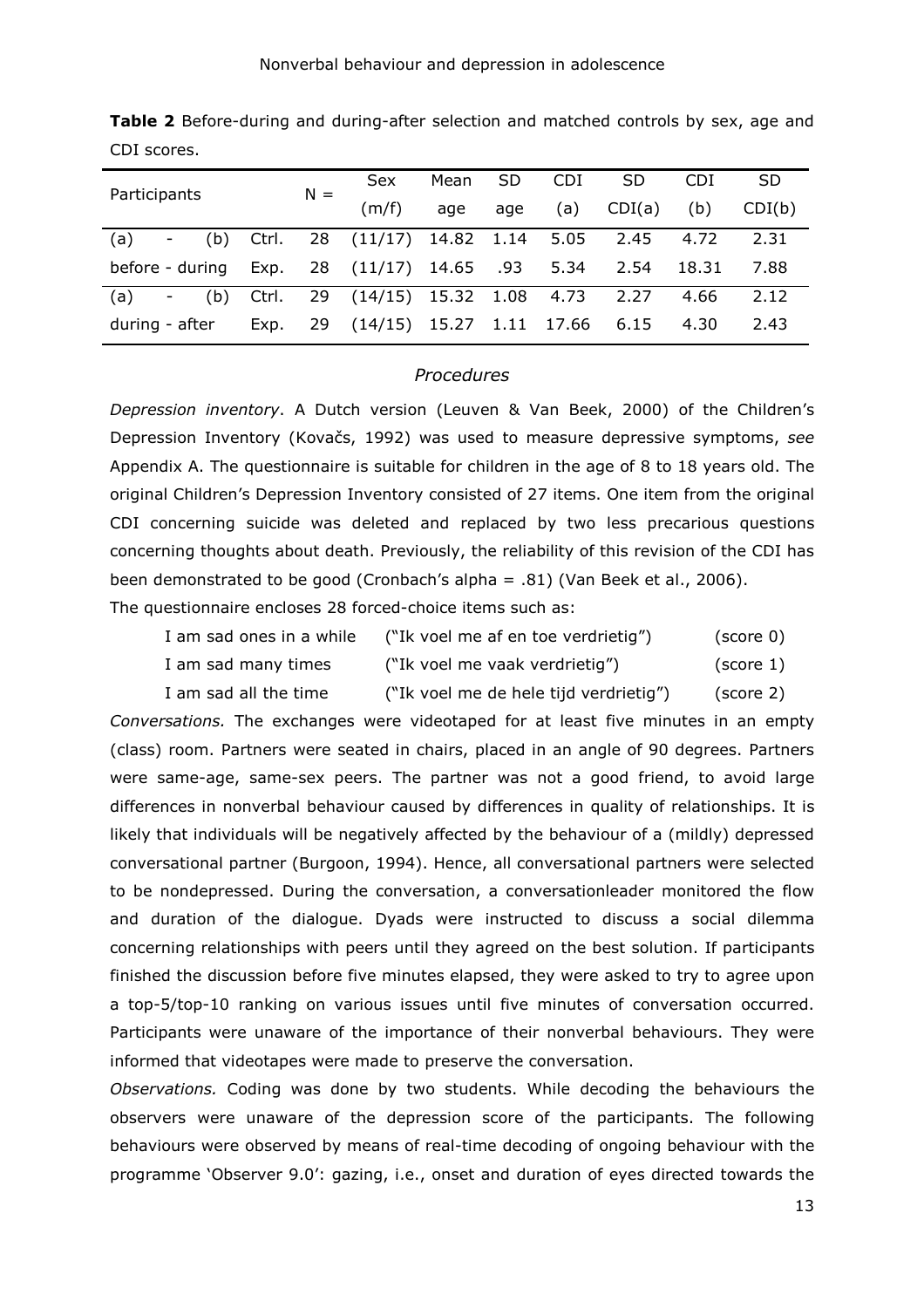inner part of the face of the partner, speaking, i.e., the onset and duration of speech and smiling, i.e., the frequency of smiling per minute (see Appendix B for a more detailed coding instruction).

*Variables.* The aforementioned observed behaviours were transformed into four variables: the percentage of gazing while speaking, the percentage of gazing while listening, the dominance ratio, i.e. the percentage of gazing while speaking devided by the percentage of gazing while listening and the frequency of smiling per minute.

*Exploring data.* The present study involved four groups: a never depressed group and a before, during and after group including matched controls. The normality of distribution has been tested for each group seperately, see Appendix C. All variables were normally distributed across experimental groups, save for the dominance ratio in the control group in the first,  $D(42) = .25$ ,  $p < .00$  and third measurement,  $D(42) = .25$ ,  $p < .00$  and smiling during and after the expression of a depression in the matched controls. However, smiling has been previously demonstrated to be normally distributed according to research of Van Beek et al. (2006). Nonetheless, for these variables analyses of variances are used and controlled ad hoc with non parametric tests.

*Reliability.* Interobserver reliability (k; Cohen, 1968) was tested by double-coding ten recordings with a previous measurement. Ater training, the mean agreement was above 85% for all behaviours and Cohen's Kappa were all > .70.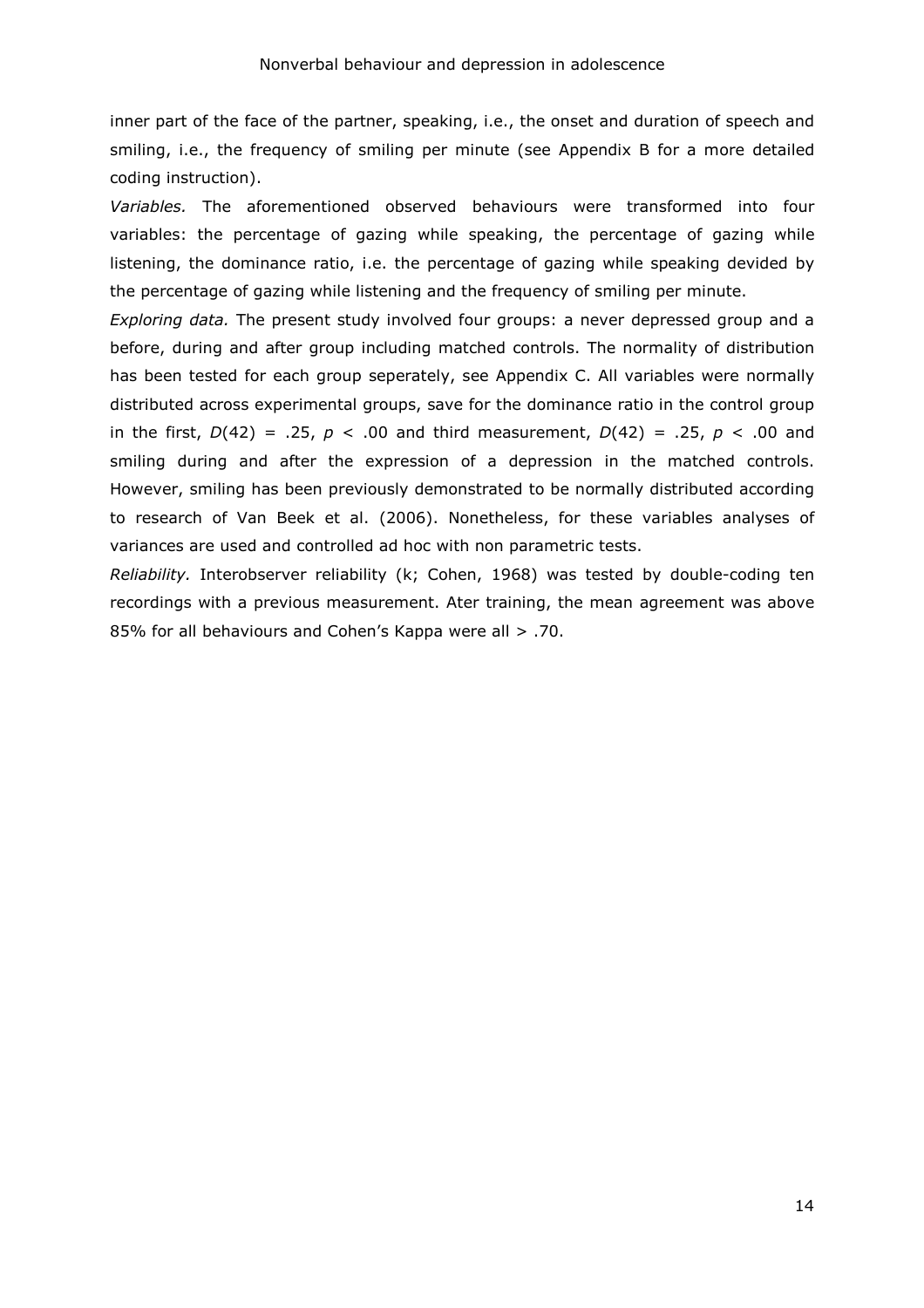#### Results

#### *Normal development*

To investigate the normal, longitudinal development of 'gazing while speaking', 'gazing while listening' and 'smiling' in adolescence  $(N = 42)$ , for each of these behaviours repeated-measures designs were conducted with measurement (three waves) as the within factor, gender (boy-girl) as a between subjects variable and age at first wave as a covariate.

*Gazing while speaking.* There was no main effect of measurement on gazing while speaking, i.e. across measurements adolescents displayed similar percentages of gazing while speaking. Secondly, there was a significant main effect of gender on gazing while speaking,  $F(1,39)= 6.78$ ,  $p < .01$ . Girls gazed more while speaking compared to boys. There was no interaction effect of measurement and gender, i.e. the similarities in percentages of gazing while speaking across measurements were independent of gender differences, see Table 3. Thirdly, there was no main effect of the covariate age at first wave on gazing while speaking, i.e. adolescents of all ages displayed similar percentages of gazing while speaking. There was no interaction effect between age at first wave and gender nor between age at first wave and measurement, i.e. the absence of age differences in gazing while speaking was independent of gender differences and the influence of measurements.

*Gazing while listening.* There was no main effect of measurement on gazing while listening i.e. across measurements adolescents displayed similar percentages of gazing while listening. Secondly, there was a highly significant main effect of gender on gazing while listening,  $F(1,39)$ = 30.67,  $p < .001$ . Girls gazed more while listening compared to boys. There was no interaction effect between measurement and gender, i.e. the similarities in percentages of gazing while listening across measurements were independent of gender differences, see Table 3. Thirdly, there was no main effect of age at first wave on gazing while listening. However, there was a borderline-significant interaction effect of gender and age on gazing while listening,  $F(1,38) = 3.28$ ,  $P = .08$ . The covariate age at first wave was invertedly related to the displayal of gazing while listening in boys, *r* = -.39, *p* (one tailed) < .05, i.e*.* older boys gazed less while listening compared to younger boys. On the other hand, age was not significantly related to gazing while listening in girls, i.e. girls of all ages displayed similar percentages of gazing while listening, *r* = .16, *n.s*. Moreover, there was no interaction effect between measurement and age at first wave, i.e. the similarities in percentages of gazing while listening across measurements were independent of age at first wave. Finally, there was a highly significant main effect of gender on the dominance ratio (gazing while speaking divided by gazing while listening), *F*(1,38)= 11.07, *p* < .01. Boys demonstrated a higher dominance ratio ( $M = 1.20$ ,  $SD = .09$ ) compared to girls ( $M = .80$ ,  $SD = .08$ ).<sup>2</sup>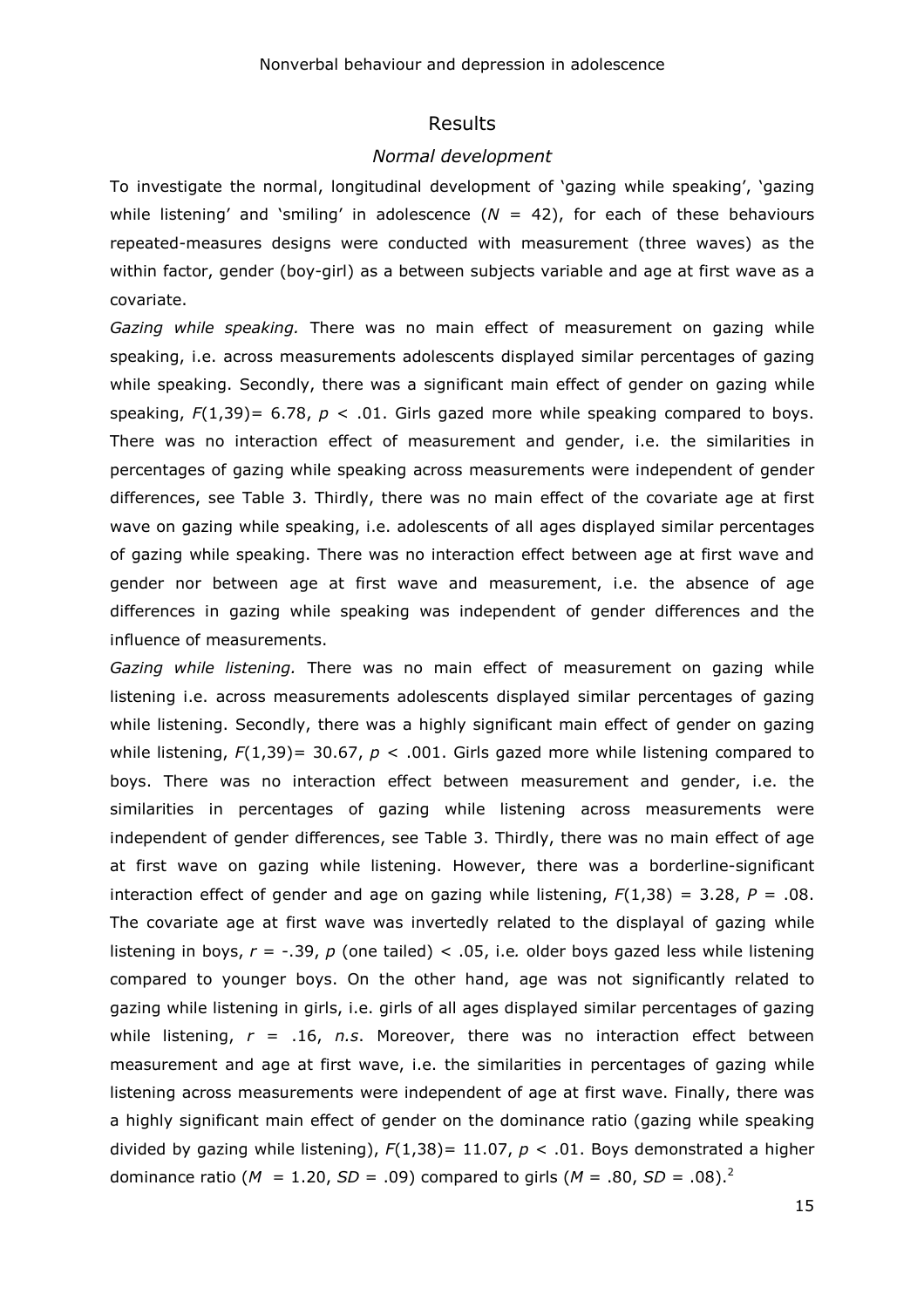*Smiling.* There was a significant main effect of measurement on smiling, *F*(2,37) = 3.91,  $P = \langle .05, .75 \rangle$  The results show that at the third measurement adolescents smiled significantly less compared to the first measurement,  $F(2,37) = 3.91$ ,  $p = 1.05$ , whereas no differences in smiling between the first and second and second and third measurements were found. Additionally, there was a borderline-significant main effect of gender on smiling,  $F(1,39)$ = 3.45,  $p = .07$ . There was a trend that girls smiled more compared to boys. There was no interaction effect between measurement and gender, i.e. the pattern of smiling across measurements was independent of gender differences, see Table 3. Thirdly, there was no main effect of the covariate age at first wave on smiling, i.e. adolescents of all ages displayed similar rates of smiling. Finally, there was no interaction effect between age at first wave and gender nor age at first wave and measurement, i.e. the absence of age differences in smiling was independent of gender differences and the influence of measurements.

|                     |       | M1    |           | M <sub>2</sub> |           | M3    |           |
|---------------------|-------|-------|-----------|----------------|-----------|-------|-----------|
|                     |       | Mean  | <b>SD</b> | Mean           | <b>SD</b> | Mean  | <b>SD</b> |
| % Gazing while      | Boy   | 33.5% | 20.4%     | 27.8%          | 18.4%     | 21.4% | 17.6%     |
| speaking            | Girl  | 38.1% | 23.3%     | 38.8%          | 13.3%     | 41.7% | 19.3%     |
|                     | Total | 35.9% | 21.8%     | 33.6%          | 16.7%     | 32.0% | 21.0%     |
| % Gazing while      | Boy   | 30.6% | 19.4%     | 24.8%          | 16.1%     | 26.4% | 20.4%     |
| listening           | Girl  | 49.1% | 18.8%     | 50.2%          | 19.4%     | 56.9% | 20.6%     |
|                     | Total | 40.3% | 21.1%     | 38.1%          | 21.9%     | 42.4% | 25.4%     |
|                     | Boy   | 2.18  | 1.14      | 1.71           | 1.48      | 1.42  | .91       |
| Freq. smiling/ min. | Girl  | 2.44  | 1.26      | 2.45           | 1.04      | 1.90  | 1.07      |
|                     | Total | 2.32  | 1.20      | 2.10           | 1.31      | 1.67  | 1.02      |

**Table 3** The percentages of gazing while speaking and gazing while listening and the frequency of smiling per minute by measurement and gender.

In summary, there is primarily an effect of gender on gazing while speaking, gazing while listening and smiling. Little development is visible across three measurements, save for a small decrease in smiling. Nonetheless, an interaction between age at first wave and gender did predict an increase in gender differences in gazing while listening, although this finding just missed significance.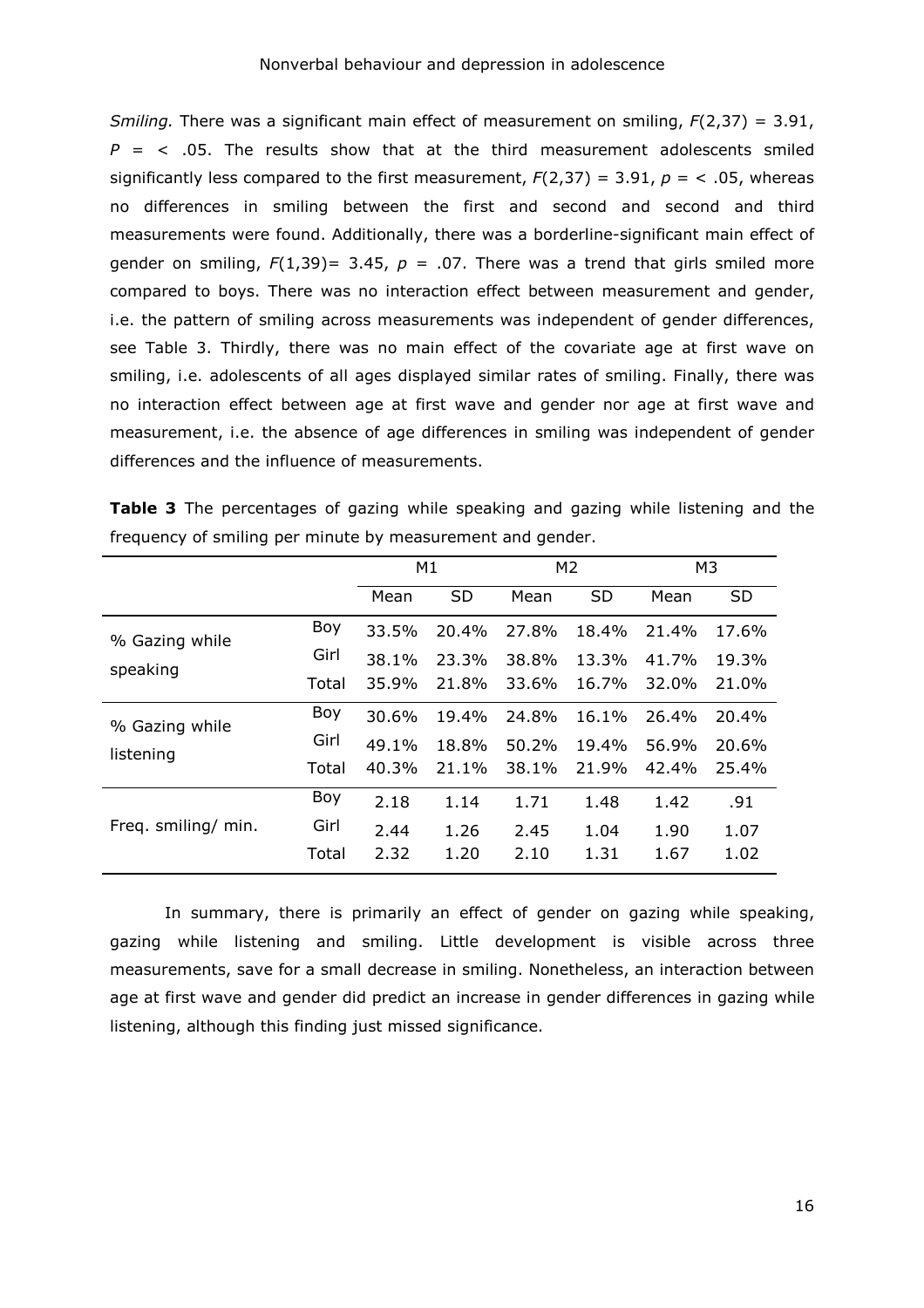#### *Effects of mild depression on nonverbal behaviours*

To investigate differences in the development of 'gazing while speaking', 'gazing while listening' and 'smiling' between adolescents who became mildy depressed during the study and never depressed controls, two separate sets of repeated measures designs were conducted for the before versus during selection ( $N = 56$ , 28 controls) and the during versus after selection ( $N = 58$ , 29 controls). For both selections for each of the variables repeated-measures designs were conducted with condition (before-during or during-after) as the within factor, gender (boy-girl) and experimental group (controldepressed) as between subject variables and age at first wave as a covariate.

#### *Before-during*

*Gazing while speaking.* There was no main effect of experimental group on gazing while speaking, i.e. adolescents in the control and (mildly) depressed group displayed similar percentages of gazing while speaking. Secondly, there was no interaction effect between experimental group and gender nor condition, i.e. the absence of differences in gazing while speaking between experimental groups was independent of gender differences and the influence of conditions, see Table 4.

However, there was a borderline-significant interaction effect of age at first wave and experimental group on gazing while speaking,  $F(1,50)$  = 2.91,  $p = .09$ . In the control group older adolescents displayed a higher rate of gazing while speaking compared to younger adolescents,  $r = .57$ ,  $p$  (one tailed) =  $\lt$  .001, whereas before and during the expression of a depression adolescents in the experimental group displayed similar percentages of gazing while speaking across ages.

*Gazing while listening.* There was no main effect of experimental group on gazing while listening. However, there was a highly significant interaction effect between experimental group and gender on gazing while listening,  $F(1,50)$  = 7.52,  $p = \langle .01, .001 \rangle$  before and during the expression of a depression girls in the experimental group gazed less while listening compared to never depressed controls, whereas boys demonstrated the opposite pattern: they gazed more while listening both before and during the expression of a depression compared to their controls. Finally, there was no interaction effect between experimental group and age at first wave nor between experimental group and condition, i.e. the absence of differences between experimental groups in gazing while listening was independent of age differences and the influence of conditions, see Table 4. *Smiling.* There was no main effect of experimental group on smiling, i.e. adolescents in the (mildly) depressed group and never depressed controls displayed similar rates of smiling.<sup>3</sup> There was no interaction effect of experimental group and gender, condition nor age at first wave, i.e. the absence of differences in smiling between experimental groups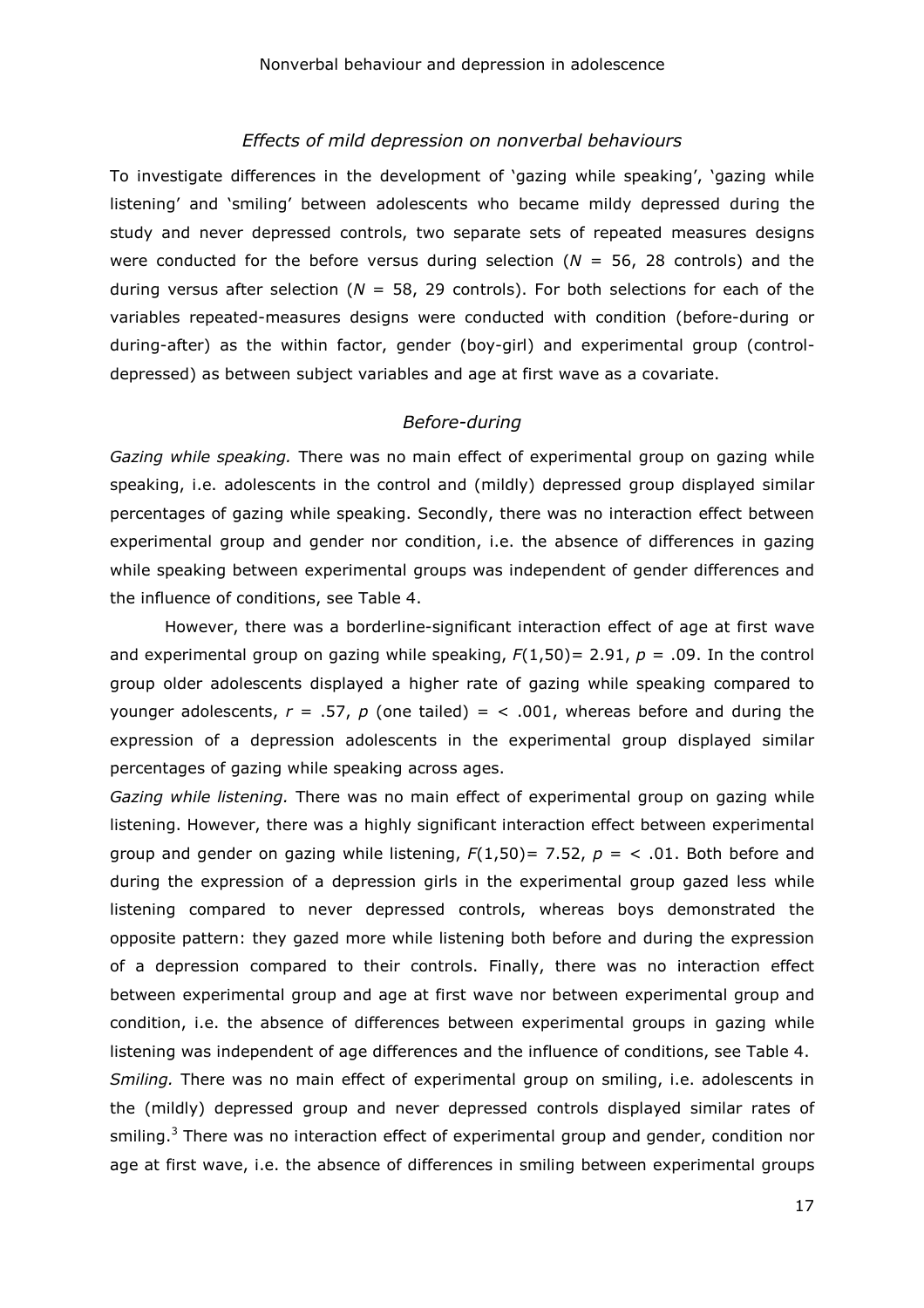was independent of gender differences, the influence of conditions and age at first wave, see Table 4.

**Table 4** Percentage of gazing while speaking and gazing while listening and frequency of smiling per minute by experimental group (control-depressed), condition (before-during) and gender (boy-girl).

|                |           |       | <b>Before</b> |           |       | During    |
|----------------|-----------|-------|---------------|-----------|-------|-----------|
|                |           |       | Mean          | <b>SD</b> | Mean  | <b>SD</b> |
|                |           | Boy   | 31.5%         | 21.2%     | 21.0% | 19.9%     |
| % Gazing while | Control   | Girl  | 40.1%         | 23.6%     | 43.1% | 23.9%     |
| speaking       |           | Total | 36.7%         | 22.7%     | 34.4% | 24.6%     |
|                |           | Boy   | 34.2%         | 26.3%     | 27.2% | 26.1%     |
|                | Depressed | Girl  | 28.2%         | 13.3%     | 33.1% | 17.6%     |
|                |           | Total | 30.5%         | 19.3%     | 30.8% | 21.1%     |
|                |           | Boy   | 27.1%         | 19.3%     | 18.0% | 16.0%     |
| % Gazing while | Control   | Girl  | 51.4%         | 20.2%     | 58.9% | 24.1%     |
|                |           | Total | 41.9%         | 22.9%     | 42.8% | 29.2%     |
| listening      |           | Boy   | 32.6%         | 22.9%     | 31.5% | 20.4%     |
|                | Depressed | Girl  | 37.3%         | 15.1%     | 42.0% | 16.4%     |
|                |           | Total | 35.4%         | 18.3%     | 37.9% | 18.5%     |
|                |           | Boy   | 1.77          | 1.03      | 1.44  | .87       |
| Fr. smiling/   | Control   | Girl  | 2.66          | 1.10      | 2.17  | 1.27      |
| min.           |           | Total | 2.31          | 1.15      | 1.88  | 1.17      |
|                |           | Boy   | 2.30          | 1.04      | 1.45  | .94       |
|                | Depressed | Girl  | 2.31          | 1.17      | 2.53  | 1.24      |
|                |           | Total | 2.31          | 1.10      | 2.11  | 1.23      |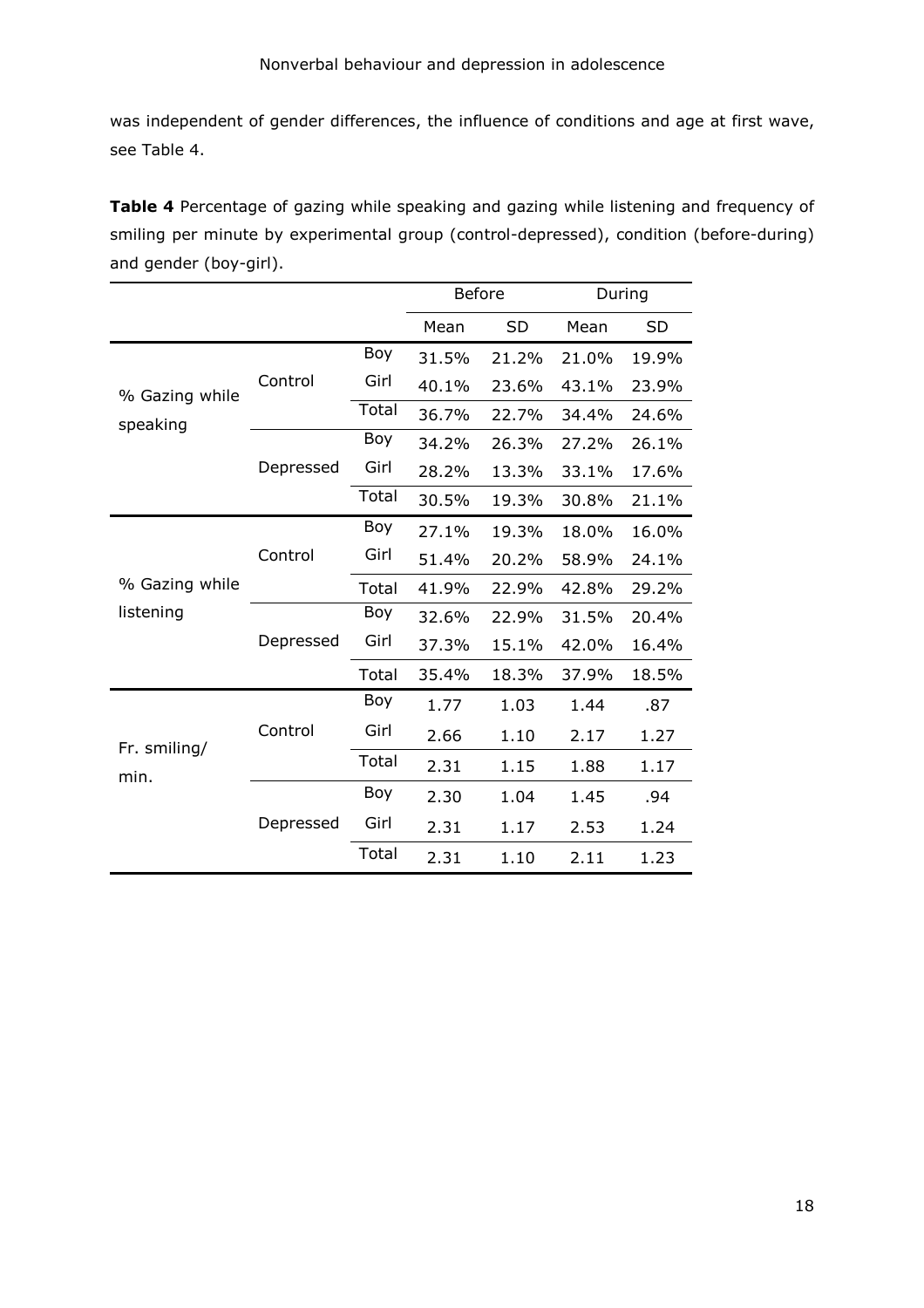#### *During-after*

*Gazing while speaking.* There was no main effect of experimental group on gazing while speaking. However, there was a significant interaction effect of experimental group and gender,  $F(1,50)$ = 5.82,  $p =$  < .05. During and after the expression of a depression girls in the experimental group gazed less while speaking compared to controls. On the other hand, boys demonstrated the opposite pattern and gazed more while speaking during and after the expression of a depression compared to controls, see Table 5. In addition, there was a significant interaction effect of experimental group and age at first wave on gazing while speaking,  $F(1,52)= 7.4$ ,  $p < .01$ . Older adolescents in the control group gazed significantly more while speaking compared to younger ones while controlling for the effects of gender,  $r = .40$ ,  $p$  (one tailed) =  $\le$  .01. In contrast, adolescents of all ages in the mild depressed group demonstrated similar frequencies of gazing while speaking while controlling for the effects of gender. Finally, there was no interaction effect between experimental group and condition, i.e. the absence of differences in gazing while speaking between experimental groups was independent of conditions.

*Gazing while listening.* There was no main effect of experimental group on gazing while listening. However, there was a highly significant interaction effect of gender and experimental group on gazing while listening, *F*(1,52)= 12.50, *p* < .001. During and after the expression of a depression girls gazed less while listening compared to controls, whereas depressed boys gazed more while listening compared to controls, see Table 5. Finally, there was no interaction effect between experimental group and condition nor between experimental group and age at first wave on gazing while listening, i.e. the absence of differences in gazing while listening between experimental groups was independent of the influence of conditions and age at first wave.

*Smiling.* There was no main effect of experimental group on smiling, i.e. adolescents in the (mildly) depressed group and never depressed controls displayed similar rates of smiling.<sup>4</sup> There was no interaction effect of experimental group and gender (see Table 5), condition nor age at first wave, i.e. the absence of differences in smiling between experimental groups was independent of gender differences, the influence of conditions and age at first wave.

 In summary, a gender x experimental group effect was found on gazing, especially on gazing while listening. The effect was independent of conditions, i.e. the effect remained stable across the before, during and after condition. In addition, an interaction effect between age at first wave and experimental group was found on gazing while speaking. Older controls gazed more while speaking compared to younger controls, whereas depressed adolescents displayed similar percentages of gazing while speaking across ages.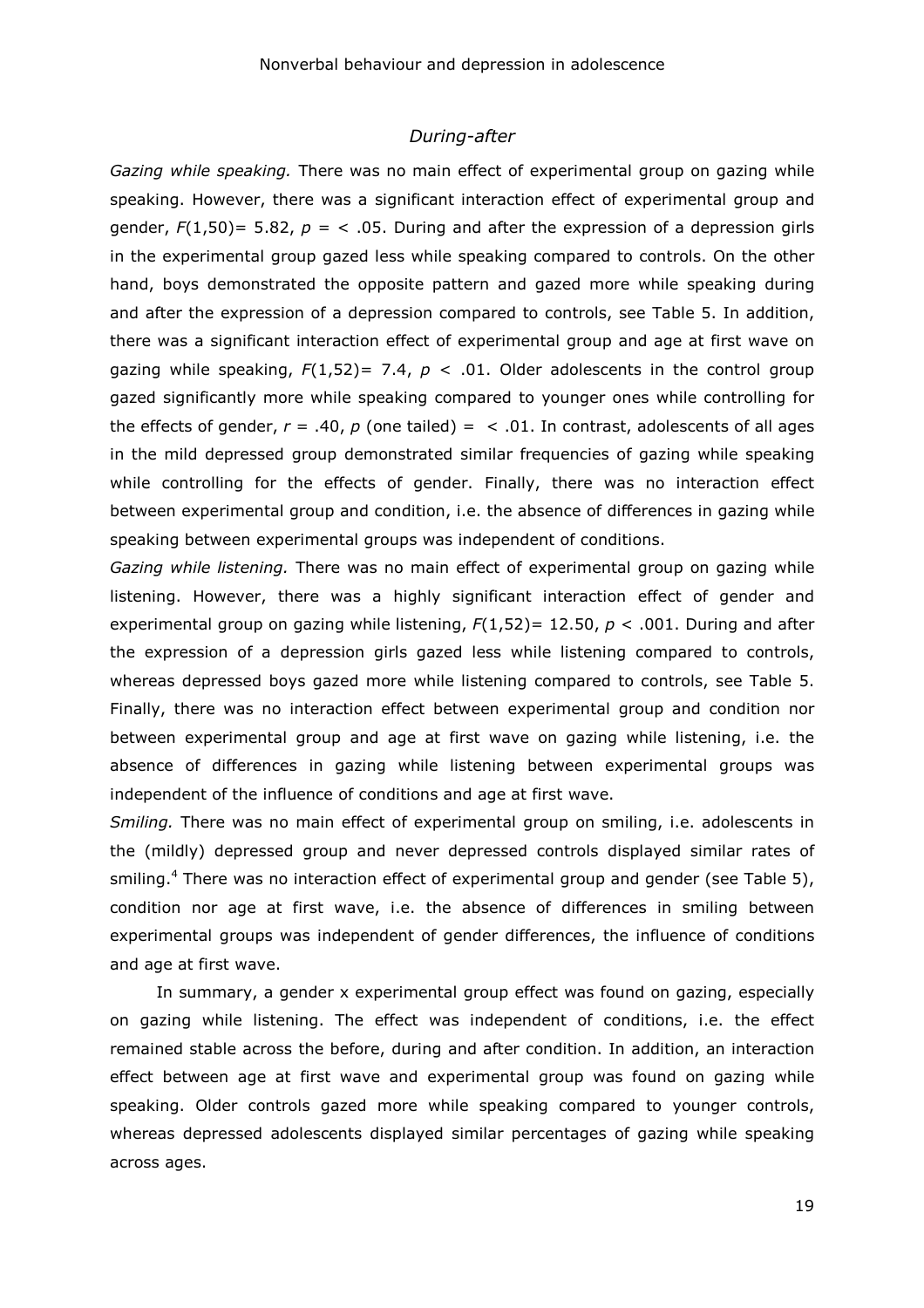**Table 5** Percentage of gazing while speaking and gazing while listening and frequency of smiling per minute by experimental group (control-depressed), condition (during-after) and gender (boy-girl).

|                |           |       | During |           | After |           |
|----------------|-----------|-------|--------|-----------|-------|-----------|
|                |           |       | Mean   | <b>SD</b> | Mean  | <b>SD</b> |
|                |           | Boy   | 25.7%  | 22.4%     | 20.7% | 17.6%     |
| % Gazing while | Control   | Girl  | 43.1%  | 22.9%     | 43.1% | 13.6%     |
| speaking       |           | Total | 34.7%  | 23.9%     | 32.3% | 19.1%     |
|                |           | Boy   | 26.0%  | 19.6%     | 30.9% | 19.1%     |
|                | Depressed | Girl  | 38.1%  | 19.0%     | 35.0% | 17.3%     |
|                |           | Total | 32.3%  | 19.9%     | 34.9% | 19.3%     |
|                |           | Boy   | 26.8%  | 20.2%     | 20.8% | 14.3%     |
| % Gazing while | Control   | Girl  | 56.2%  | 18.8%     | 59.7% | 19.7%     |
|                |           | Total | 42.0%  | 24.3%     | 40.9% | 26.1%     |
| listening      |           | Boy   | 34.8%  | 22.0%     | 38.1% | 24.8%     |
|                | Depressed | Girl  | 42.2%  | 14.7%     | 46.7% | 18.5%     |
|                |           | Total | 36.7%  | 17.6%     | 42.5% | 21.8%     |
|                |           | Boy   | 1.22   | .98       | 1.17  | .98       |
| Fr. smiling/   | Control   | Girl  | 2.49   | 1.20      | 2.05  | 1.19      |
| min.           |           | Total | 1.88   | 1.26      | 1.62  | 1.17      |
|                |           | Boy   | 1.84   | 1.20      | 1.45  | 1.16      |
|                | Depressed | Girl  | 2.40   | .94       | 1.85  | .82       |
|                |           | Total | 2.13   | 1.09      | 1.66  | 1.00      |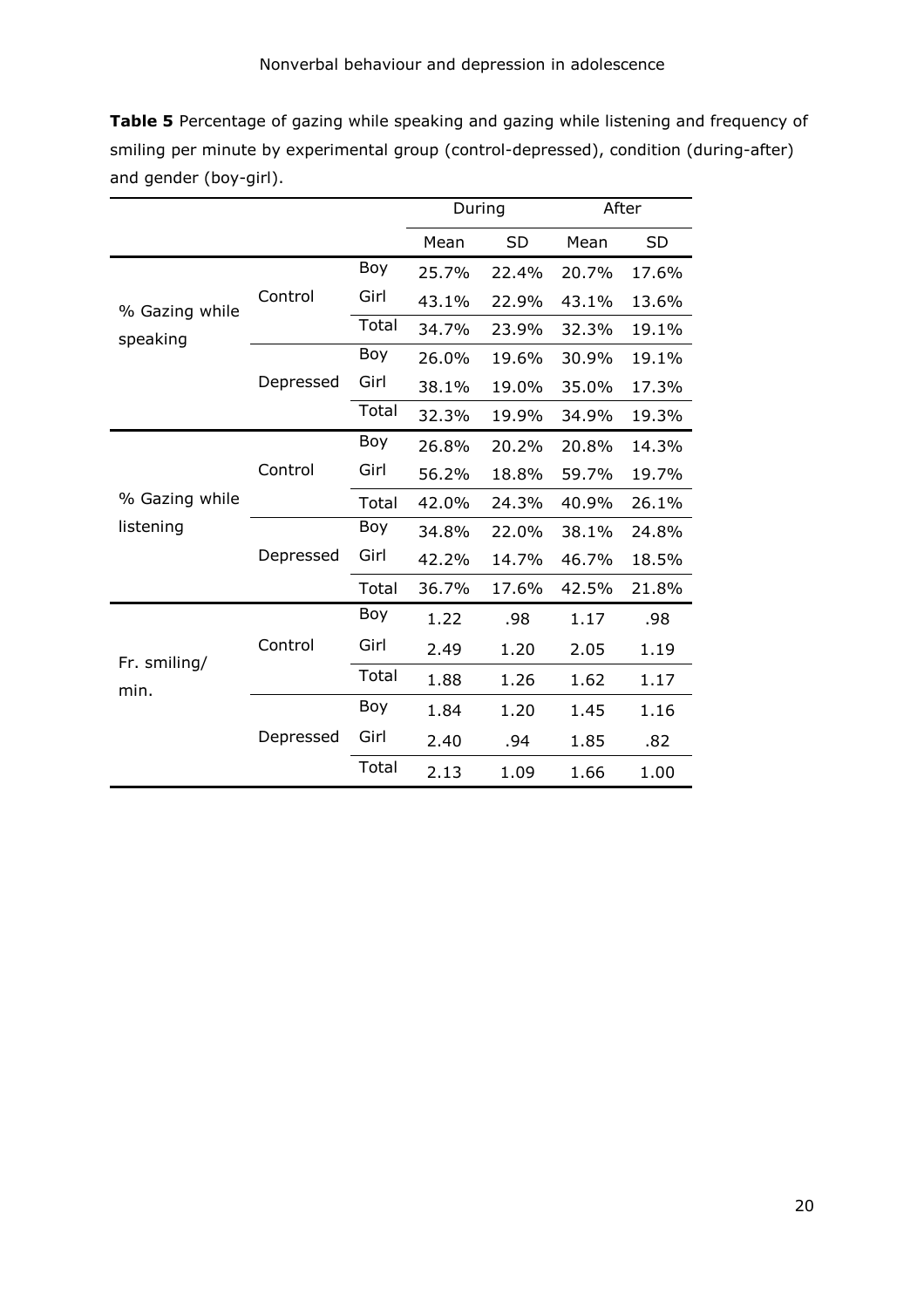#### Discussion

The present study investigated whether a deviation in gender specific nonverbal behaviour is preceding, concomitant or consequent to the development of a depression. Firstly, the normal development of the other oriented behaviours 'gazing while speaking', 'gazing while listening' and 'smiling' has been explored and secondly deviations in these behaviours in mildly depressed adolescents compared to controls before, during and after the expression of a depression have been examined.

## *Normal development*

Adolescent girls gazed more while speaking and while listening, demonstrated a relatively low dominance ratio and smiled more compared to boys, though the last finding just missed significance. These findings are in line with the gender-specific pattern found in adolescents in earlier research (Van Beek et al., 2006) and research on adults (Dovidio, Brown et al., 1988; Dovidio, Keating et al., 1988; Halberstadt & Saitta, 1987; Stier & Hall, 1984). Additionally, these results are congruent with gender-specific display rules. Women should behave in a sensitive, more other oriented manner, whereas males are expected to act more dominant in same-sex encounters (De Paulo, 1992; Hall, 1984). Moreover, in males high levels of 'gazing while speaking' may be interpreted as threatening, whereas elevated levels of 'gazing while listening' and 'smiling' may be too intimate (Dovidio & Ellyson, 1982; Exline et al., 1975).

For 'gazing while speaking' no age differences were found between the participants aged 12 to 16, nor longitudinally in the repeated measurements groups. However, there was a trend that gender differences in 'gazing while listening' did increase with age, i.e. older boys demonstrated less 'gazing while listening', whereas girls of all ages demonstrated similar levels of 'gazing while listening'. Nevertheless, 'gazing while listening' remained at a stable level within participants across measurements.

Why is there no longitudinal gender x age effect on 'gazing while listening', whereas crossectionally age differences have been found? The range of age at first wave reaches approximately four years (12-16-years-old), whereas the three measurements have been gathered in a period of just about two years. Probably, the two-years-period was to short to detect a significant effect of aging.

Finally, for 'smiling' no crosssectional age differences were found. However, longitudinally the frequency of 'smiling' *decreased* in the third compared to the first measurement. Perhaps, aside to the sought after social aspect of 'smiling', a training effect has blurred the results. Conceivable, adolescents became more skilled in resolving the tasks and felt less nervous in consecutive measurements, hence diminishing the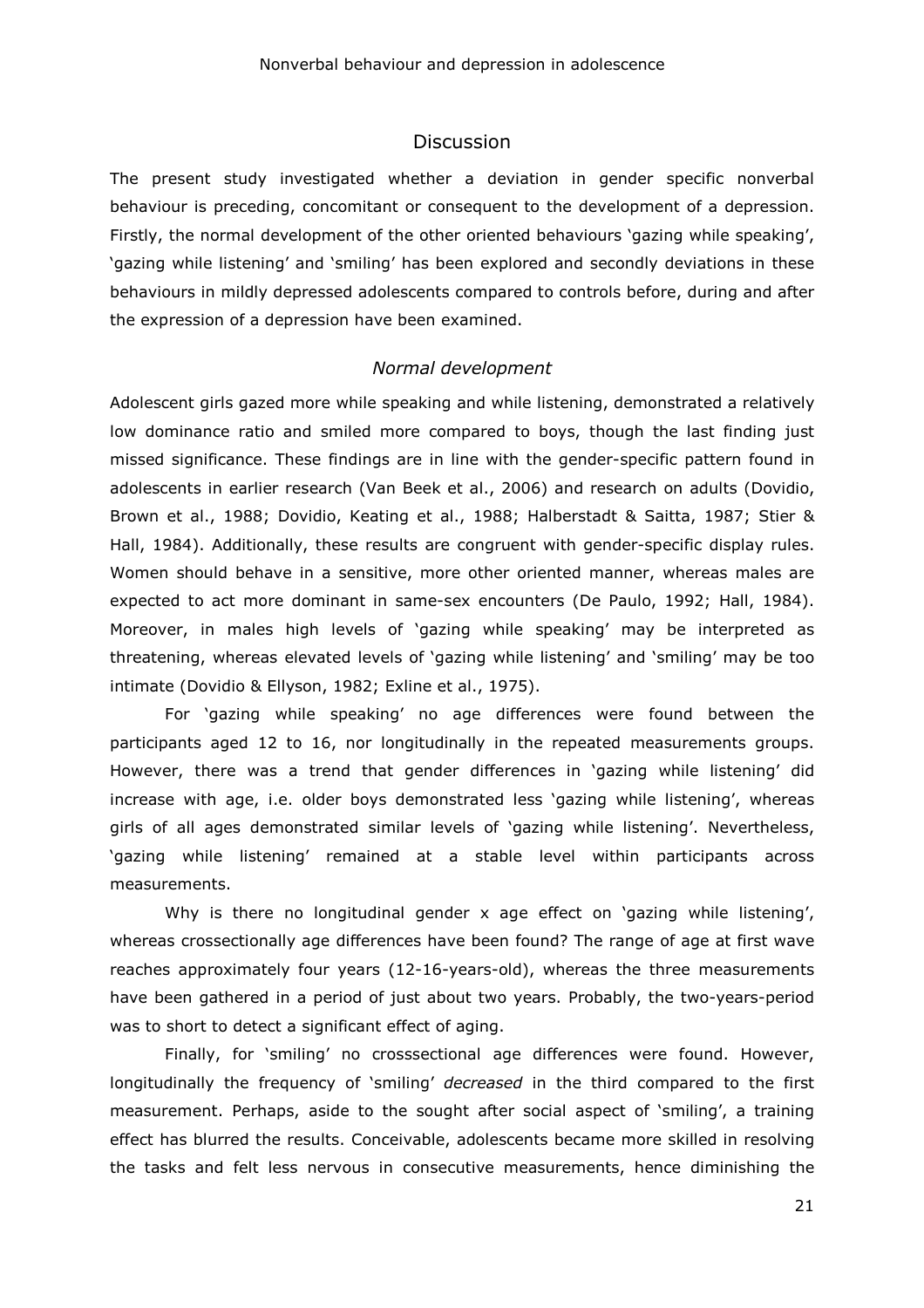frequency of 'smiling' out of increased attention and decreased nervosity for the undertaking. In addition, it is possible that the results are distorted by observer drift. Perhaps, the observers became more stringent in scoring the frequency of 'smiling'. Intra-observer reliability should be computed to eliminate this possibility. Finally, it is possible that the rate of 'smiling' is more situationally bound compared to 'gazing while speaking' and 'gazing while listening' and was related to the kind of task the adolescents performed. Perhaps, some of the conversational tasks elicited more smiles compared to others. The frequency of 'smiling' across tasks should be investigated to explore this possibility.

Not finding an increase in gender differences in 'gazing while speaking' and finding a cross-gender decrease in the frequency of 'smiling' with consecutive measurements is largely inconsistent with previous research, were older adolescent females smiled and gazed more compared to younger ones and males demonstrated the opposite pattern (Van Beek et al., 2006). However, Van Beek et al. (2006) have studied two age groups with a wider age gap, whereas the present study measured the effect of aging roughly every nine months across a two years period. In addition, in the study of Van Beek et al. (2006) more adolescents aged twelve were included compared to the present study. Possibly, additional significant longitudinal effects of age on 'gazing while speaking' and 'smiling' are obtained when there is a larger difference between the mean ages of the groups, when there is a bigger age range and when group sizes are larger.

Furthermore, calendar age might not be a good indication of maturation in adolescence. Possibly, the 'biological age' of the participants offers a more accurate predictor of development. The biological age can be established by pinpointing the maturational take of of secondary sex characteristics (growth of pubic hair, first period, first ejaculation) and should be included in future research as an alternative predictor for the development of nonverbal behaviour in adolescence. In the present study only a small selection of other oriented behaviours have been studied, i.e. 'gazing while speaking', 'gazing while listening' and 'smiling'. Possibly, more gender and age interactions are visible in additional other oriented behaviour and therefore future research should study further other oriented behaviours and compare findings between conducts.

In summary, gender differences in 'gazing while speaking', 'smiling' and most of all in 'gazing while listening' have been found. However, little development has been detected. A trend was observable between age at first wave and gender, which was largely caused by a diminishing in 'gazing while listening' in boys, i.e. boys continued to behave more manly. Consequently, the present study was unable to establish an accurate developmental outline of gender differences in nonverbal behaviours in adolescence. Secondly, since gender differences in gazing and 'smiling' were allready

22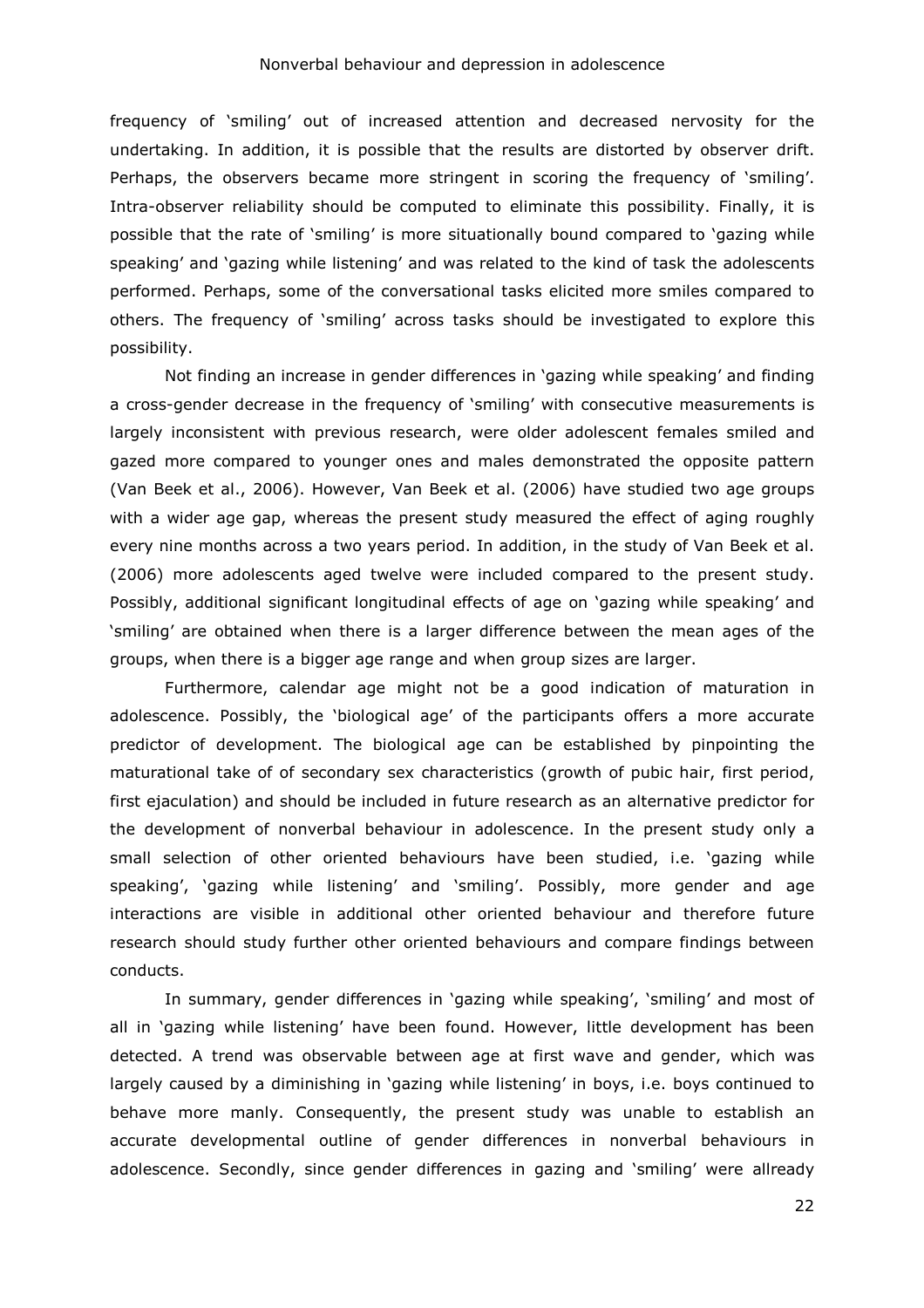present in the research group of the current study it is apparent that the gender-specific development has started earlier in life. Further research should increase the age range and the number of participants to investigate the developmental pattern of these other oriented behaviours and to find out when gender differences first emerge.

# *The (mildly) depressed group versus controls*

Depressed adolescents were expected to display less gendertypical nonverbal behaviour. A gender x depression interaction was found for gazing, in particular for 'gazing while listening'. Girls in the (mildly) depressed group gazed before, during and after the expression of a depression less while listening, compared to nondepressed females. In contrast, boys in the (mildly) depressed group demonstrated the opposite pattern and looked more at their conversational partner while listening across conditions compared to nondepressed males. The same interaction effect has been found for 'gazing while speaking', but only during and after the expression of a depression. No gender x depression interaction effect was found for 'smiling'. These findings are predominantly in line with the theory of Lewinsohn (1974) and Coyne (1976) that depressed individual display less optimal social skills and data of Van Beek et al. (2006).

Moreover, an interaction effect was found between experimental group and age at first wave on 'gazing while speaking'. The effect remained stable across conditions. In the control group older adolescents gazed more while speaking compared to younger ones, whereas no age differences were found in the (mildly) depressed adolescents while controlling for the effects of gender. A possible explanation is that being depressed stops the gender-specific development of other oriented behaviours and removes the usually found age differences in the displayal of other oriented behaviours in adolescence.

The deviations in gender-specific nonverbal behaviour were independent of the before-

during-after condition, so these differences are preliminary present, hang about during a depression and remain after adolescents have returned to a nondepressed state. Probably, the deviations are a stable characteristic. A deviation in gender-specific nonverbal behaviour can be a personality trait, genetic-familiair or influenced by the hormonal balance of an individual. In addition, it can be a sign of a more general delay in development and these deviations in nonverbal behaviour can even have biological roots. Further research is needed to inquire the nature of the deviation in 'gazing while speaking' and listening in depressed adolescents. To study these possibilities, further research should include a personality test (for instance the Big-Five), the familiy history of nonverbal communication, hormonal levels and an inquiry of general development.

Finding a deviation before, during and after the expression of a depression is in line with the predisposition theory, that proclaims that a deviation in social skills might be a lifelong predisposing factor for the development of depressive symptoms. People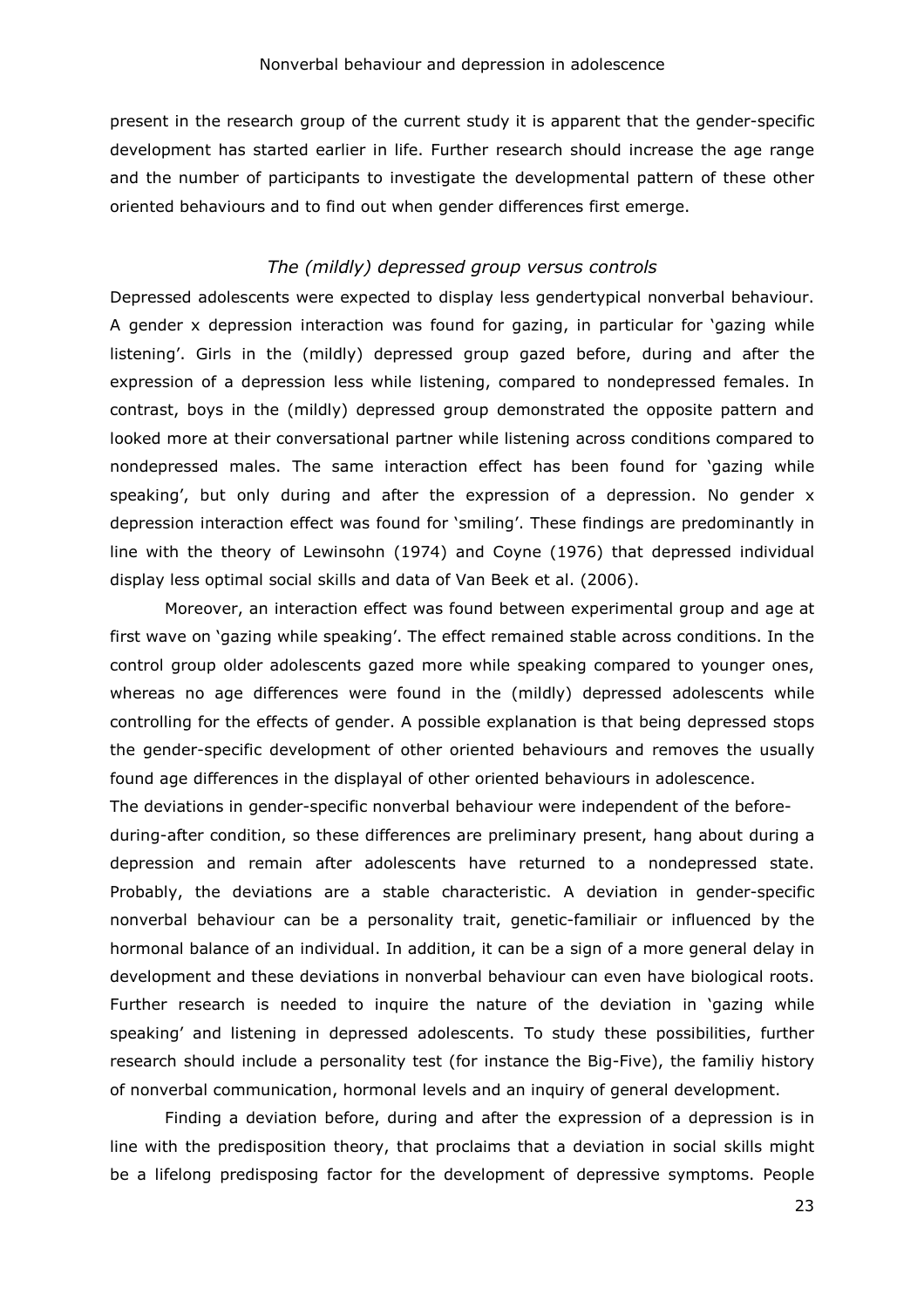with good social skills can cope with stressfull life events, whereas poor social skills make people vulnerable for the detrimental effects of stressfull life events (Segrin & Abramson, 1994). At least, this study did not provide evidence for the state theory (Segrin, 2000) nor the scar hypothesis (Sobin & Sackeim, 1997).

Not finding a state effect of depression on social skills is inconsistent with the research of Beevers et al. (2007), in which a deviation in characteristics known to be associated to depression became more pronounced during the expression of a depression and returned to baseline after the depression declined, but remained high in comparison to the baseline of nondepressed individuals.

According to the social skills deficits model a lack of gender-adequate social skills can make depressed adolescents unnatractive conversational partners and causes negative responses from others. Eventually, this leeds to rejection and a negative self image and finally possibly to the development of a depression (Coyne, 1976; Libet & Lewinsohn, 1973; Segrin, 2000). A deviation in other oriented behaviour might be more detrimental to relationships between girls, since these are characterized by a higher need for intimacy (Rudolph, 2002).

Further steps need to be made to investigate if a deviation in the other oriented behaviours 'gazing while speaking' and 'gazing while listening' predicts the development of a depression, and particularly in females. Since a deviation in gender-specific nonverbal behaviour has been noted in both depressed males and females it remains unknown how this could primarily lead to a higher incidence of depression in females. Depressed girls who demonstrate less other oriented behaviour compared to nondepressed girls might not be attractive conversational partners. Likewise, the displayal of girlish, more other oriented behaviour is not expected to be admired in (depressed) boys either. Possibly, girls receive more negative responses when they display a deviation in gender-specific nonverbal behaviour compared to males. To study the likelihood of this option the responses of interactionpartners to male and female depressed individuals should be investigated. In addition, it is possible that the selfimage of girls is to a higher degree dependent on social feedback of others, whereas males derive less of their feelings of self-worth out of the opinion of others. Further research should investigate the association between (negative) social feedback and selfimage in male and female adolescents. In summary, more research is needed to investigate whether a deficit in gender-specific nonverbal behaviours can predict the sudden increase of depressive symptoms in adolescence, and particularly in females.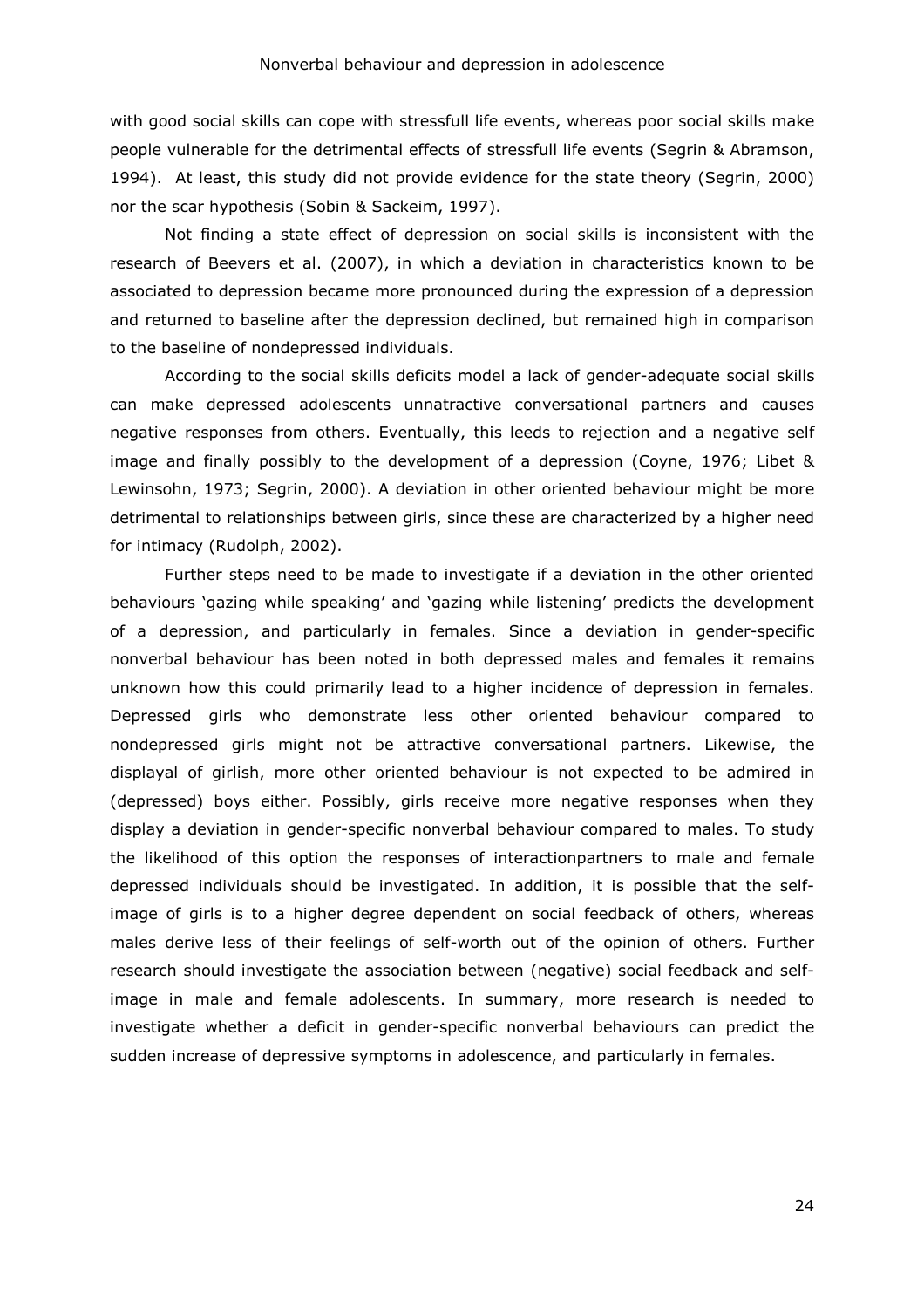#### *General discussion*

The study was limited by the original set of 445 adolescents of whom only a small subset developed symptomatology above the mildly depressive treshold. Possible future research should extend the original set of adolescents to ensure a larger (mildly) depressed group. Subsequent, when the group of participants is enlarged, three-wayinteractions can be performed more truthfully. There were not enough participants in the present study to reliably conduct three-way-interactions. Three-way-interactions can be interested, since the gender-specific effects of a depression are expected to increase with age at first wave.

In summary, the study demonstrated that both depressed male and female adolescents depart from gender-specific display rules in 'gazing while speaking' and 'gazing while listening'. Perhaps, this departure removes the usually found age differences in the displayal of other oriented behaviours in adolescence. The movement away from normal development was visible before, during and after the development of a depression, which is in line with the social skills deficits model.

In conclusion, this study provided evidence that nonverbal behaviours differ between mildly depressed and nondepressed adolescents of both sexes. Merely finding this divergence suggests that deficits in nonverbal behaviours are not just associated to a a clinical depresion, but also to milder forms of depression. The findings also emphasize the value of gender-specific social development in adolescence. Possibly, when depressed adolescents violate gender-specific display rules this has detrimental effects on the quality of interaction. Perhaps, there are higher requirements for gender-specific nonverbal behaviours in female relationships compared to male relationships and/ or females derive more of their self-worth out of social evaluations compared to males.

Furthermore, the study demonstrated that the differences are noticable before, during and after a depression, which is in line with the predisposition theory. Hence, a deviation in 'gazing while speaking' and 'gazing while listening' constitutes a possibly predictor for the development of depressive symptomatology. Further research should investigate the relationship with other social skills and well known risk factors of depression, such as personality traits and hormonal levels to increase the understanding of the course of a depression. In addition, gender-specific deficits in gazing can increase the vulnerability for, or could act as a moderator or mediator of these other factors. Finally, this study point out to the possible relevance of early intervention programms aimed at increasing social skills in adolescents at risk for the development of a depression. In addition, it might be useful to include deviations in nonverbal behaviour in explanatory theories for the gender-specific development of depression in adolescence.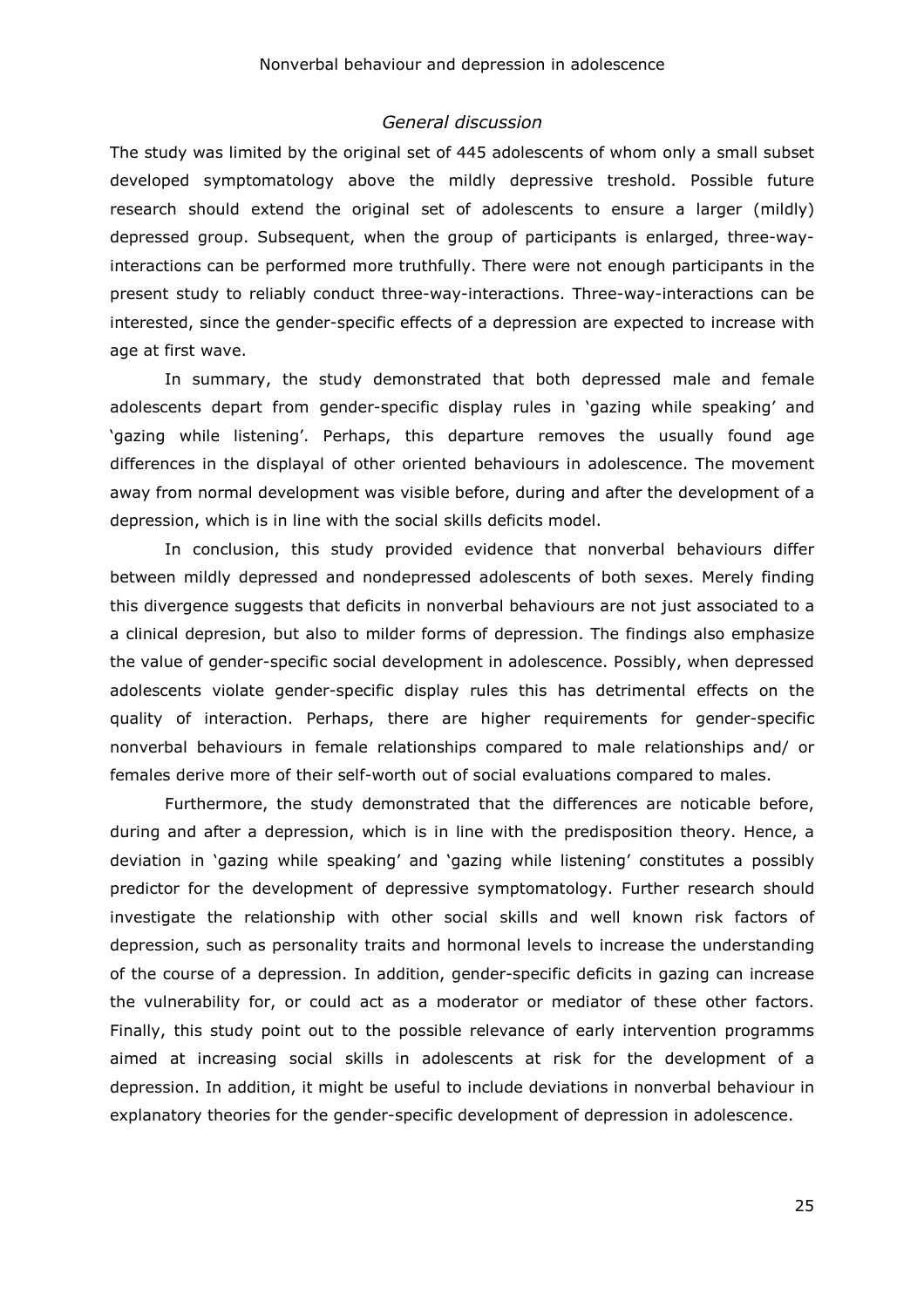#### References

- Abramson, L. Y., Metalsky, G. I., & Alloy, L. B. (1989). Hopelessness depression: A theory-based subtype of depression. *Psychological Review, 96*, 358-372.
- American Psychiatric Association. (2000). *Diagnostic and statistical manual of mental disorders, 4th edition, text revision*. Washington, DC: American Psychiatric Association.
- Andringa, I. (2010). Unknown. Utrecht University.
- Beevers, C. G., Stice, E., Rohde, P., & Nolen-Hoeksema, S. (2007). Recovery from major depressive disorder among female adolescents: A prospective test of the scar hypothesis. *Journal of Consulting and Clinical Psychology, 75*(6), 888-900.
- Berger, J., Rosenholtz, S. J., & Zelditch, M., Jr. (1972). Status organizing processes. *Annual Review of Sociology, 6*, 479-508.
- Block, J. H. (1979). *Personality development in males and females: The influence of different socialization.* Paper presented at the meeting of the American Psychological Assocation, New York.
- Bos, E. H., Geerts, E., & Bouhuys, A. L. (2002). Non-verbal interaction involvement as an indicator of prognosis in remitted depressed subjects. *Psychiatry Research, 113*, 269-277.
- Bouwman, M. (2010). Unknown. Utrecht University.
- Buhrmester, D. (1990). Intimacy of friendship, interpersonal competence, and adjustment during preadolescence and adolescence. *Child Development, 61*, 1101-1111.
- Burgoon, J. K. (1994). Nonverbal signals. In M. L. Knapp & G. R. Miller (Eds.), *Handbook of interpersonal communication* (2nd ed., pp. 344-390). Beverly Hills, CA: Sage Publications.
- Cherulnik, P. D., Neely, W. T., Flanagan, M., & Zachau, M. (1978). Social skill and visual interaction. *Journal of Social Psychology, 104*, 263-270.
- Connoly, J., Geller, S., Marton, P., & Kutcher, S. (1992). Peer responses to social interaction with depressed children. *Journal of Clinical Child Psychology, 55*, 365-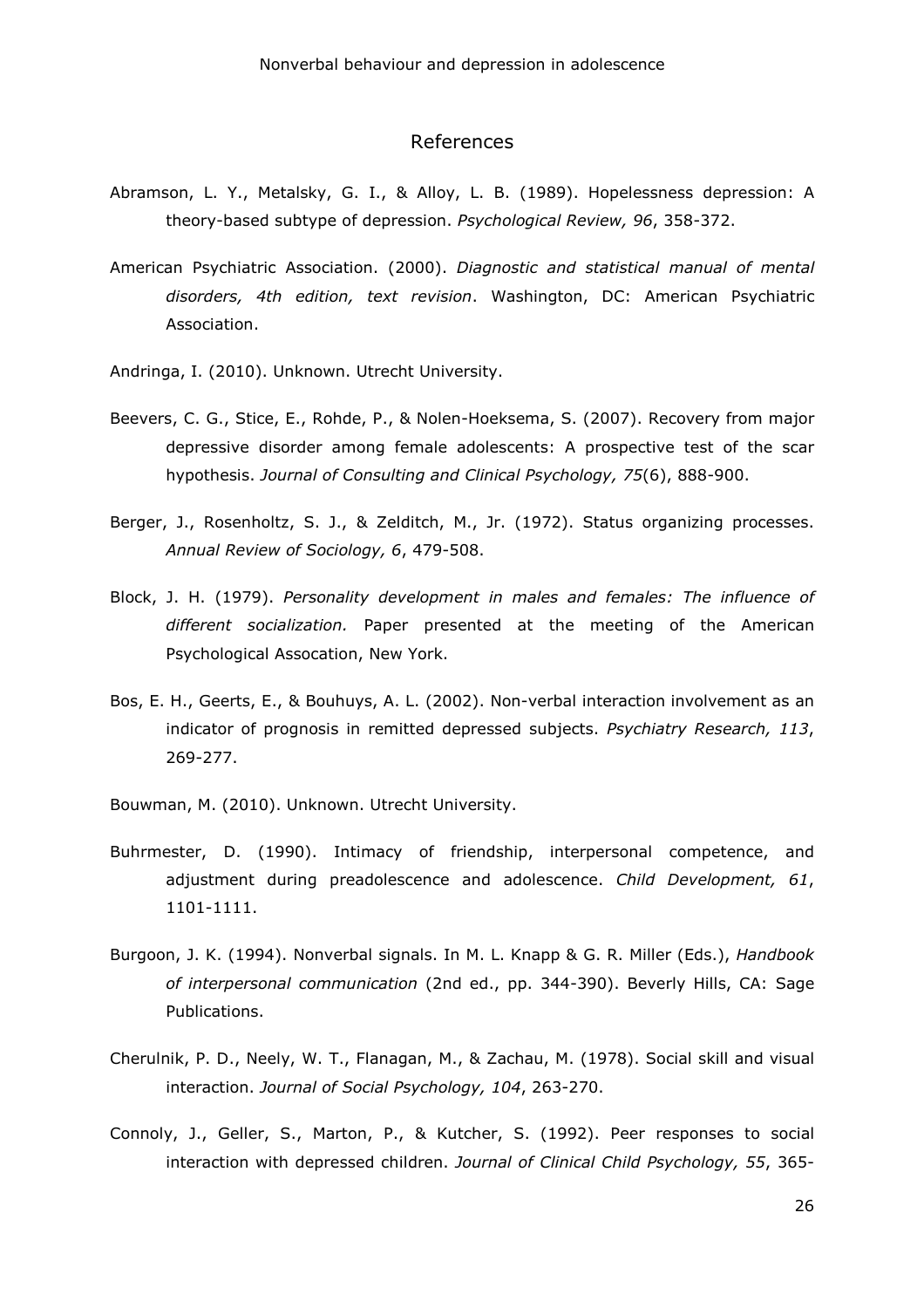370.

- Coyne, J. C. (1976). Depression and the response of others. *Journal of Abnormal Psychology, 85*, 186-193.
- Dalley, M. B., Bolocofsky, D. N., & Karlin, N. J. (1994). Teacher-ratings and self-ratings of social competency in adolescents with low- and high-depressive symptoms. *Journal of Abnormal Child Psychology, 22*, 477-485.
- Demir, M., & Özdemir, M. (2009). Friendship, need satisfaction and happiness. *Journal of Happiness Studies, 11*, 243-259.
- DePaulo. (1992). Nonverbal behaviour and self-presentation. *Psychological Bulletin, 111*, 200-243.
- Dovidio, J. F., Brown, C. E., Heltman, K., Ellyson, S. L., & Keating, C. F. (1988). Power displays between women and men in discussion of gender-linked tasks: A multichannel study. *Journal of Personality and Social Psychology, 55*, 580-587.
- Dovidio, J. F., Keating, C. F., Heltman, K., Ellyson, S. L., & Brown, C. E. (1988). The relationship of visual power to visual displays of dominance between men and women. *Journal of Personality and Social Psychology, 54*, 233-242.
- Dow, M. G., & Craighead, W. E. (1987). Social inadequacy and depression: Overt behavior and self-evaluation processes. *Journal of Social and Clinical Psychology, 5*(99-113).
- Elkind, D. (1978). Understanding the young adolescent. *Adolescence, 49*, 127-134.
- Exline, R. V., Ellyson, S. L., & Long, B. (1975). Visual behavior as an aspect of power role relationships. In P. K. Pliner and L. Alloway (Ed.), *Nonverbal communication of aggression*. New York: Plenum Press.
- Farabee, D. J., Holcom, M. L., Ramsey, S. L., & Cole, S. G. (1993). Social anxiety and speaker gaze in a persuasive atmosphere. *Journal of Research in Personality, 27*, 365-376.
- Field, A. (2009). *Discovering Statistics Using SPSS* (third ed.). London: SAGE Publications Ltd.
- Golombok, S., & Hines, M. (2004). Sex differences in social behavior. In P. K. Smith & C. H. Hart (Eds.), *Blackwell Handbook of Childhood Social Development*. Malden: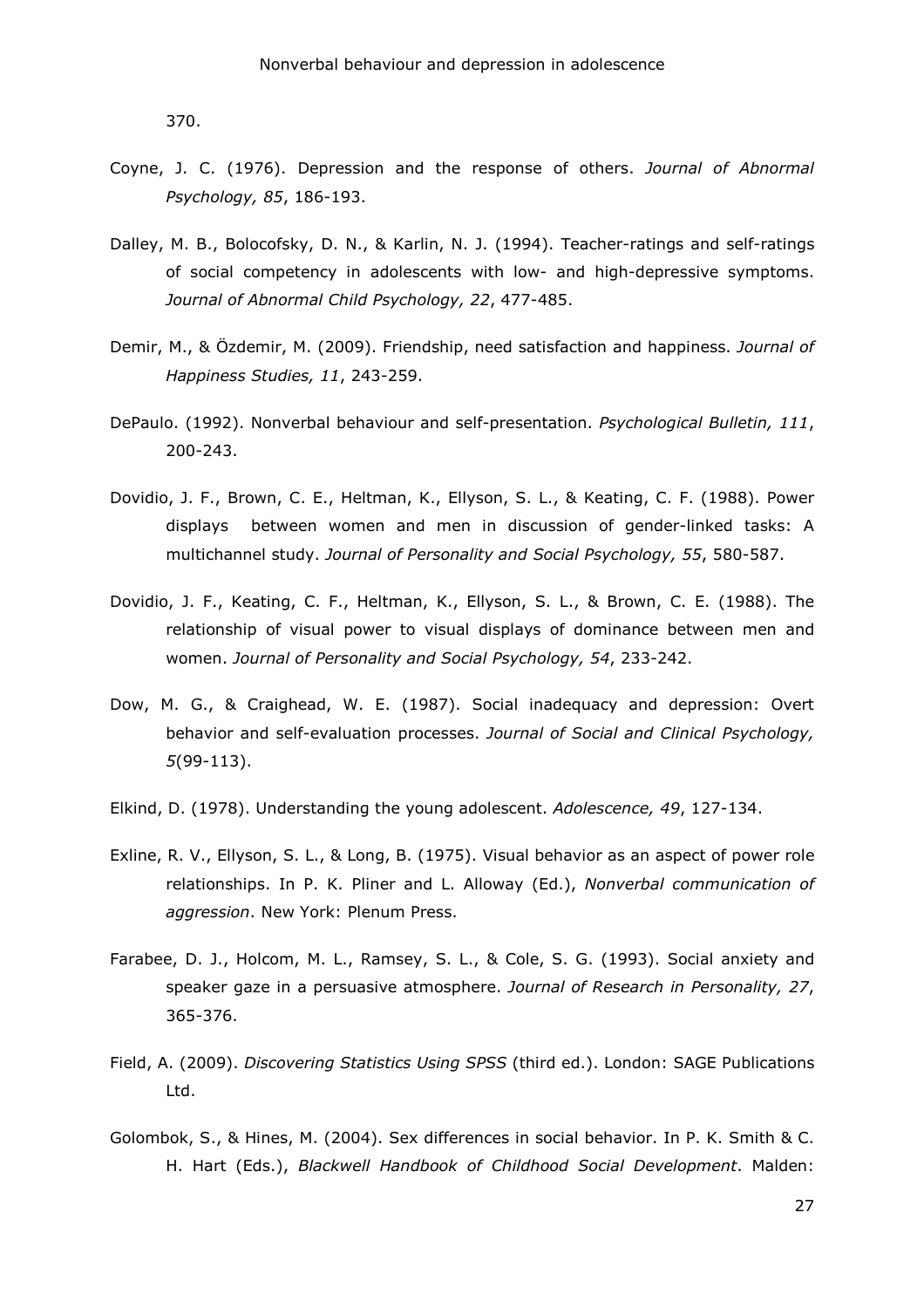Blackwell.

- Gove, W., & Herb, T. (1974). Stress and mental illness among the young: A comparion of the sexes. *Social Forces, 53*, 256-265.
- Gutman, L. M., & Sameroff, A. J. (2004). Continuities in depression from adolescence to young adulthood: Contrasting ecological influences. *Development and Psychopathology, 16*, 967-984.
- Halberstadt, A. G., & Saitta, M. B. (1987). Gender, nonverbal behavior, and perceived dominance: A test of the theory. *Journal of Personality and Social Psychology, 53*, 257-272.
- Hall, J. A. (1984). *Non-verbal sex differences: Communication accuracy and expressive stule*. Baltimor, MD: The John Hopkins University Press.
- Hankin, B. L., Abramson, L. Y., Moffit, T. E., Silva, P. E., McGee, R., & Angell, K. E. (1988). Development of depression from preadolescence to young adulthood: Emerging gender differences in a 10-year longitudinal study. *Journal of Abnormal Psychology, 107*, 128-140.
- Hokanson, J. E., Rubert, M. P., Welker, R. A., Hollander, G. R., & Hedeen, C. (1989). Interpersonal concomitants and antecedents of depression among college students. *Journal of Abnormal Psychology, 98*(209-217).
- Izard, C., Huebner, R., Risser, D., McGinnes, G., & Dougherty, L. (1980). The young infant's ability to produce discrete emotional expressions. *Developmental Psychology, 16*(132-140).
- Kazdin, A. E., Sherick, R. B., Esveldt-Dawson, K., & Rancurello, M. D. (1985). Nonverbal behavior and childhood depression. *Journal of American Academy of Child Psychiatry, 24*, 303-309.
- Klein, D. N., Lewinsohn, P. M., & Seeley, J. R. (1997). Psychosocial characteristics of adolescents with a past history of dysthemic disorder: Comparisons with adolescents with past histories of major depression and non-affective disorders and never mentally ill controls. *Journal of Affective Disorders, 42*, 127-135.
- Kovačs, M. (1992). *Children's Depression Inventory, Manual*. New York/Toronto: Multi-Health Systems, inc.
- Kuipers, A. (2010). Unknown. University.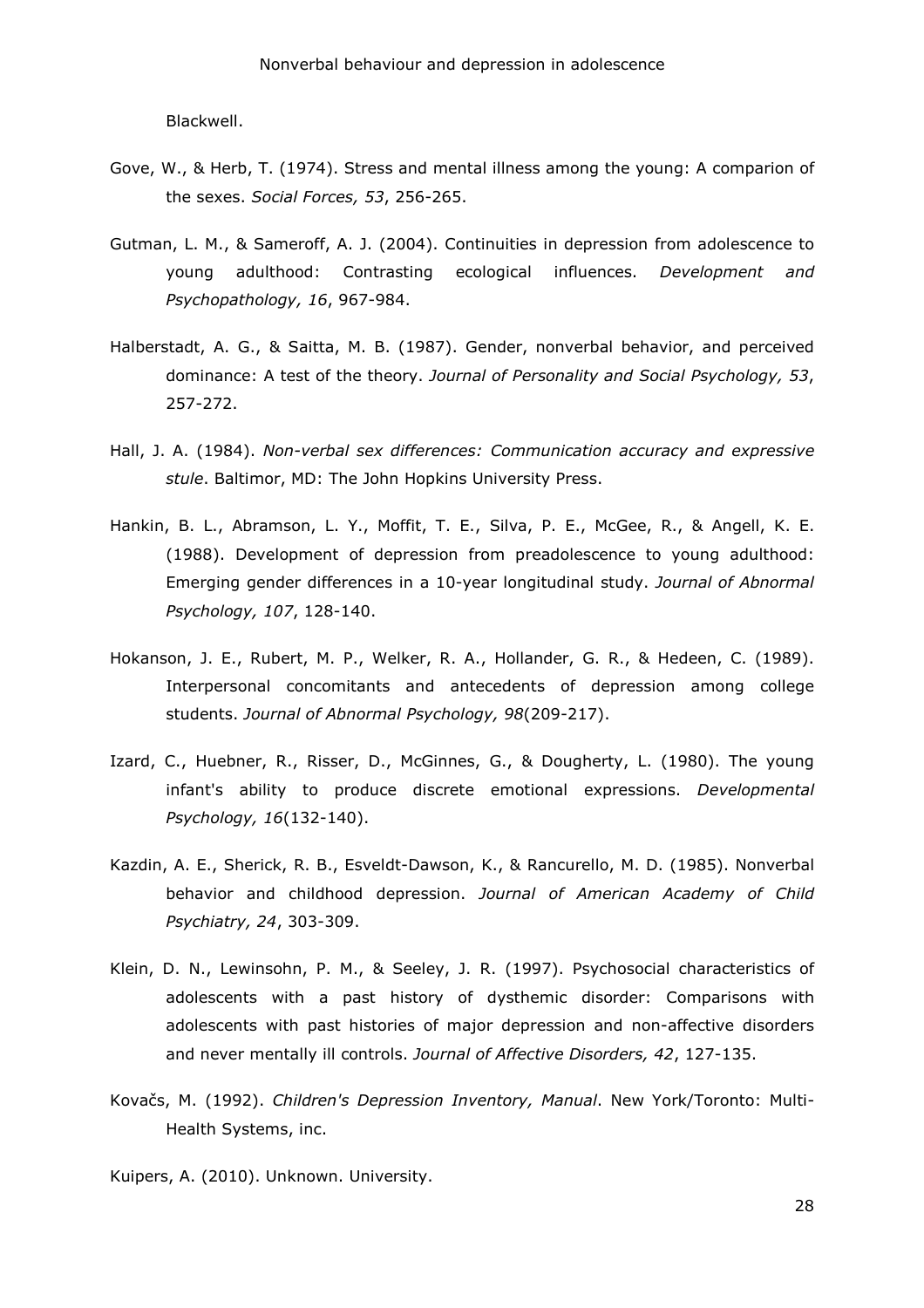- Kupersmidt, J. B., & Patterson, C. J. (1991). Childhood peer rejection, aggression, withdrawal, and perceived competence as predictors of self-reported behavior problems in preadolescence. *Journal of Abnormal Child Psychology, 19*, 427-449.
- Lakin, J., Jefferis, V., Cheng, C., & Chartrand, T. (2003). The chameleon effect as social glue: Evidence for the evolutionary significance of nonconscious mimicry. *Journal of Nonverbal Behavior 27*(145–162).
- Leach, L. S., Christensen, H., Mackinnon, A. J., Windsor, T. D., & Butterworth, P. (2008). Gender differences in depression and anxiety across the adult lifespan: The role of psychosocial mediators. *Social Psychiatry Psychiatric Epidemiol, 43*, 983-998.
- Lefkowitz, M. M., & Testiny, E. P. (1980). Assessment of childhood depression. *Journal of Consulting and Clinical Psychology*(48), 43-50.
- Leuven, M., & Van Beek, Y. (2000). *Children's Depressive Inventory, Nederlandse Bewerking*. Internal Report, Utrecht, the Netherlands: Utrecht Universityo. Document Number)
- Lewinsohn, P. M., Hoberman, H. M., & Rosenbaum, M. (1988). A prospective study of risk factors for unipolar depression. *Journal of Abnormal Psychology 97*, 251-264.
- Lewinsohn, P. M., Roberts, R. E., Seeley, J. R., Rohde, P., Gotlib, I. H., & Hops, H. (1994). Adolescent psychopathology: II. Psychosocial risk factors for depression. *Journal of Abnormal Psychology, 103*, 302-315.
- Lewinsohn, P. M., Steinmetz, J. L., Larson, D. W., & Franklin, J. (1981). Depression related cognitions: Antecedent or consequence. *Journal of Abnormal Psychology, 90*, 213-219.
- Libet, J. M., & Lewinsohn, P. M. (1973). Concept of social skill with special reference to the behavior of depressed persons. *Journal of Consulting and Clinical Psychology, 40*, 304-312.
- Maccoby, E. E. (1988). Gender as a social category. *Developmental Psychology, 24*, 755- 765.
- Nolan, S. A., Flynn, C., & Garber, J. (2003). Prospective relations between rejection and depression in young adolescents. *Journal of Personality and Social Psychology, 85*, 745-755.

Nolen-Hoeksema, S. (1994). An interactive model for the emergence of gender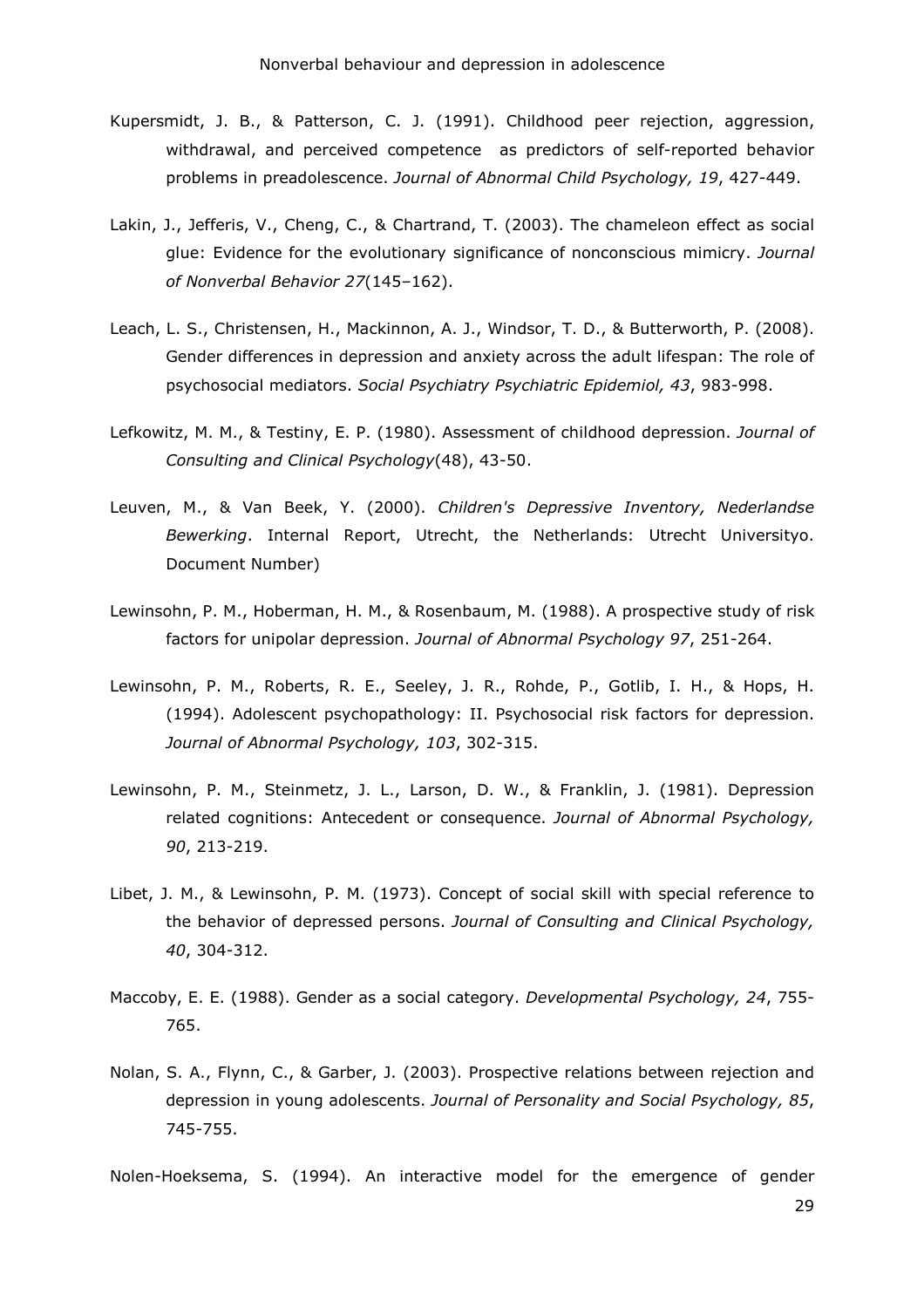differences in depression in adolescence. *Journal of Research on Adolescence, 4*, 519-534.

- Nolen-Hoeksema, S., & Girgus, J. S. (1994). The emergence of gender differences in depression during adolescence. *Psychological Bulletin, 115*, 424-443.
- Nolen-Hoeksema, S., Girgus, J. S., & Seligman, M. E. (1992). Predictors and consequences of childhood depressive symptoms: A 5-year longitudinal study. *Journal of Abnormal Psychology, 101*, 405-422.
- Petersen, A. C., Sarigiani, P. A., & Kennedy, R. (1991). Adolescent depression. Why more girls? *Journal of Youth and Adolescence, 20*(247-271).
- Polivy, J., Herman, C. P., Mills, J. S., & Wheeler, H. B. (2006). Eating disorders in adolescence. In G. R. Adams & M. D. Berzonsky (Eds.), *Blackwell Handbook of Adolescence*. Malden: Blackwell.
- Puig-Antich, J., Lukens, E., Davies, M., Goetz, D., Brennan-Quattrock, J., & Todak, G. (1985a). Psychosocial functioning in prepubertal major depressive disorders: I. Interpersonal relationships during the depressive episode. *Archives of General Psychiatry, 42*, 500-508.
- Puig-Antich, J., Lukens, E., Davies, M., Goetz, D., Brennan-Quattrock, J., & Todak, G. (1985b). Psychosocial,functioning in prepubertal major depressive,disorders: II. Interpersonal relationships after,sustained recovery from the affective episode. *Archives of General Psychiatry, 42*, 511-517.
- Reinherz, H. Z., Giaconia, R. M., Hauf, A. M., Carmola, B. A., Wasserman, M. S. B. S., & Paradis, A. D. B. A. (2000). General and specific childhood risk factors for depression and drug disorders by early adulthood. *Journal of the American Academy of Child and Adolescent Psychiatry, 39*, 223-231.
- Rohde, P., Lewinsohn, P. M., & Seeley, J. R. (1994). Are adolescents changed by an episode of major depression? *Journal of the American Academy of Child & Adolescent Psychiatry, 33*, 1289-1298.
- Rudolph, K. D. (2002). Gender differences in emotional responses to interpersonal stress during adolescence. *Journal of Adolescent Health, 30*, 3-13.
- Rudolph, K. D., Hammen, C., & Burge, D. (1994). Interpersonal functioning and depressive symptoms in childhood: Addressing the issues of specificity and comorbidity. *Journal of Abnormal Child Psychology, 22*, 355-371.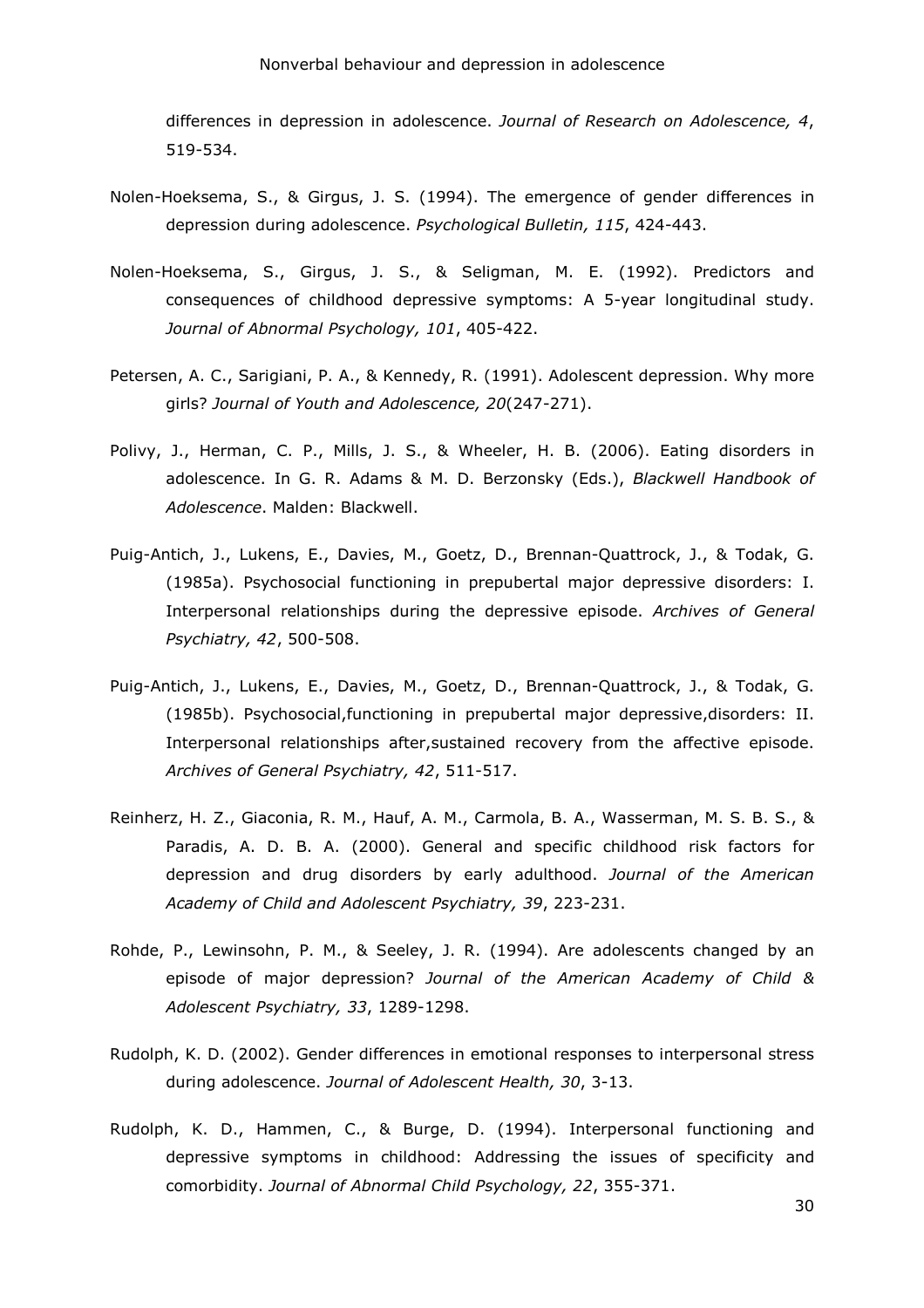- Rutter, D. R., & Stephenson, G. M. (1972). Visual interaction in a group of schizophrenic and depressive patients. *British Journal of Social and Clinical Psychology, 11*, 57- 65.
- Saarni, C. (1979). Children's understanding of display rules for expressive behavior. *Developmental Psychology, 15*, 424-429.
- Segrin, C. (1992). Specifying the nature of social skill deficits associated with depression. *Human Communication Research, 19*, 89-123.
- Segrin, C. (1993). Social skills deficits and psychosocial problems: Antecedent, concomitant, or consequent? *Journal of Social and Clinical Psychology, 12*, 336- 353.
- Segrin, C. (1996). The relationship between social skills deficits and psychosocial problems: A test of a vulnerability model. *Communication Research, 23*, 425-450.
- Segrin, C. (1999). Social skills, stressful life events, and the development of psychosocial problems. *Journal of Social and Clinical Psychology, 18*, 14-34.
- Segrin, C. (2000). Social skills deficits associated with depression. *Clinical Psychology Review, 20*, 379-403.
- Segrin, C., & Abramson, L. (1994). Negative reactions to depressive behaviors: A communication theories analysis. *Journal of Abnormal Psychology 103*, 655–668.
- Sobin, C., & Sackeim, H. A. (1997). Psychomotor symptoms of depression. *American Journal of Psychiatry, 154*, 4-17.
- Stier, D., & Hall, J. (1984). Gender differences in touch: An empirical and theoretical review. *Journal of Personality and Social Psychology, 47*, 440-459.
- Sullivan, D. G., & Masters, R. D. (1988). "Happy warriors": Leaders' facial displays, viewers' emotions, and political support. *American Journal of Political Science, 32*, 345-368.
- Van Beek, Y., Van Dolderen, M. S. M., & Dubas, J. J. S. D. (2006). Gender-specific development of nonverbal behaviours and mild depression in adolescence. *Journal of Child Psychology and Psychiatry, 47*, 1272-1283.
- Wichstrøm, L. (1999). The emergence of gender difference in depressed mood during adolescence: The role of intensified gender socialization. *Developmental*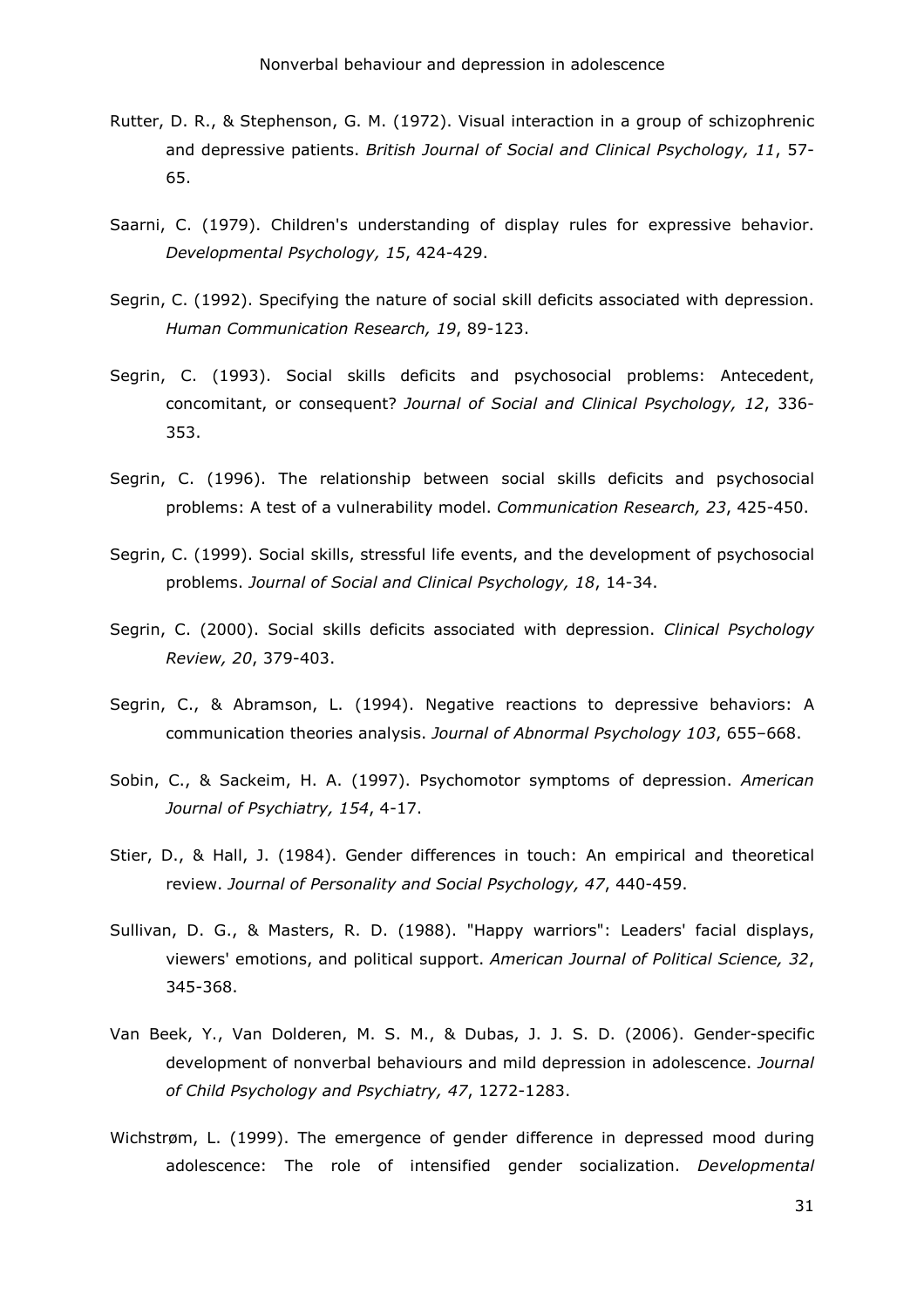*Psychology, 35*(1), 232-245.

- Wierzbicki, M. (1984). Social skills deficits and subsequent depressed mood in students. *Personality and Social Psychology Bulletin, 10,*, 605-610.
- Wierzbicki, M., & McCabe, M. (1988). Social skills and subsequent depressive symptomatology in children. *Journal of Clinical Child Psychology, 3*, 203-208.
- Windle, M. (1994). A study of friendship characteristics and problem behaviors among middle adolescents. *Child Development, 65*, 1764-1778.
- Zeman, J., & Garber, J. (1996). Display rules for anger, sadness and pain: It depends on who is watching. *Child Development, 67*, 957-973.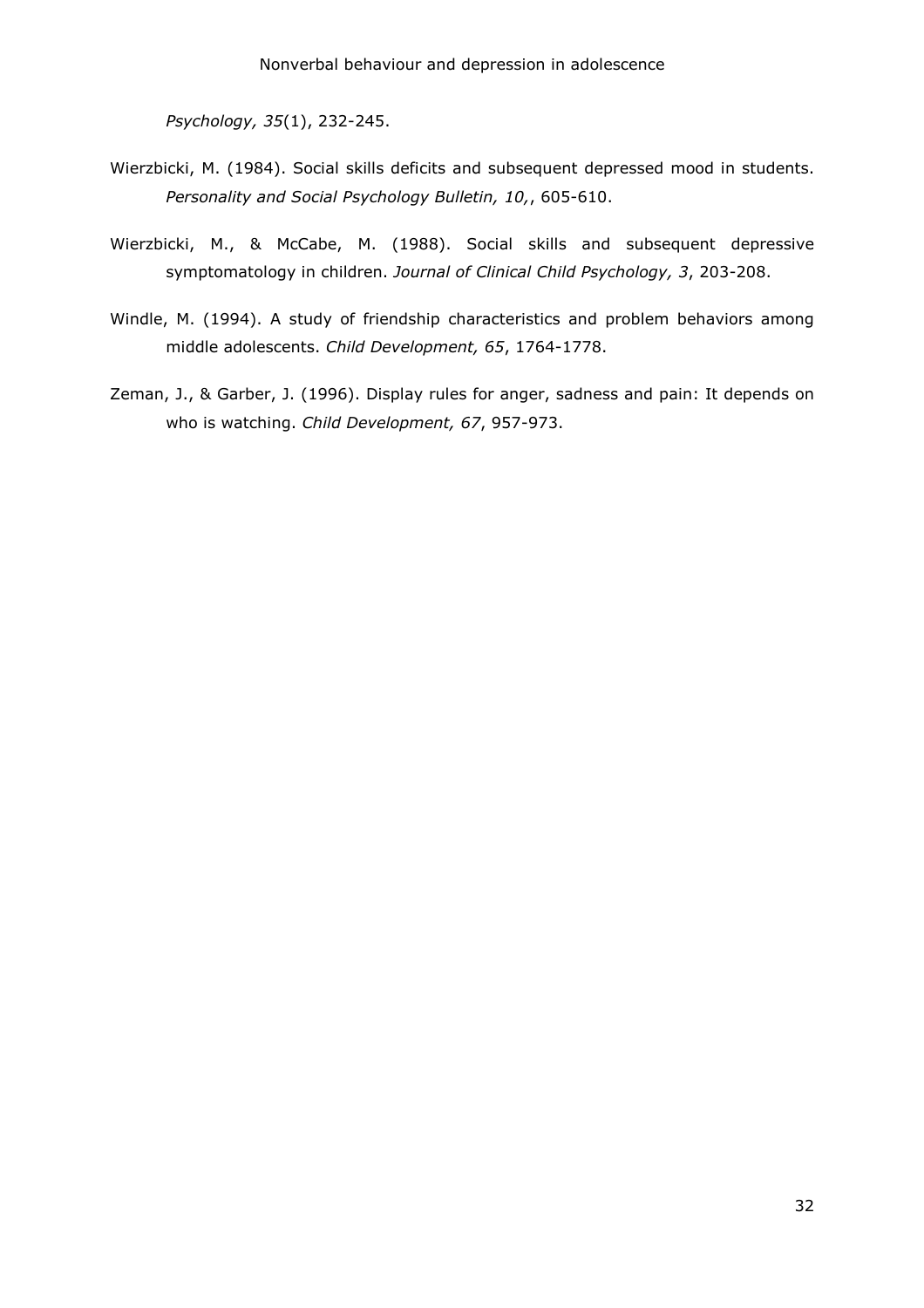## Footnotes

<sup>1</sup> The criterion of a CDI-score of  $\geq$  11 was chosen instead of the more comon cufoff of  $\geq$ 13 in order to maximize the group size of the (mildly) depressed group (there were to few participants with scores  $\geq$ 13). One third ( $N = 15$ ) of the participants in the (mildly) depressed group had scores between 20 and 41 ( $> 19$  = 'clinical' level according to Kovačs, 1992). Deletion of these participants did not change findings in previous research and therefore these participants remained included in the study (Van Beek et al., 2006).

<sup>2</sup> Since smiling was not normally distributed the non-paramteric Kruskal-Wallist test was used to control the effect of experimental group on smiling and confirmed findings: *n.s.* 

 $3$  Since the dominance ratio was not normally distributed the non-parametric Kruskal-Wallis test was used to control the effect of gender on the dominance ratio and confirmed findings, *H*(1) = 8.39, *p* < .01.

<sup>4</sup> Since smiling was not normally distributed the non-parametric Kruskal-Wallis test was used to control the effect of experimental group on smiling and confirmed findings: *n.s.*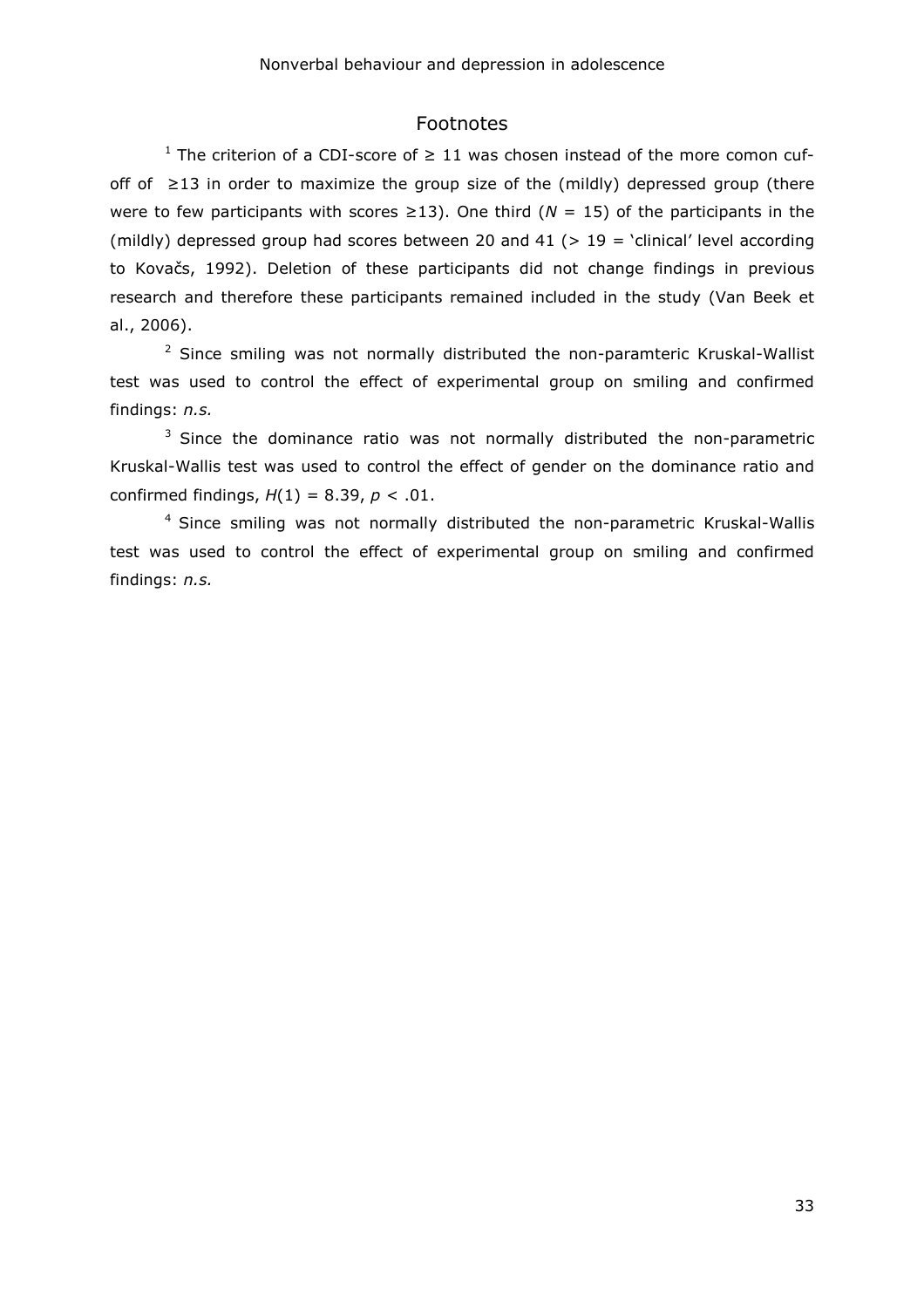# Appendix A *CDI Questionnaire*

# *Copyright/ not authorized.*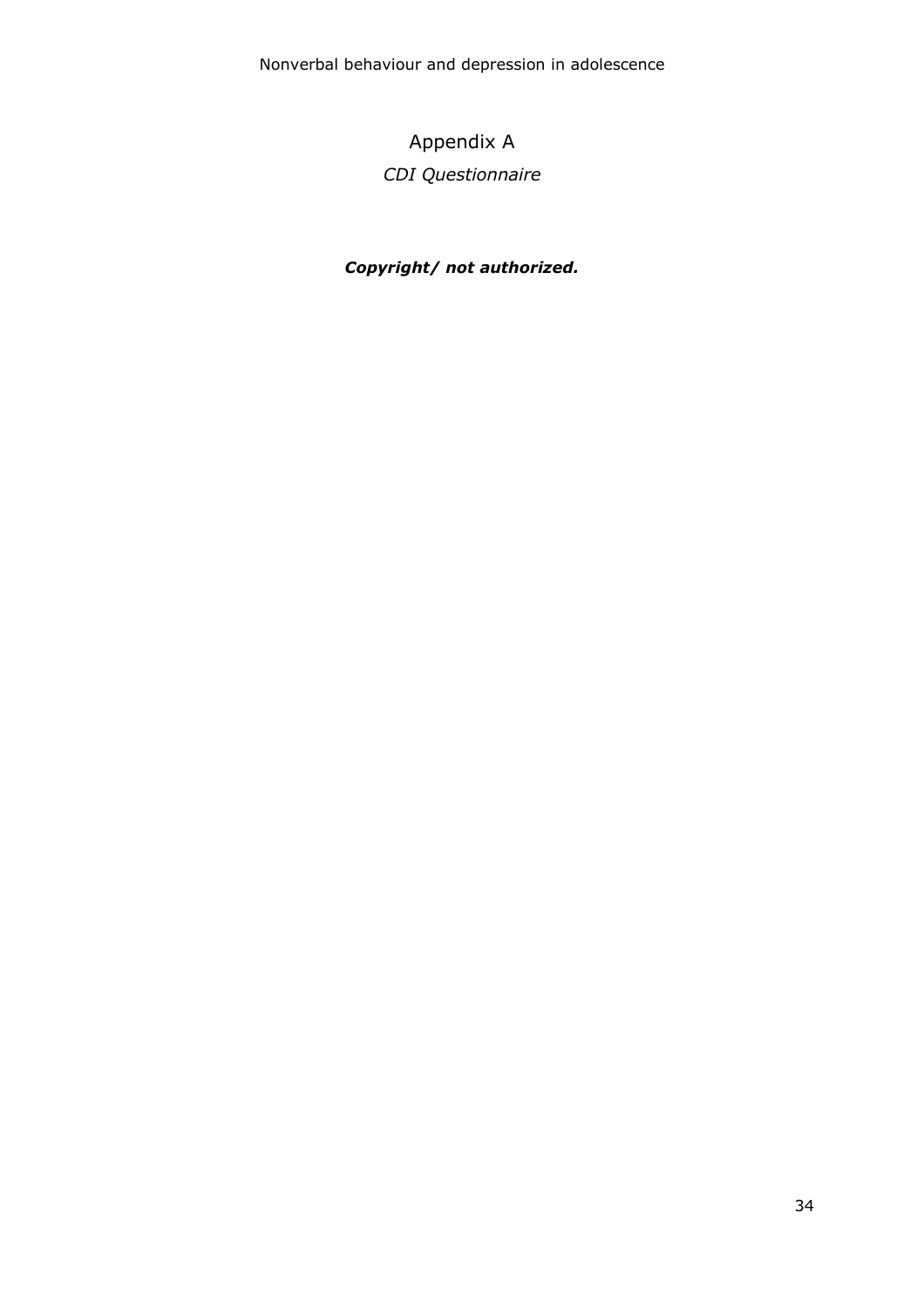# Appendix B

**Table 6** Coding instruction

| Behaviour | Description                                                                 | Coding      |
|-----------|-----------------------------------------------------------------------------|-------------|
| Gazing    | Onset and duration of eyes directed towards the inner part of the           | Gazing      |
|           | face of the partner. When a participant gazed away for less than a          | Not gazing  |
|           | second, this was not recorded.                                              | Unclear     |
| Talking   | The onset and duration of speech. Talking is defined as vocal               | Talking     |
|           | expressions of words and meaningful sounds, such as sounds of               | Not talking |
|           | approvement, for instance "mmm", "yes", "uhuh". Not talking, is             |             |
|           | defined<br>silence.<br>Backchanneling<br>behaviours,<br>as<br>without       |             |
|           | vocalizations, were codes as "not talking". These behaviours are            |             |
|           | defined as affirmative reactions in a conversation that are stated,         |             |
|           | without interupting the conversation and without the use of                 |             |
|           | vocalizations. For instance, a headnod. Finally, a silence of more          |             |
|           | than one second in between two sentences has been coded as                  |             |
|           | "not talking".                                                              |             |
| Smiling   | Smiling is defined as a positive facial expression characterized by Smiling |             |
|           | an upward curving of the corners of the mouth, uplifted                     | Not smiling |
|           | eyebrowes and uplifted under-eyelids resulting in wrinkles                  |             |
|           | beneath and next to the eyes, compared to baseline facial                   |             |
|           | expression. Smiling was coded solely while the participant was              |             |
|           | presently not talking, to avoid mistaking normal mouth                      |             |
|           | movements during talking as smiling. When it was unclear                    |             |
|           | whether a participant was smiling or not, the laugh was not                 |             |
|           | recorded. Instances were coded as "smiling", when they included             |             |
|           | hearable laughter with or without an upward curving of the                  |             |
|           | corners of the mouth, laughing while showing teeths and laughing            |             |
|           | without showing teeths, but with a noticable increase in the                |             |
|           | upward curving of the corners of the mouth compared to baseline             |             |
|           | facial expressions.                                                         |             |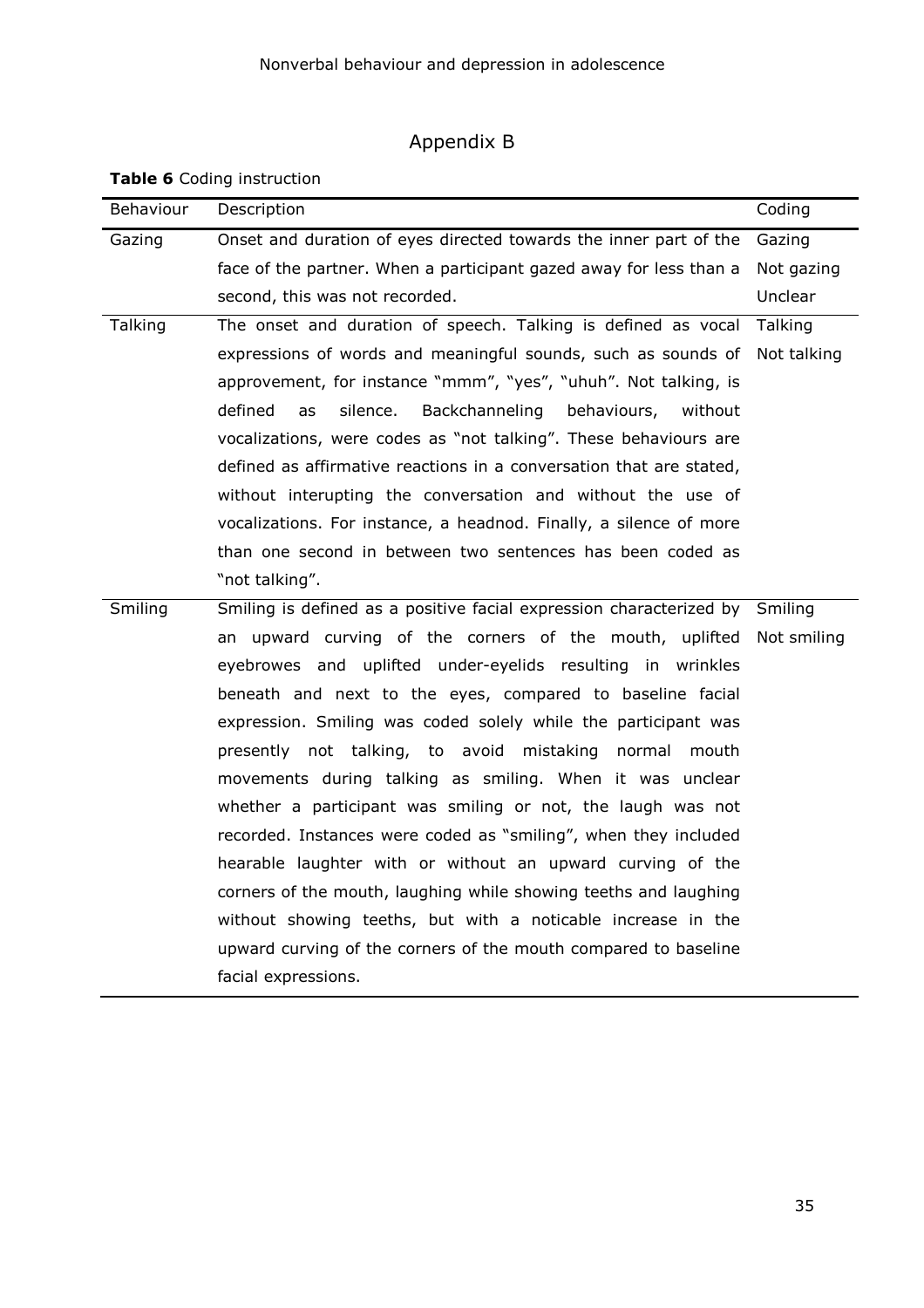# Appendix C

## *Tests of normality*

*Control group.* Table 7 contains the results of the normality tests of gazing while speaking, gazing while listening, smiling and the dominance ratio in the control group. Smiling was not normally distributed in the first and second measurement according to the K-S test, though differed not significantly from normality according to the more powerful Shapiro-Wilk test. Both test results were combined, resulting in a normal distribution of smiling in the first and second measurement. In addition, smiling was not normally distributed in the third measurement,  $D(42) = .18$ ,  $p < .01$ , and the dominance ratio was significantly non-normally distributed in the first, *D*(42) = .25, *p* < .00, and third measurement,  $D(42) = .25$ ,  $p < .00$ . For smiling in the third measurement, no outliers were detected, see Figure C-1, and the scores seemed fairly normally distributed, see Figure C-2. In addition, skewness and kurtosis values were below 1.0 and therefore the distribution is further considered to be normal. For the dominance ratio histograms and box plots uncovered several outliers and a positively skewed distribution, see Figure C-3 to C-5. Neither transformations nor changing the outliers into one unit above the next highest score in the data set (Field, 2009) reduced the skew and therefore parametric tests are used and findings are controlled ad-hoc with non-parametric tests.

|                        |                |       | Kolmogorov-Smirnov |        | Shapiro-Wilk |    |        |  |
|------------------------|----------------|-------|--------------------|--------|--------------|----|--------|--|
|                        | M              | Stat. | df                 | Sig.   | Stat.        | df | Sig.   |  |
| Gazing while speaking  | 1              | .11   | 42                 | .20    | .94          | 42 | $.02*$ |  |
|                        | $\overline{2}$ | .07   | 42                 | .20    | .98          | 42 | .59    |  |
|                        | 3              | .10   | 42                 | .20    | .96          | 42 | .11    |  |
| Gazing while listening | $\mathbf{1}$   | .10   | 42                 | .20    | .96          | 42 | .13    |  |
|                        | $\overline{2}$ | .10   | 42                 | .20    | .96          | 42 | .19    |  |
|                        | 3              | .09   | 42                 | .20    | .96          | 42 | .10    |  |
| Smiling                | $\mathbf 1$    | .16   | 42                 | $.01*$ | .95          | 42 | .09    |  |
|                        | $\overline{2}$ | .16   | 42                 | $.01*$ | .95          | 42 | .08    |  |
|                        | 3              | .18   | 42                 | $.00*$ | .93          | 42 | $.01*$ |  |
| Dominance ratio        | $\mathbf{1}$   | .25   | 42                 | $.00*$ | .60          | 42 | $.00*$ |  |
|                        | $\overline{2}$ | .12   | 42                 | .18    | .96          | 42 | .14    |  |
|                        | 3              | .25   | 42                 | $.00*$ | .78          | 42 | $.00*$ |  |

| Table 7 Tests of normality (controls) |
|---------------------------------------|
|---------------------------------------|

\*Significant at p < .05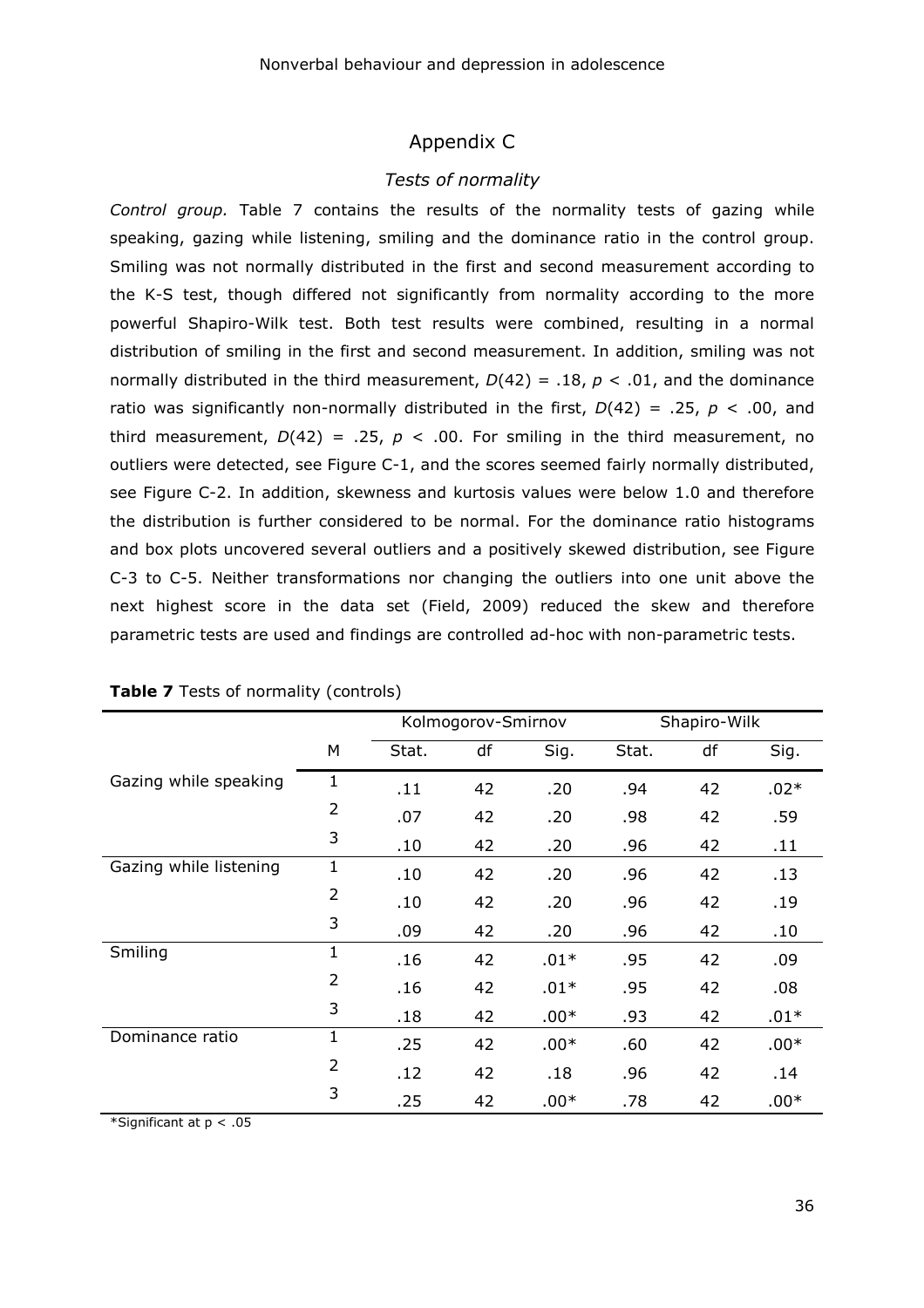



**Figure C-3** Box plots domi. (controls) **Figure C-4** Histogram domi. M1 (controls)





**Figure C-5** Histogram domi. M3 (controls)



*Before group.* Table 8 contains the results of the normality tests of gazing while speaking, gazing while listening and smiling in the before group. Since smiling differed not significantly from normality according to the more powerful Shapiro-Wilk test the distribution was considered to be normal in the control group.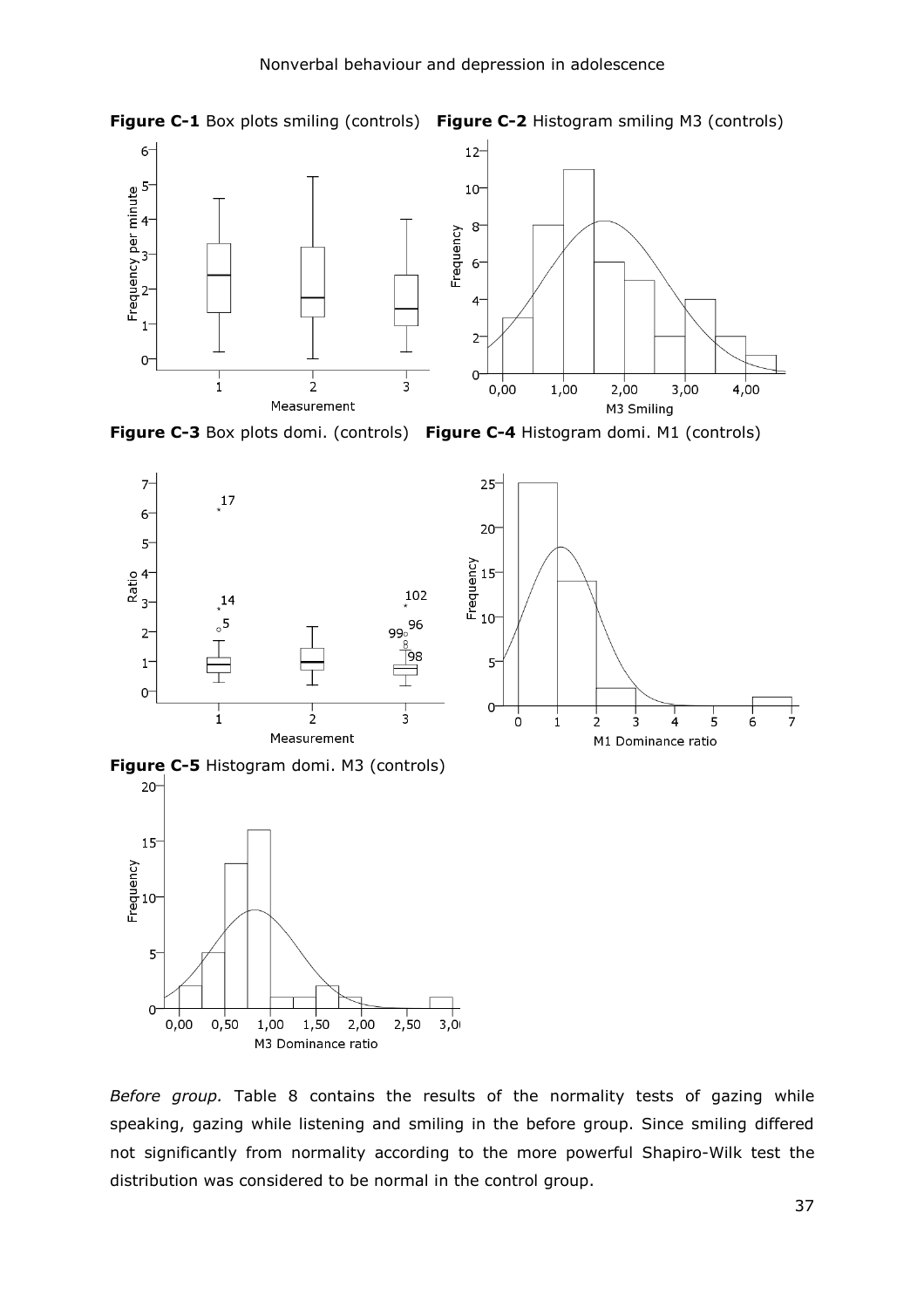| Before group |         | Kolmogorov-Smirnov |    |        | Shapiro-Wilk |    |      |  |
|--------------|---------|--------------------|----|--------|--------------|----|------|--|
|              |         | Statistic          | df | Sig.   | Statistic    | df | Sig. |  |
| Gazing while | Control | .10                | 28 | .20    | .95          | 28 | .21  |  |
| speaking     | Depr.   | .14                | 28 | .20    | .93          | 28 | .05  |  |
| Gazing while | Control | .11                | 28 | .20    | .98          | 28 | .73  |  |
| listening    | Depr.   | .13                | 28 | .20    | .96          | 28 | .26  |  |
| Smiling      | Control | .18                | 28 | $.02*$ | .96          | 28 | .30  |  |
|              | Depr.   | .11                | 28 | .20    | .97          | 28 | .68  |  |

| Table 8 Tests of normality (before group) |  |  |  |  |  |
|-------------------------------------------|--|--|--|--|--|
|-------------------------------------------|--|--|--|--|--|

\*Significant at p < .05

*During group.* Table 9 contains the results of the normality tests of the during group. Since gazing while listening in the depressed group differed not significantly from normality according to the more powerful Shapiro-Wilk test the distribution was considered to be normal. Smiling was not normally distributed in the control group. No outliers were detected, see Figure C-6, and the scores seemed fairly normally distributed, see Figure C-7. In addition, skewness and kurtosis values were below 1.0 and therefore the distribution is further considered to be normal.

| During group |         | Kolmogorov-Smirnov |    |        | Shapiro-Wilk     |    |        |  |
|--------------|---------|--------------------|----|--------|------------------|----|--------|--|
|              |         | <b>Statistic</b>   | df | Sig.   | <b>Statistic</b> | df | Sig.   |  |
| Smiling      | Control | .19                | 46 | $.00*$ | .92              | 46 | $.01*$ |  |
|              | Depr.   | .08                | 46 | .20    | .97              | 46 | .20    |  |
| Gazing while | Control | .13                | 46 | .05    | .93              | 46 | $.00*$ |  |
| speaking     | Depr.   | .10                | 46 | .20    | .96              | 46 | .07    |  |
| Gazing while | Control | .13                | 46 | .06    | .94              | 46 | $.02*$ |  |
| listening    | Depr.   | .13                | 46 | $.04*$ | .96              | 46 | .13    |  |

#### **Table 9** Tests of normality (during group)

\*Significant at p < .05

*After group.* Table 10 contains the results of the normality tests of the after group. Since smiling differed not significantly from normality according to the more powerful Shapiro-Wilk test the distribution was considered to be normal. For smiling in the control group histograms and box plots uncovered several outliers and a positively skewed distribution, see Figure C-8 and C-9. Neither transformations nor changing the outliers reduced the skew and therefore parametric tests are used and findings are controlled ad-hoc with non-parametric tests.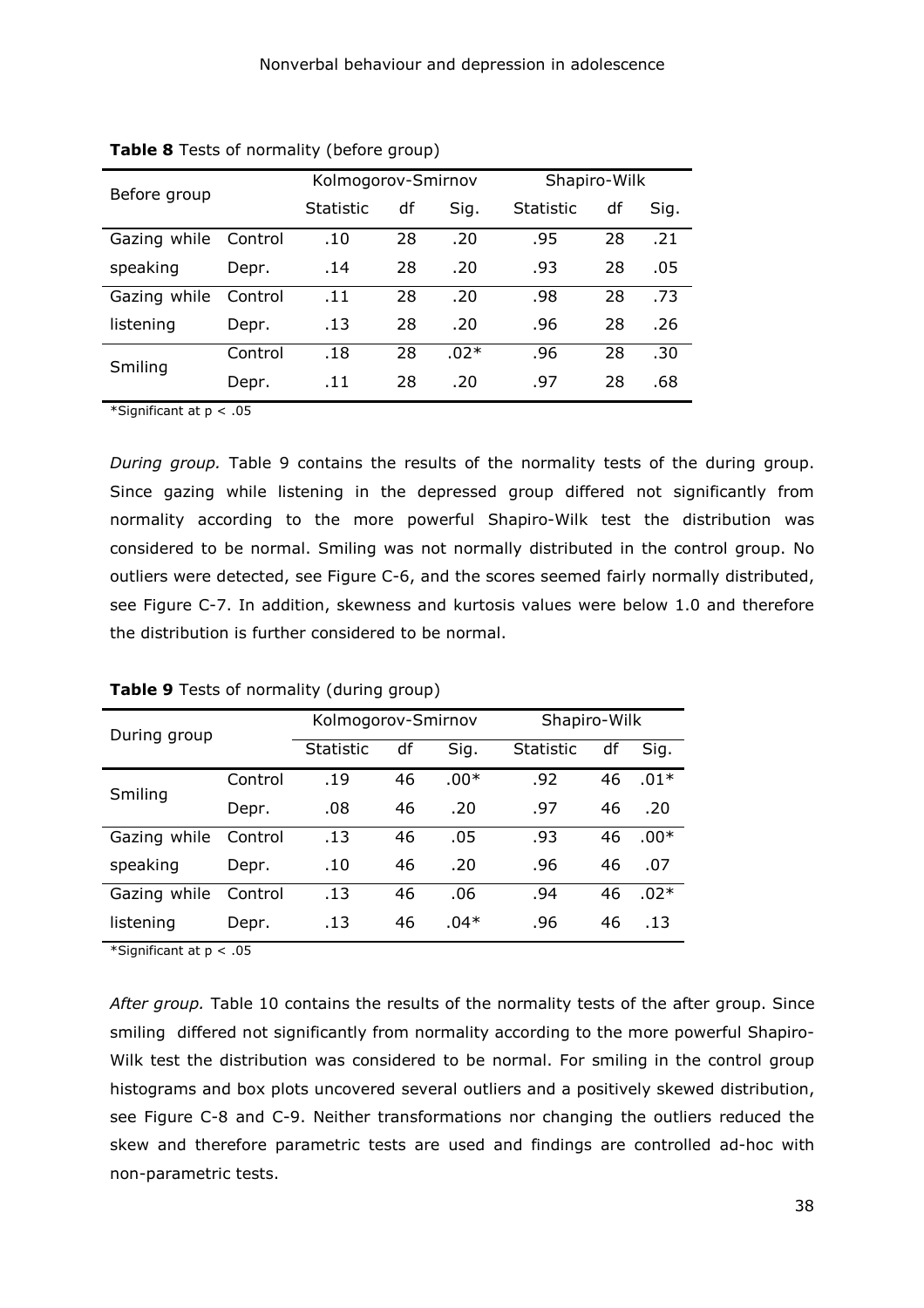





## **Table 10** Tests of normallity (after group)

|              |         | Kolmogorov-Smirnov |    |        | Shapiro-Wilk |    |        |
|--------------|---------|--------------------|----|--------|--------------|----|--------|
|              |         | <b>Statistic</b>   | df | Sig.   | Statistic    | df | Sig.   |
| Gazing while | Control | .15                | 29 | .09    | .95          | 29 | .17    |
| speaking     | Depr.   | .16                | 29 | .06    | .90          | 29 | $.01*$ |
| Gazing while | Control | .08                | 29 | .20    | .96          | 29 | .26    |
| listening    | Depr.   | .12                | 29 | .20    | .96          | 29 | .42    |
| Smiling      | Control | .19                | 29 | $.01*$ | .85          | 29 | $.00*$ |
|              | Depr.   | .17                | 29 | $.03*$ | .95          | 29 | .14    |

\*Significant at p < .05